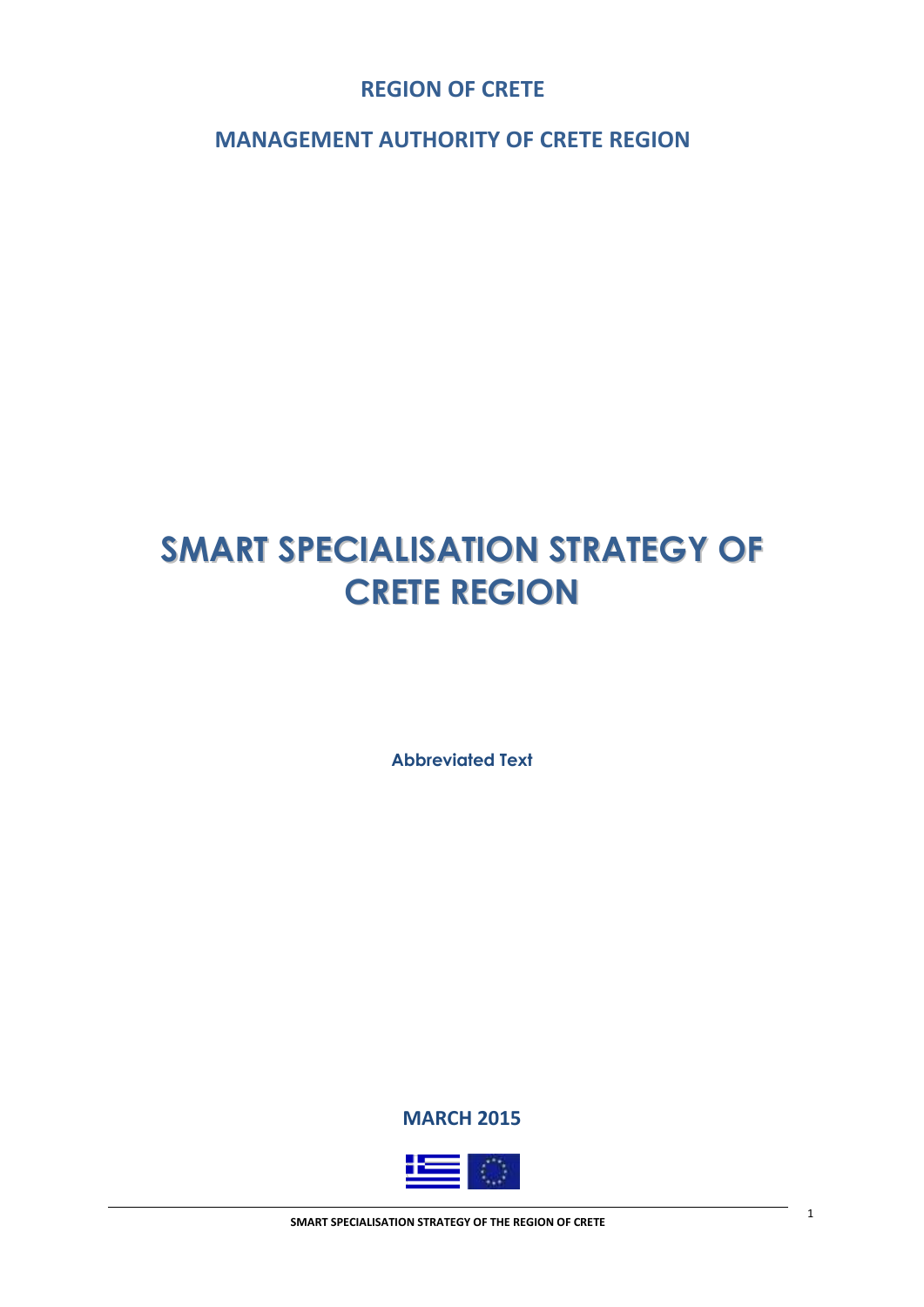# **A. THE PLANNING FRAMEWORK OF THE SMART SPECIALISATION STRATEGY**

## **Α.1. The policy framework**

Europe is facing huge economic challenges that call for an ambitious economic policy for the 21<sup>st</sup> century. The European Commission has set its vision for social market economy, in the context of Europe 2020<sup>1</sup> Strategy, which aims at addressing the structural weaknesses of EU Regions through the advancement of three mutually reinforcing priorities:

- smart growth, based on knowledge and innovation
- sustainable development, promotion of a more resource efficient economy and
- inclusive growth, promotion of a high employment economy by guaranteeing economic, social and territorial cohesion.

**Investing more on research, innovation and entrepreneurship is at the heart of Europe 2020 Strategy** and a crucial part of Europe's response to the economic crisis. The aim is to apply a strategic and integrated approach to innovation which will make the best of the European, national and regional research and technology potential.

As part of the Europe 2020 strategy, the Commission adopted the *Innovation Union* **flagship initiative**. It sets out a comprehensive innovation strategy to enhance Europe's capacity to deliver smart, sustainable and inclusive growth and highlights the concept of **smart specialisation** as a way to achieve these goals.

The concept of **smart specialisation** suggests a strategy and a global role for every national and regional economy, **including both leader and less advanced territories** and promotes cooperation between the regions. *Smart specialisation is about focusing on the identification of each country/region's competitive advantages in specific market sectors or parts, getting relevant public and private stakeholders involved through a bottom-up procedure and creating a vision for the future. It emphasises on strategic priorities, implements an action plan and includes sound monitoring and Assessment mechanisms.* 

The concept of **smart specialisation** has also been promoted by the Communication *Regional Policy*  contributing to smart growth in Europe 2020<sup>2</sup>. In this document, the Commission promotes planning of national - regional research and innovation strategies for smart specialisation, as a **way to receive more targeted support by the EU Structural Funds (ESIF)** and as an important tool for the consolidation of synergies between Horizon 2020<sup>3</sup> and the EU Structural Funds in favour of additional growth and scientific excellence.

The Digital Agenda for Europe<sup>4</sup> is a flagship initiative as well. It forms part of the Europe 2020 Strategy and aims at achieving sustainable economic growth and at promoting the social benefits of Information and Communication Technologies (ICT). The Digital Agenda for Europe initiative concerns all regions and cities and thus, it is intrinsically linked to the **drafting of smart specialisation strategies.** 

National/regional research and innovation strategies for smart specialisation (RIS3) are integrated, place-based economic transformation strategies that are created around the following 5 axes which:

1. Focus policy support and investments on **key national/regional priorities**, challenges and needs for knowledge-based development, including ICT-related measures.

 $\overline{\phantom{a}}$ 

<sup>1</sup> *http://ec.europa.eu/europe2020/index\_en.htm*

<sup>2</sup> *http://ec.europa.eu/regional\_policy/sources/docoffic/official/ communic/comm\_en.htm*

<sup>3</sup> *http://ec.europa.eu/research/horizon2020/index\_ en.cfm?pg=h2020-documents*

<sup>4</sup> *http://ec.europa.eu/information\_society/digital-agenda*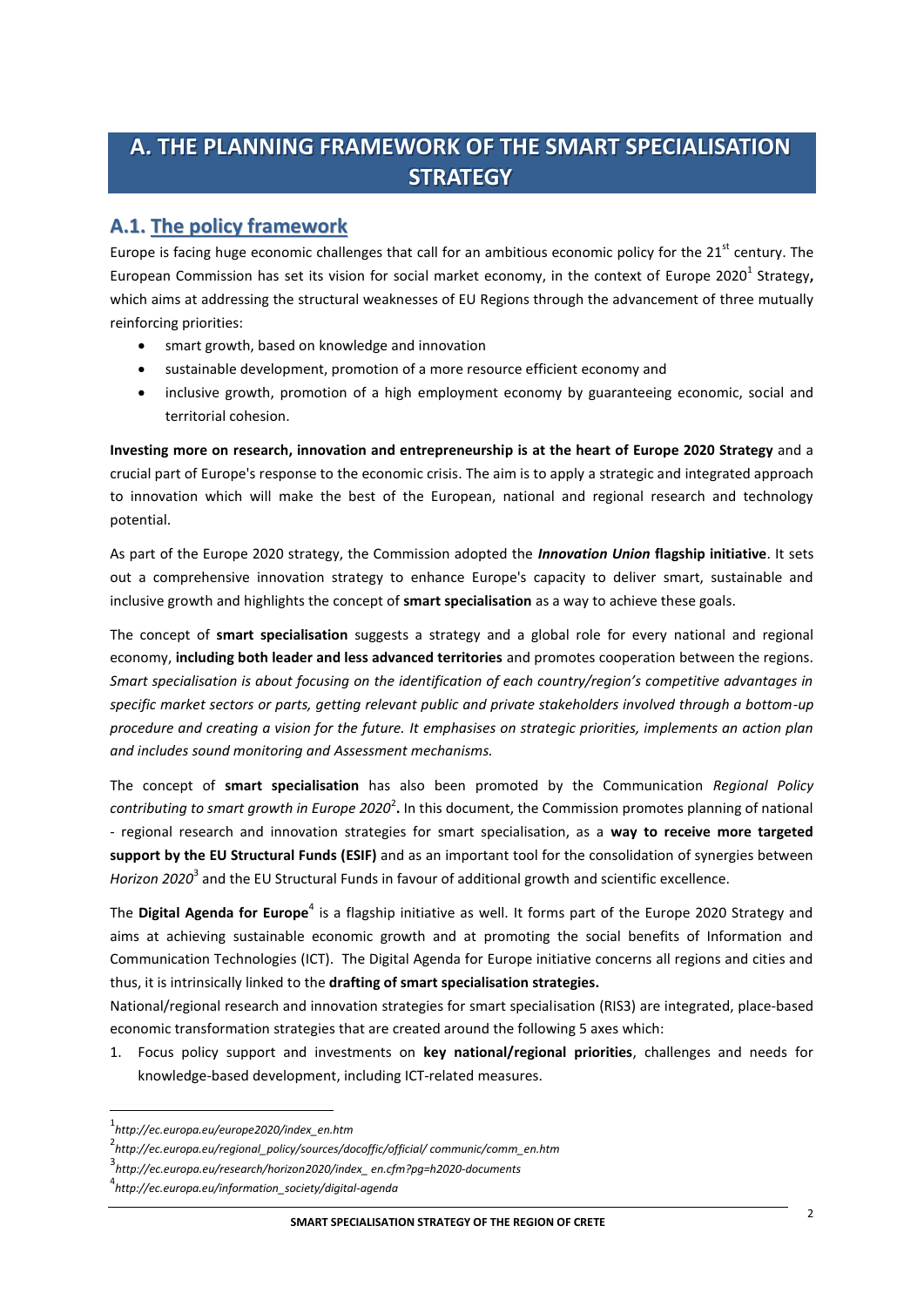- 2. Build on each country's/region's **strengths, competitive advantages and potential for excellence**.
- 3. Support **technological as well as practice-based innovation** and aim to stimulate private sector investment.
- 4. **Get stakeholders fully involved,** through a bottom-up procedure which has constant **entrepreneurial discovery** as a key feature, and encourage innovation and experimentation.
- 5. Provide qualitative and quantitative evidence and include sound **monitoring and assessment systems which are supported by** appropriate **indicators**.

Priority setting within RIS3 focuses on the sectors that show potential for growth or/and specialisation of the local economy and are able to draw the interest of knowledge and research stakeholders and of the entrepreneurial world. Choosing a limited and properly evidenced number of priorities is a crucial issue for a smart specialisation strategy. **These priorities should concern those sectors where an area can realistically hope to excel/advance**. In addition to specific technological or sectoral priorities, it is important to pay attention to defining horizontal-type priorities, referring to the diffusion and application of Key Enabling Technologies (KETs), as well as social and organisational innovations.

**Monitoring and assessment** of smart specialisation strategies is of paramount importance because they are linked to the assessment of the efficiency of the structural funds' interventions in the area of the strategies' implementation. To this end, it is imperative to create a **monitoring and review system** which requires a set of **appropriate indicators** to monitor the efficiency of the adopted measures and actions.

Within the new Cohesion Policy, smart specialisation has been proposed as *ex-ante conditionality*. This means that all Member States and regions must have a smart specialisation strategy in place, before they can receive EU financial support through the Structural Funds.

## **Α.2. The content**

The underlying rationale behind the Smart Specialisation concept is that by concentrating knowledge and linking it to a limited number of **priority economic activities**, countries and regions can become competitive in the global economy.

The concept of smart specialisation is *smart* for two main reasons:

- Firstly, it links research and innovation with economic development in novel ways such as the **entrepreneurial discovery** and the **setting of priorities** by policy makers in close cooperation with local actors. (bottom-up process)
- Secondly, this process is carried out **with an eye on the outside world**, forcing regions to be ambitious but realistic about what can be achieved while linking local potential to sources of knowledge and added value chains.

The Smart Specialisation Strategy of the Region of Crete is divided in **6 Modules** that form a rational planning structure:

- **Module 1** : Analysis of the Region's productive system and of its research and innovation potential
- **Module 2** : Creation of a vision and of strategic objectives for smart specialisation within the Region
- **Module 3** : Limited number of priorities for regional development
- **Module 4** : Appropriate policy mix and costed action plan
- **Module 5** : Proposal for the implementation of an effective and realistic governance structure for RISCrete
- **Module 6** : Incorporation of a constant monitoring and assessment mechanism for RISCrete supported by an appropriate indicator mix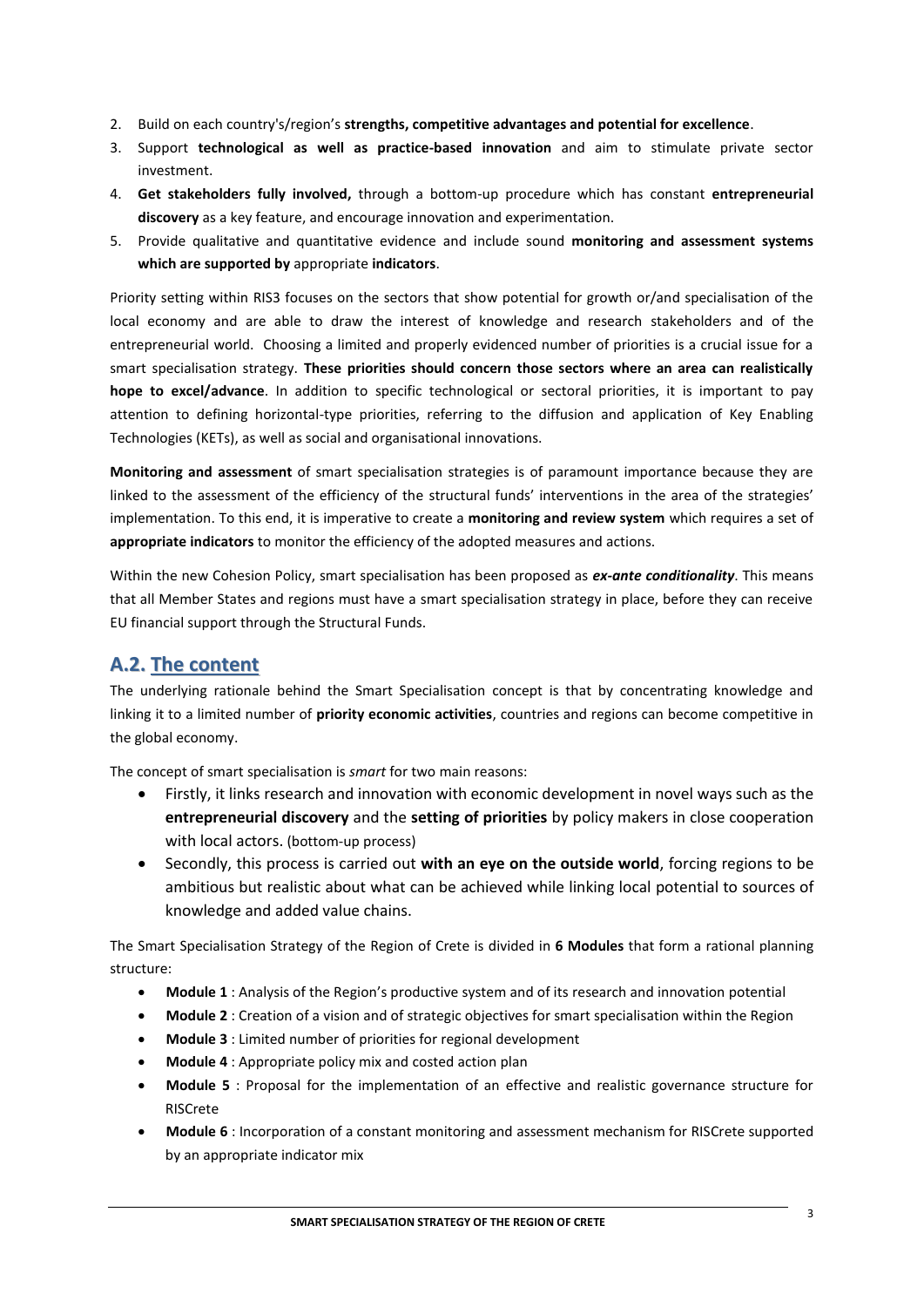## **Α.3. SWOT Analysis**

The regional system of production, dissemination and use of innovation in Crete presents the following Strengths and Weaknesses as well as the following Opportunities and Threats. The smart specialisation strategy aims at using strengths and opportunities and address weaknesses and threats by putting forward a vision and by adopting general and specific objectives.

#### **Strengths**

- 1. Presence of an internationally acclaimed educational and research potential which could develop and disseminate innovations in many sectors
- 2. Important concentration of research potential in relation to the size of the Region
- 3. Presence of centres of excellence in state-of-the-art technologies and Key Enabling Technologies (KETs)
- 4. Key role of research and university institutions of Crete in the road map of research infrastructures of the country and especially in ΕSFRI infrastructures
- 5. Robust research teams oriented towards ICTs' research and development
- 6. Robust research reams oriented towards marine technologies' research and development
- 7. Very good level of broadband networks and digital data centres
- 8. Well established primary sector with considerable exports that contributes to the Region's GDP. Presence of many PDO products and products of high nutritional value which support and shape the Cretan Diet model, a diet which has been internationally recognised as promoting good health and longevity.
- 9. Crete is an international tourist destination (brand name). It is the Region with the highest concentration of 4 star and 5 star hotels in Greece
- 10. Important concentration of cultural and natural resources that can boost the creation of new sustainable developmental activities
- 11. Excellent climate and sunshine throughout the year

#### **Weaknesses**

- 1. Small number of knowledge-intensive businesses
- 2. Limited cooperation between businesses and research institutions and thus, low networking level between the entrepreneurial world and knowledge institutions (clustering)
- 3. Lack of innovation culture
- 4. Low technological demand from the well-established sectors of the economy (primary and tourism)
- 5. Lack of seed financing for businesses and venture capital funding at a regional level
- 6. Research work of low orientation towards the needs of the regional economy
- 7. Low competitiveness of the regional economy at a European level in technology readiness and labour market indicators (RCI Report)
- 8. Absence or isolated operation of intermediate technology transfer actors and of innovation ecosystem support in general
- 9. Lack of trained human capital on technology-intensive and knowledge-intensive sectors due to the development of low skill branches (construction)
- 10. Low number of start-ups
- 11. Low tourist spending per visitor

#### **Opportunities**

1. European and National Strategies that have been already set out as far as promoting innovation is concerned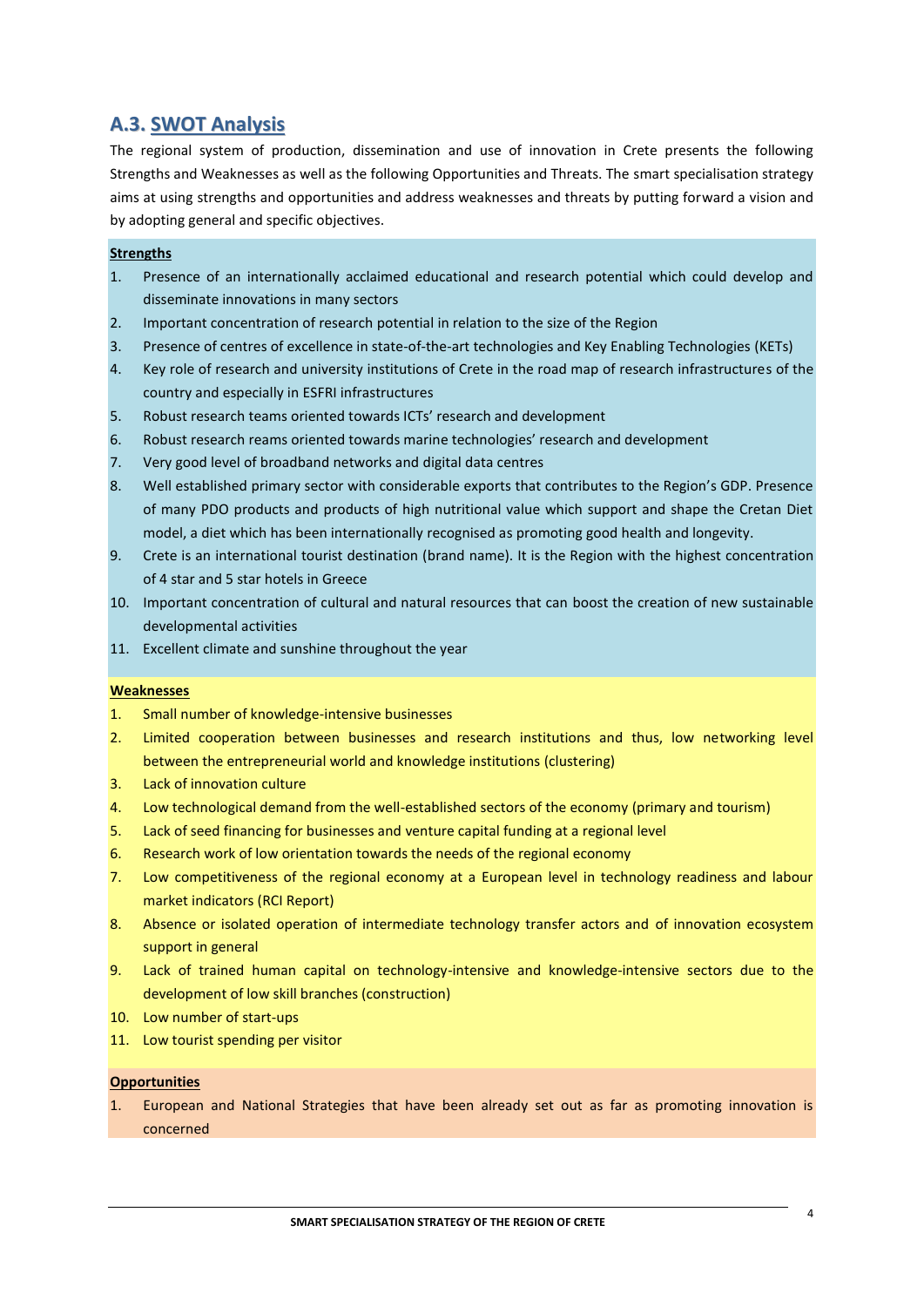- 2. Systematic mobilisation of entrepreneurs and knowledge institutions in the context of the entrepreneurial discovery procedure as the main precondition for meeting the objectives of the smart specialisation strategy
- 3. Allocation of resources through the NSRF 2014-2020 Operational Programmes and other financial instruments (e.g. HORIZON) which aim at promoting innovation at a regional level
- 4. Successful initiatives for the promotion of innovation that have been developed at a regional level (e.g. FORTHNET)
- 5. Decline of those regional economy branches which employed low specialisation human capital combined with more employment vacancies and greater competitive presence in knowledge-intensive branches
- 6. The potential of emerging productive sectors
- 7. Potential of ICTs
- 8. Increased awareness of industrial and domestic consumers of energy saving opportunities and of the scope for further development of renewable energies
- 9. Growth of the ecological and biological products market, strict environmental regulations and increased environmental awareness
- 10. Positive trends for increased tourist flows to Greece and Crete in particular, according to the variations observed between 2011‐2013. Constant increase in the demand for special forms of tourism.
- 11. Creation of a national institutional framework for the promotion of innovation
- 12. The planning of a regional innovation strategy and the expressed political will at a regional level for the promotion of innovation and the presence of important initiatives in that context.
- 13. Europe's exit from the crisis will boost demand

#### **Threats**

- 1. Volatile national and international economic environment
- 2. The Greek economic crisis is more intense and has lasted longer than the rest of Europe
- 3. The prolongation of funding restrictions for entrepreneurs by the financial institution
- 4. Delay in bringing forward reforms to streamline and support innovation
- 5. International competition on research, lack of incentives and the *brain drain*
- 6. Risk of prolonged fragmentation of plans and actions which promote innovation
- 7. Inability and unwillingness on behalf of businesses to meet the challenge of smart specialisation caused by their priorities for addressing the problems of the economic crisis
- 8. Strong international competition for traditional Cretan products
- 9. Emergence of new tourist destinations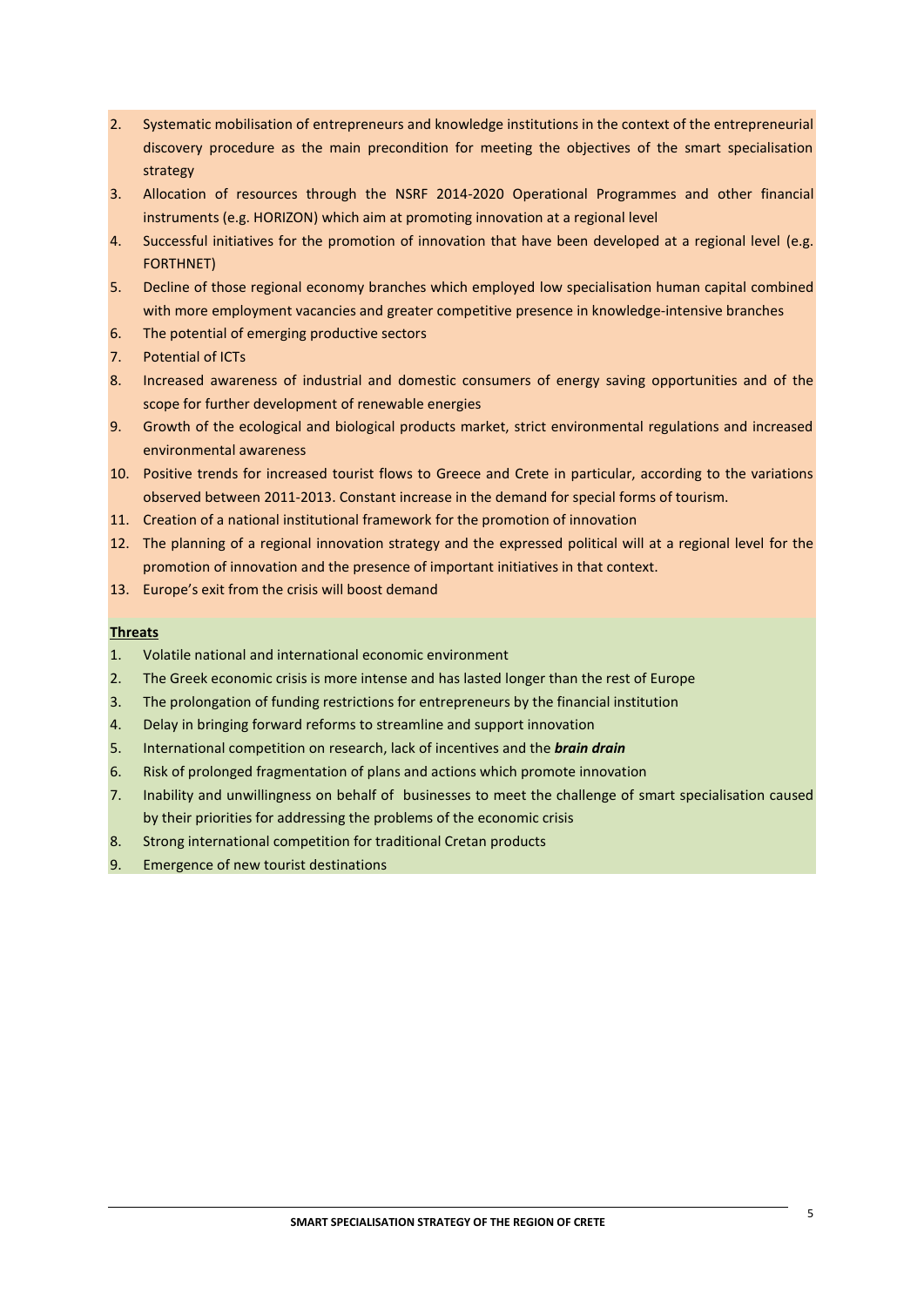## **B. PRIORITIES OF THE REGIONAL SMART SPECIALISATION STRATEGY**

**The vision of the development plan** for Crete within NSRF 2014-2020 is the following: *Dynamic and Sustainable Crete*. *Dynamic* in the sense of the presence of an integrated strategy to exit the economic crisis, with investments and enhancement of interconnections and of the export-oriented character of the *Dynamic Sectors of regional economy*: *agro-alimentary, cultural, touristic, environmental, knowledge-based. Sustainable* as far as economy, environment and society is concerned. *Sustainable in terms of economy*: the aim is to achieve sustainable development based on the Region's characteristics, that is, the enduring value of culture - Cretan nutrition where there is a solid base for boosting extroversion and increased competitiveness. *Sustainable in terms of environment*: protection and enhancement of natural and cultural resources. *Sustainable in terms of society*: inclusive development combined with ways of combating poverty and support of weaker social groups.

The Smart Specialisation Strategy of the Region of Crete embraces the vision of Crete's developmental plan for the 2014-2020 period: *Dynamic and Sustainable Crete* because it has been planned to represent:

- 1. **an integrated proposal for the regional economy's exit from the crisis,** aiming at enhancing the potential of innovation and scientific knowledge, in an attempt to boost the competitiveness of the well-established branches and to expand the productive base of Crete towards new emerging high added value sectors.
- 2. **a legal framework for tackling important environmental problems and challenges** for Crete, in terms of sustainable development and the creation of new jobs, by enhancing the potential of innovation and scientific knowledge.

In particular, the Smart Specialisation Strategy of the Region of Crete aims at using the potential of innovation and scientific knowledge in order to:

(a) revitalise the **agro-alimentary complex** so as to adapt to climate change, strengthening of export branches and promotion of the value of Cretan nutrition which is Crete's intangible cultural heritage.

(b) achieve the **consolidation** in the international market of a competitive **cultural - tourism complex**, with unique and original features

- (c) **reduce Crete's dependence on conventional forms of energy**
- (d) **shift towards the sustainable use of the island's natural resources**
- (e) **make the best of the sea's possibilities**

(f) develop **world-class educational and training activities** for its human capital which will rely on Crete's educational web

(g) develop **production activities** of high added value in **emerging sectors** which will rely on Crete's educational web

## **Priorities of the Regional Smart Specialisation Strategy**

The breakdown of the innovation system of the Region of Crete reveals the following **four sector/ branch complexes** which could become priorities for the Regional Smart Specialisation Strategy for Crete:

### **1. The agro-alimentary complex**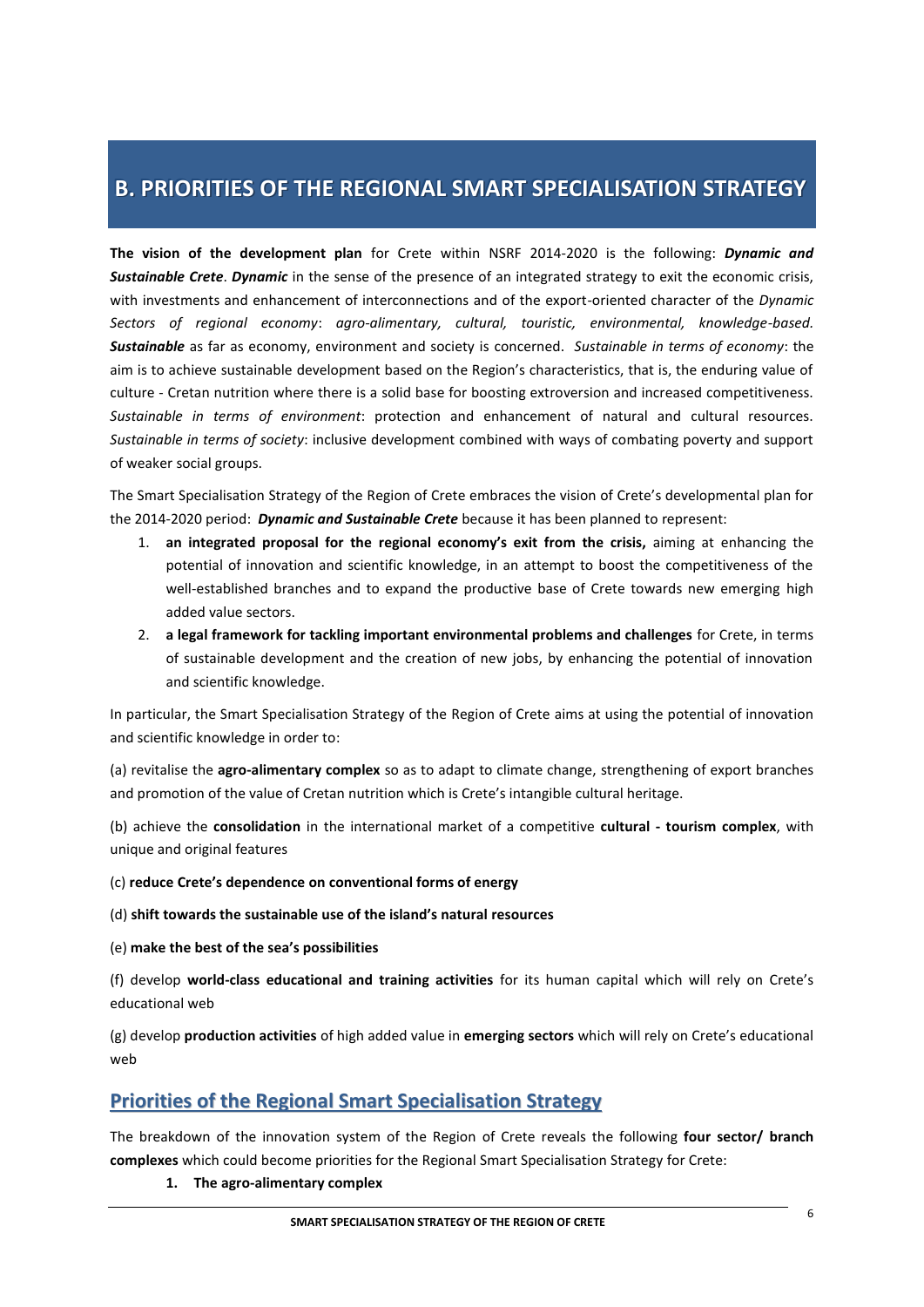- **2. The cultural-touristic complex**
- **3. The environmental complex and**
- **4. The knowledge complex**

#### In particular:

**The agro-alimentary complex** is composed of activities linked to Crete's primary sector and in particular: rearing/growing, processing/formulation and distribution/commercialisation of agricultural products which:

- 1. have always contributed greatly to the gross output of Crete. These products include olive oil, vegetables and dairy products.
- 2. help shape the Cretan nutrition model. These products include, apart from those mentioned above, aromatic plants, honey and wine.
- 3. are included among the emerging sectors of primary production (e.g. high nutritional value seafood)

*As far as the agro-alimentary complex is concerned, the Regional Smart Specialisation Strategy seeks to use scientific knowledge and innovation in order to create modern productive sectors which will produce high added value food that has high nutritional value and is internationally competitive, of high quality and safe.*

**The cultural-touristic complex** is composed of activities linked to**:** 

- 1. the tourism sector (attraction, reception, hospitality, transportation, nutrition, recreation and touring of visitors)
- 2. the cultural sector (protection enhancement and promotion of cultural resources, supporting visits to monuments - museums, interconnection of cultural resources with the society and the local economy, development of high added value international cultural activities)

*As far as the cultural - tourism complex is concerned, the Regional Smart Specialisation Strategy seeks to use scientific knowledge, innovation and ICT's to boost the international competitiveness of tourism:* 

- *enhancement of tourism services*
- *differentiation of tourism product to sectors where Crete could develop comparative advantages*
- *enhancement of entry points*
- *promotion of Crete's rich cultural heritage and interconnection with the society and the local economy*

**The environmental complex** is composed of activities linked to**:** 

- 1. the decrease in  $CO<sub>2</sub>$  emissions (energy saving, renewable energy applications in terms of sustainable development),
- 2. the rational use of Crete's natural resources, especially water resources and
- 3. the tackling of climate change consequences

*As far as the environmental complex is concerned, the Regional Smart Specialisation Strategy seeks to use scientific knowledge, innovation and ICT's to tackle major environmental problems and challenges for Crete and to enhance innovative entrepreneurial activities such as:* 

- *Reducing dependence on conventional energy sources through energy saving in buildings, lighting and infrastructures (wastewater and water management) and the full exploitation of the potential of renewable energy in the context of the particularities of Crete, in terms of sustainability.*
- *Rational water management including water saving in irrigation and water supply*
- *Waste management through innovative applications for prevention, processing and reuse of materials*
- *Enhancement of innovative entrepreneurship which is linked to green technologies (bioclimatic constructions and materials, sensors and measurement systems etc)*

**The knowledge Complex** is composed of**:**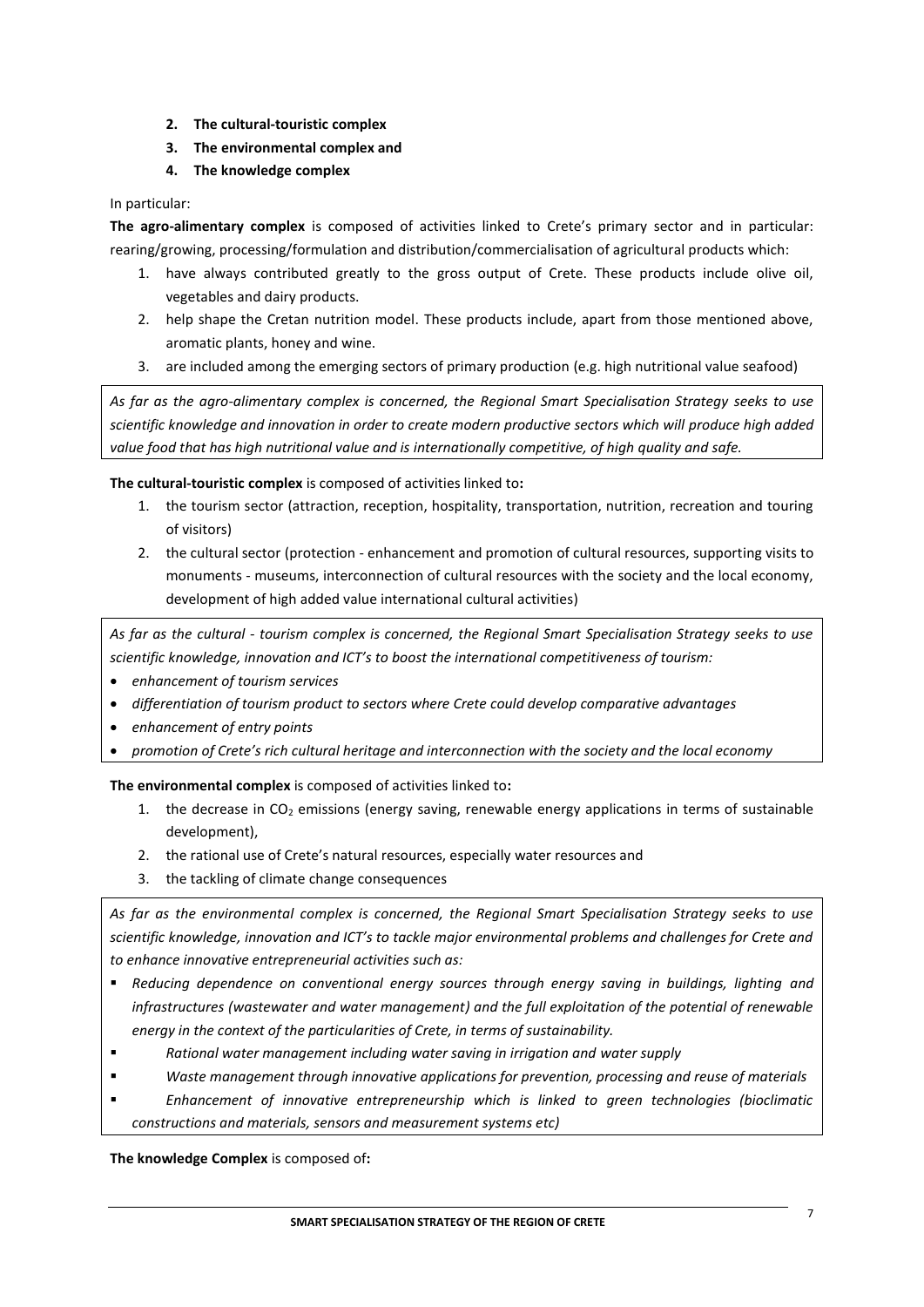- 1. research activities within the research and university institutions of Crete in state-of-the-art technologies (nanotechnology, biomedicine, biology, microelectronics, materials, information science etc) which could, under the right conditions, support the development of new entrepreneurial activities in emerging sectors and expand Crete's productive base in terms of competitiveness
- 2. education and training activities based on research and university institutions of Crete and concern a broad range of sectors and technologies and could attract students from all over the world.

*As far as the knowledge complex is concerned, the Regional Smart Specialisation Strategy seeks to:*

- *Encourage the development of start-ups which will be based on scientific work and the scientific potential of Crete's institutions*
- *Attract investments which seek cooperation with important research groups of Crete and make use of research infrastructures*
- *Develop targeted educational and training programmes for students and entrepreneurs along the lines of summer schools, on state-of-the-art technologies. These programmes could easily be linked to the island's comparative advantages (e.g. laser applications for the protection and promotion of cultural heritage)*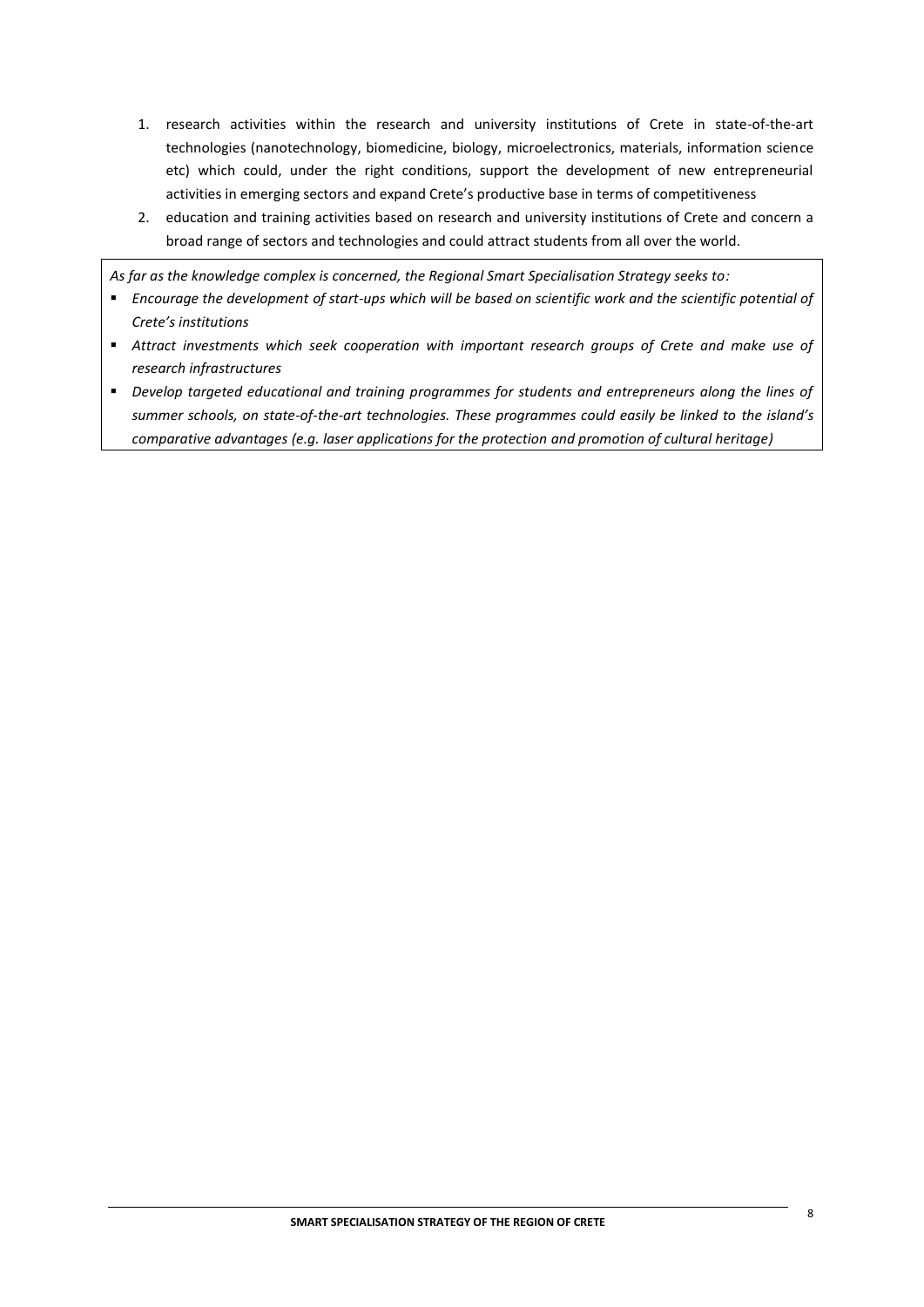# **C. POLICY MIX AND ACTION PLAN OF THE REGIONAL SMART SPECIALISATION STRATEGY**

The Action Plan's total budget is related to the Regional Operational Programme of Crete (ROP) 2014-2020, the OPERATIONAL PROGRAMME *ENTREPRENEURSHIP, COMPETITIVENESS AND INNOVATION* 2014 – 2020, the Rural Development Programme (RDP) 2014 – 2020 and HORIZON 2020.

The financial resources are specified taking into account the objectives per Sector - Priority Complex:

- For the ROP, according to money committed to *Smart Specialisation* within the approved ROP Crete 2014 - 2020
- For the OPERATIONAL PROGRAMME *ENTREPRENEURSHIP, COMPETITIVENESS AND INNOVATION* 2014 – 2020, according to the resources which correspond to the category of Transition Regions
- For the RDP 2014 2020, considering that the Region of Crete could claim funds equal to 10% of the relative resources
- For HORIZON 2020, considering the participation of institutions of the Region of Crete in FP7 and taking into account HORIZON's targets

**Table 1** and **Chart 1**, present the total budget per source for ROP Crete 2014 – 2020, the OPERATIONAL PROGRAMME *ENTREPRENEURSHIP, COMPETITIVENESS AND INNOVATION* 2014 – 2020, HORIZON 2020 and RDP 2014 – 2020.

| <b>ROP CRETE</b><br>2014-2020 | <b>OPERATIONAL PROGRAMME</b><br><b>ENTREPRENEURSHIP,</b><br><b>COMPETITIVENESS AND INNOVATION</b><br>2014-2020 | <b>RDP 2014-</b><br>2020 | <b>HORIZON 2020</b> | <b>TOTAL</b>   |
|-------------------------------|----------------------------------------------------------------------------------------------------------------|--------------------------|---------------------|----------------|
| 59.056.686,00                 | 104.300.000,00                                                                                                 | 29.800.000,00            | 137.000.000.00      | 330.156.686,00 |

#### **Table 1: Budget of the Action Programme per source of funding (€)**

**Chart 1: Percentage Breakdown of the budget per source of funding**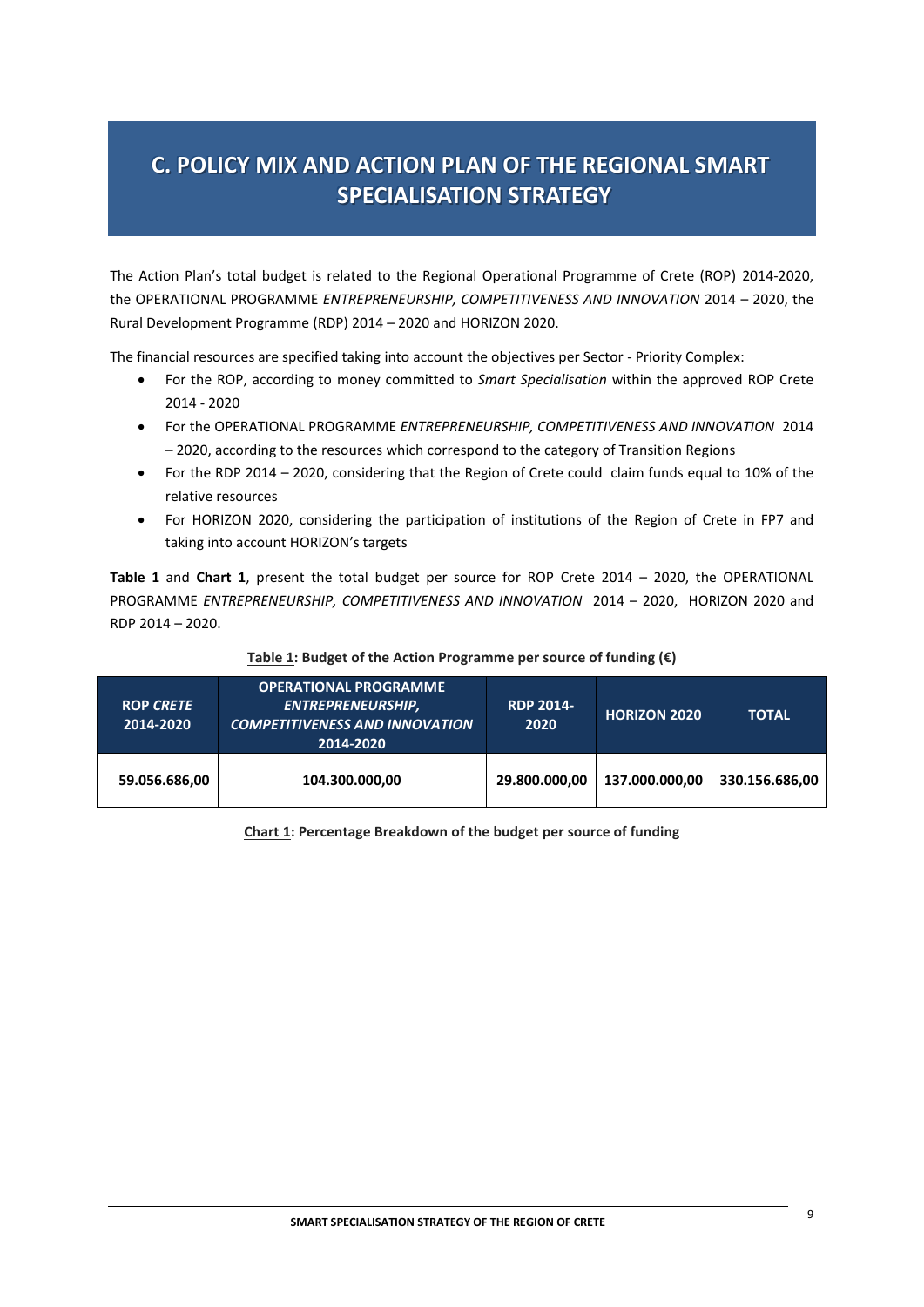

According to the above, 41,5% of the total budget, comes from HORIZON 2020, 31,59% from the OPERATIONAL PROGRAMME *ENTREPRENEURSHIP, COMPETITIVENESS AND INNOVATION* 2014 – 2020 (25,87% ERDF and 5,72% ESF), 17,89% from ROP Crete 2014 – 2020 (16,24% ERDF and 1,65% ESF) and 9,03% from RDP 2014 – 2020 (EAFRD).

## **C.1. Priorities - interventions per sector - priority complex**

## **C.1.1. Agro-alimentary complex**

 $\overline{a}$ 

The developmental priorities in the agro-alimentary sector are shaped according to the strengths of Cretan production and the guidelines of the Ministry of Rural Development and Food for rural development within the Partnership Agreement. The basic aim is to revitalise the agro-alimentary complex, to adapt to climate change, to promote the value of Cretan nutrition and to strengthen the export sectors. In view of the above, it is imperative to shift towards high quality and branded products. The intervention should focus on wellestablished products, olive oil, vegetables, and dairy and cheese products and on new low production products that nevertheless have high commercial exploitation potential<sup>5</sup>.

Research, technological development and innovation issues as well the easier access to ICT's, are specified in terms of competitiveness of the SME's of the agricultural and fishery sector. The objective is to boost knowledge-intensive and technologically advanced entrepreneurship in the agro-alimentary.

The agro-alimentary complex is directly linked to environmental issues and especially to crop selection and promotion (and processing). The products should have low carbon footprint, as the typical Mediterranean crops (vine, olive tree) and livestock (sheep and goat) production do.

Employment, investment in education and lifelong learning and social inclusion may partially be oriented towards the agro-alimentary sector's fields, in order to create an effective human capital able to promote the priorities of the sector.

*<sup>5</sup> The McKinsey study (2010) has identified a series of agricultural products which are produced in Crete and have significant development prospects*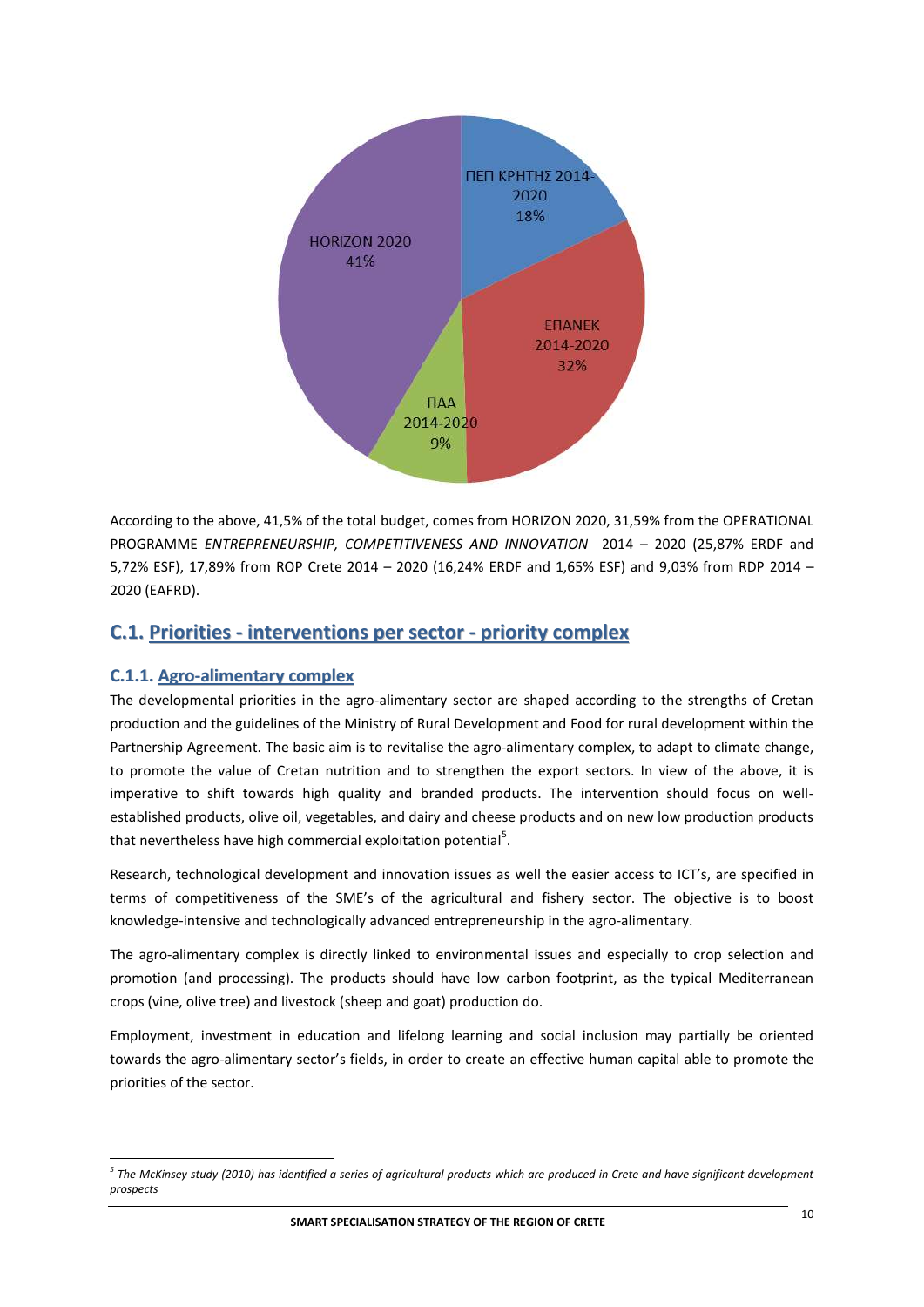Given the current entrepreneurial structure of the sector, the implementation of priorities requires the creation of a robust and competitive cluster with an effective administration that would coordinate the provision of services, the mobilisation of producers and SME's and encourage further networking. The existing informal clusters should constitute the basis of the new effort.

The cluster's main objective is to enhance innovation and entrepreneurship, to coordinate and boost a sector which has an international comparative advantage, through the use of scientific knowledge and state-of-the-art technologies supplied by research and educational institutions of Crete, in order to manufacture new products and provide new services of high quality and increased added value.

At the same time, the object will be to develop strong international collaborations through the active participation in selected European projects. This objective will be pursued in the context of extroversion, exchange of best practices and promotion of collaborations with similar international initiatives in the fields of open innovation, clusters, innovation centres, regional development policies and smart specialisation strategies.

In particular, the cluster will exploit all initiatives that have been developed to this day aiming at:

- Helping Crete become the *Silicon Valley* of Mediterranean biodiversity and nutrition by highlighting the characteristics and the image of Cretan nutrition and by creating new food products through the development of a powerful research technical support network which would rely on the potential of the regional R&D complex.
- Creating a traditional products and recipes atlas (information and specifications of quality, production, tradition, connection to current cultural elements and the Minoan civilisation) that would eventually lead to the publication of a *quality-plus* Quality Charter of local high quality products of the Region.
- Supporting the creation of versatile farms with local varieties that use processing methods based on traditional elements and on state-of-the-art scientific knowledge. These farms will be knowledge and labour intensive and will be open to the public offering guided tours. At the same time they will inform visitors on the agricultural tradition of Crete since the Minoan era and will provide them with recreation opportunities.
- Supporting the creation of a network of mentors for the farmer and of people who receive training on farming and agricultural products' processing. The mentors would operate as *rural angels* along the line of *business angels*. This mechanism could be combined with an *agronetcafé* system for the connection of the farmers' offices to the *rural portal* of the Region of Crete.
- Enhancing the local production's brand name and establishing a reliable programme for the promotion of agricultural products and services to the international markets. At the same time, the cluster will promote interconnectivity between local products and their countries of destination.
- Establishing a closer connection of the agro-alimentary complex to Tourism and Crete's cultural values, through the enhancement of the Cretan Nutrition Local Pact, in order for this element to be visible on the FACADE of Tourist Destinations of Crete and to inform visitors. Enrichment of Cretan nutrition with Minoan cultural elements, folk elements and their legends. Embracing *Greek Breakfast* on behalf of the Tourism Enterprises of the Region.

In order for the cluster to meet its objectives, it will encourage the creation of platforms for scientific, technological and financial support and of other networking tools, it will support collective training actions and it will contribute in the upgrading of the entrepreneurial environment of the sector.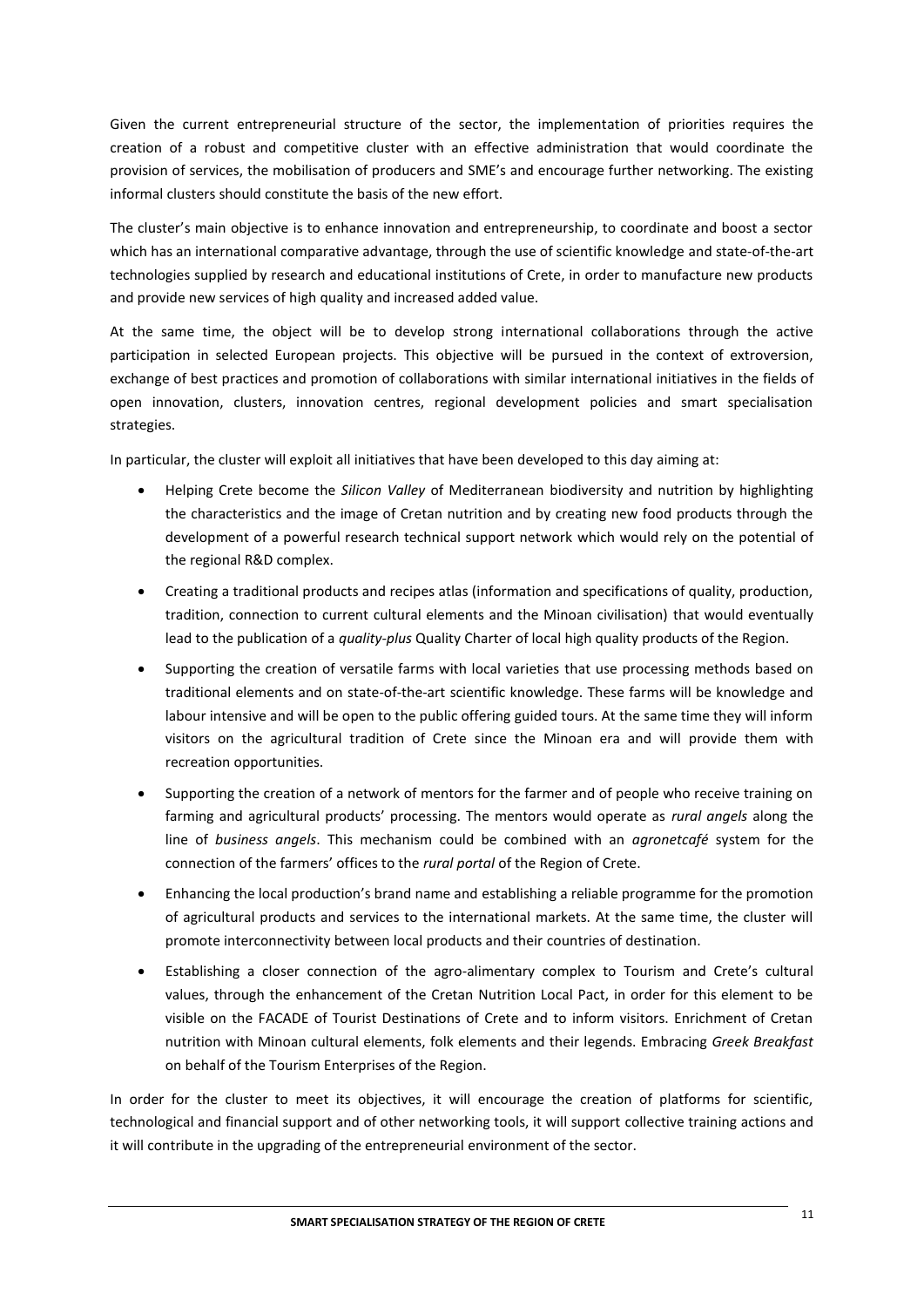| <b>AGRO-ALIMENTARY SECTOR</b>                                                                                                         |                                                                                                                                                                                                                                                                                                                                                                                                                                                                                                                                                                                                                                                                                                                                                                                                                                                                                                                                                                                                                                                                                                                                                                                                                                                                                                                                                                                                                                                                                                                                                                                                                                                                                                                                                                                                                                                                                                                                                                                                                                                                                                                                                                                                                                                                                                                                                                                                                                                     |                                                                                                                                                                                                                                                                                                                                       |  |  |  |
|---------------------------------------------------------------------------------------------------------------------------------------|-----------------------------------------------------------------------------------------------------------------------------------------------------------------------------------------------------------------------------------------------------------------------------------------------------------------------------------------------------------------------------------------------------------------------------------------------------------------------------------------------------------------------------------------------------------------------------------------------------------------------------------------------------------------------------------------------------------------------------------------------------------------------------------------------------------------------------------------------------------------------------------------------------------------------------------------------------------------------------------------------------------------------------------------------------------------------------------------------------------------------------------------------------------------------------------------------------------------------------------------------------------------------------------------------------------------------------------------------------------------------------------------------------------------------------------------------------------------------------------------------------------------------------------------------------------------------------------------------------------------------------------------------------------------------------------------------------------------------------------------------------------------------------------------------------------------------------------------------------------------------------------------------------------------------------------------------------------------------------------------------------------------------------------------------------------------------------------------------------------------------------------------------------------------------------------------------------------------------------------------------------------------------------------------------------------------------------------------------------------------------------------------------------------------------------------------------------|---------------------------------------------------------------------------------------------------------------------------------------------------------------------------------------------------------------------------------------------------------------------------------------------------------------------------------------|--|--|--|
| Areas of<br><b>Intervention</b>                                                                                                       | <b>Indicative Priorities</b>                                                                                                                                                                                                                                                                                                                                                                                                                                                                                                                                                                                                                                                                                                                                                                                                                                                                                                                                                                                                                                                                                                                                                                                                                                                                                                                                                                                                                                                                                                                                                                                                                                                                                                                                                                                                                                                                                                                                                                                                                                                                                                                                                                                                                                                                                                                                                                                                                        | <b>Source of Funding</b>                                                                                                                                                                                                                                                                                                              |  |  |  |
| Improving the<br>competitiveness of<br>food and of<br>agricultural products<br>of plant/ animal<br>origin in international<br>markets | 1. Development and improvement of propagating material and<br>creation of methods & technologies to verify product authenticity<br>and to specify geographical origin.<br>2. Precision agriculture adopted to the country's characteristics<br>(climate and business structure)<br>3. Implementation (before and after) of collection techniques that<br>improve/ preserve the quality of agricultural products (vegetables<br>and fruits) and development of tools for a nomenclature of their<br>qualitative characteristics.<br>4. Dissemination of new cultivation practices (irrigation, use of<br>fertilisers, crop protection) that reduce production costs<br>5. Management of diseases in livestock and agricultural production<br>6. Development of integrated biological production and farming<br>systems that are adapted to the island's characteristics<br>7. Improvement of the reproductive capacity of animals raised in<br>Crete (local and imported breeds)<br>8. Exploitation of Crete's biodiversity (creation of a genetic material<br>database for the preservation of Cretan plant species, research in<br>order to document, identify and use endemic plants and animals<br>of Crete etc)<br>Use of discarded agricultural products for the production of<br>9.<br>animal feed of high nutritional value<br>10. Development of smart hydroponic greenhouses with the use of<br><b>KETs and ICTs</b><br>11. Improvement of quality, durability, health and safety of foods<br>12. Development and use of control and detection methods for<br>biological, chemical and natural hazards in food<br>13. Development of new food preservation techniques<br>14. Development of innovative packaging technologies (active and<br>intelligent packaging - new materials - traceability)<br>15. Development of new seafood products<br>16. Use of modern production methods for the development,<br>production and commercialisation of new innovative products<br>which will be based on Cretan traditional nutrition<br>17. New food products with fewer harmful nutrients and food<br>products suitable for consumers with specific dietary habits or<br>dietary disorders<br>18. Smart supply chain systems<br>19. Adoption of protocols for reducing production costs and<br>enhancing the quality of Cretan cheese products<br>20. Development of specialised markets and upgrade of local<br>products' marketing strategy | $\bullet$ ROP Crete 2014 -<br>2020(ERDF) : IP<br>1b, 2a, 2c,<br>(6,7,8,9,10,13,15,16)<br>OPERATIONAL<br>PROGRAMME<br>ENTREPRENEURSHIP,<br><b>COMPETITIVENESS</b><br><b>AND INNOVATION</b><br>2014-20120 (ERDF)<br>:IP1b<br>• RDP 2014-2020<br>(EAFRD) : Measure<br>16,6.1,6.2,6.3<br>(1,2,3,4,5,11,13,<br>12, 14, 15, 17, 18, 19, 20) |  |  |  |
| Understanding and<br>Promoting the<br>association of Cretan<br>nutrition with health<br>and well-being                                | Development of internationally competitive pharmaceutical<br>1.<br>products and functional foods/ cosmetics that are based on the<br>biodiversity of Crete<br>Collection of data on the nutritional value and Health claims<br>2.<br>of Cretan traditional products<br>3.<br>Registration and promotion of Health claims on Cretan<br>products<br>Research on the association of Cretan nutrition with health<br>4.<br>and well-being                                                                                                                                                                                                                                                                                                                                                                                                                                                                                                                                                                                                                                                                                                                                                                                                                                                                                                                                                                                                                                                                                                                                                                                                                                                                                                                                                                                                                                                                                                                                                                                                                                                                                                                                                                                                                                                                                                                                                                                                               | $\bullet$ ROP Crete 2014 -<br>2020(ERDF) : IP 1b                                                                                                                                                                                                                                                                                      |  |  |  |

#### **Table 2: Areas and Intervention Priorities**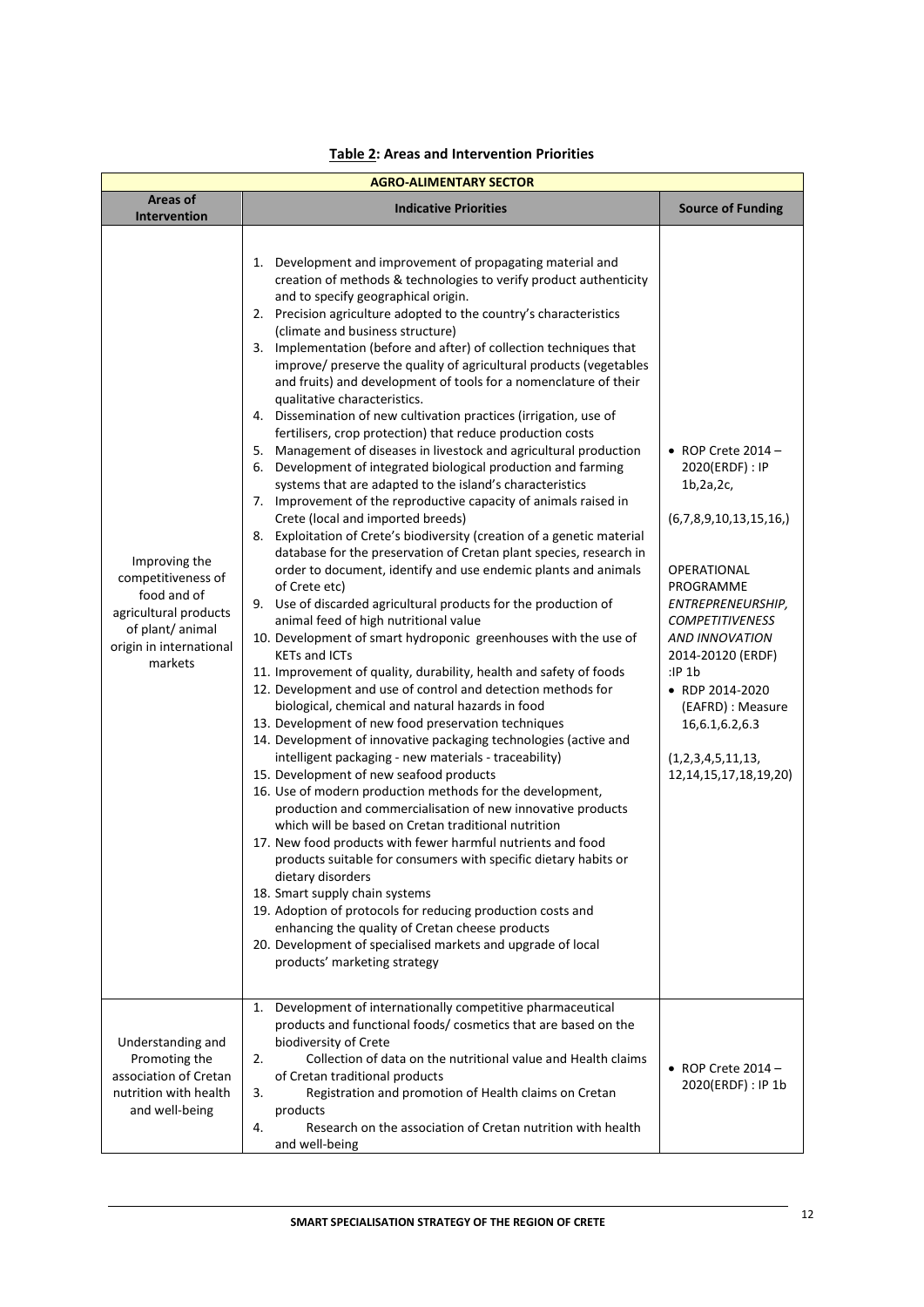| <b>AGRO-ALIMENTARY SECTOR</b>                                                                                    |                                                                                                                                                                                                                                                                                                                                                                                                     |                                                                                                   |  |  |  |
|------------------------------------------------------------------------------------------------------------------|-----------------------------------------------------------------------------------------------------------------------------------------------------------------------------------------------------------------------------------------------------------------------------------------------------------------------------------------------------------------------------------------------------|---------------------------------------------------------------------------------------------------|--|--|--|
| Areas of<br><b>Intervention</b>                                                                                  | <b>Indicative Priorities</b>                                                                                                                                                                                                                                                                                                                                                                        | <b>Source of Funding</b>                                                                          |  |  |  |
| Improvement of the<br>value chain's<br>cohesion and<br>establishment of<br>interconnections<br>with other chains | Boosting cooperation between farms and manufacturing firms<br>1.<br>Improving the interconnection between the chain of the agro-<br>2.<br>alimentary complex and the other RIS3 complexes<br>Improving the interconnection between the chain of the agro-<br>3.<br>alimentary complex and Universities / Research Institutions<br>Critical mass creation in specific parts of the value chain<br>4. | $\bullet$ ROP Crete 2014 -<br>2020 (ERDF) : IP 1b<br>RDP (EAFRD):<br>$\bullet$<br>Measures 01, 02 |  |  |  |
| Skills development of<br>human capital                                                                           | Development of professional knowledge and skills that support<br>1.<br>entrepreneurial activity in advanced parts of the agricultural and<br>food processing sector<br>Enhancement of the research skills of the human capital and<br>2.<br>easier access of businesses to them                                                                                                                     | $\bullet$ ROP Crete 2014 -<br>2020 (ESF): IP 8iii,<br>8v<br>RDP (EAFRD) :<br>٠<br>Measures 01, 02 |  |  |  |

## **C.1.2. Cultural - tourism Complex**

The Region of Crete seeks to develop technologies that support and promote tourism and culture and to revitalise and expand the value chain in order to consolidate the competitive edge of the complex in the global market. The core priorities are the attraction of a better tourism mix that will increase expenditure per visitor, the increase in tourist flows, the expansion of the touristic period and the forwarding of tourists to new destinations within the Region.

The breakdown of the value chain reveals the necessity of focusing on the interconnection between activities at various levels of production and provision of services in order to enhance cooperation between businesses at a national and international level.

The intervention in the cultural - tourism complex will include five levels:

- Upgrading of entry points with the construction of the new airport at Kastelli through PPP and upgrading of cruise infrastructures at the ports of Heraklion and Souda (passenger terminals information and navigation systems).
- Upgrading of tourist accommodation facilities and of hotel services in general through the development and implementation of technological solutions provided by ICTs, mobile phone applications and the Internet. Creating solutions of *smart rooms and services*. Crete could benefit from a more strict accreditation system, given that it already has a high percentage of 4\* and 5\* facilities.
- Expansion of the value chain through the integration of new activities and services, especially for better exploitation of the synergies with the agro-alimentary complex.
- Diversification and enrichment of the tourism product. Crete can offer a highly competitive and multifaceted tourism product that includes *Sea and sun,* sailing and yachting, cruises, golf courses, culture, diving, medical and conference tourism. At the same time, Crete could diversify into other products such as agritourism, ecotourism and religious tourism by making good use of existing resources and thus, reinforce its attractiveness. Crete should also explore the possibilities for the hosting of one or two world class events with gastronomy and healthy nutrition being its first priorities.
- Improvement of signs and marketing practices, development of online sales and networking systems, upgrading of the tourism experience. The main priority is the development of an all-inclusive virtual platform for the preparation of a tourist visit with the incorporation of existing units. Also, the virtual guidance of cruise tourists within the urban fabric of the two cities would improve the provision of services and would encourage their organised dissemination.

The key challenge for the Region of Crete is to find the best possible way for the Smart Specialisation Strategy to support the transformation of tourism into a high added value and knowledge-intensive activity, aiming at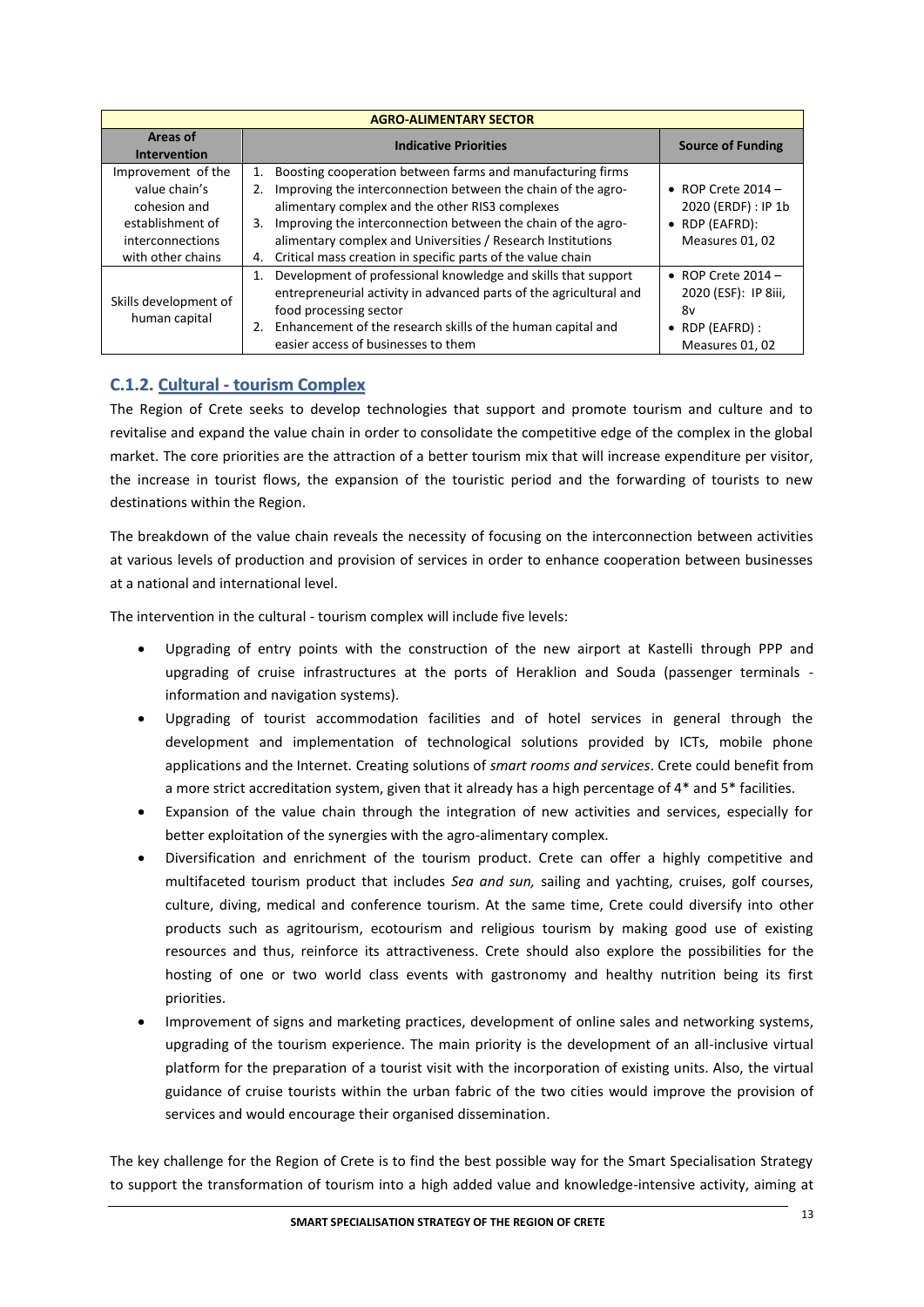developing innovative entrepreneurial activity, improved financial results and employment. To this end, the introduction of technological innovations enhances tourism experience, destinations' attractiveness and business competitiveness. The involvement of business schemes with educational and research institutions is a prerequisite for the development of new products and services and their commercialisation in the tourist market.

| <b>CULTURAL - TOURISM SECTOR</b>                                                                                                          |                                                                                                                                                                                                                                                                                                                                                                                                                                                                                                                                                                                                                                                                                                                                                                                                                                                                                                                                                                                                                                                                                                                                          |                                                                                                                                                                                                                                               |  |  |  |
|-------------------------------------------------------------------------------------------------------------------------------------------|------------------------------------------------------------------------------------------------------------------------------------------------------------------------------------------------------------------------------------------------------------------------------------------------------------------------------------------------------------------------------------------------------------------------------------------------------------------------------------------------------------------------------------------------------------------------------------------------------------------------------------------------------------------------------------------------------------------------------------------------------------------------------------------------------------------------------------------------------------------------------------------------------------------------------------------------------------------------------------------------------------------------------------------------------------------------------------------------------------------------------------------|-----------------------------------------------------------------------------------------------------------------------------------------------------------------------------------------------------------------------------------------------|--|--|--|
| <b>Areas of Intervention</b>                                                                                                              | <b>Indicative Priorities</b>                                                                                                                                                                                                                                                                                                                                                                                                                                                                                                                                                                                                                                                                                                                                                                                                                                                                                                                                                                                                                                                                                                             | <b>Source of Funding</b>                                                                                                                                                                                                                      |  |  |  |
| Diversification of the<br>tourism product,<br>brand name<br>consolidation                                                                 | • Configuration of networks of excellence to promote research and<br>support innovation in environments of pervasive intelligence for the<br>provision of customised services in tourism - culture<br>• Support for innovative methods and promotion of collaborative<br>planning for new forms of tourism and content (living labs)<br>• R & D through access of businesses to research infrastructure<br>related to tourism<br>• Demonstration projects to promote new, innovative business<br>initiatives that promote alternative forms of tourism<br>• Research and innovation to adapt and implement sustainable<br>transport in tourist areas and infrastructures<br>• Development, promotion and dissemination of innovations for the<br>interconnection of the tourism product with technologies related to<br>intelligent cities - creation of intelligent destinations<br>• Development and use of innovative tools, products and procedures<br>for the creation of special forms of tourism (cruise, religious, diving<br>and marine, rural)                                                                                 | • HORIZON 2020<br>Action 1<br>$\bullet$ ROP Crete 2014 -<br>2020(ERDF): IP 2c,<br>2b and IP 3a, 3b<br>· OPERATIONAL<br>PROGRAMME<br>ENTREPRENEURSHIP,<br><b>COMPETITIVENESS</b><br><b>AND INNOVATION</b><br>2014-2020 (ERDF):IP<br>1b, 2b, 2c |  |  |  |
| Promotion of culture<br>as a competitive<br>element of the<br>tourism product                                                             | • Development of innovative applications for the interconnection of<br>Minoan, Byzantine and Venetian civilisations with the tourism<br>experience<br>• Promotion of the tourism experience through the use of historical<br>documentation<br>. Highlighting of innovation in activities related to tourism - culture,<br>such as cultural heritage conservation and the development of<br>creative industries<br>• Pilot implementation of integrated management and overall<br>enhancement methods in an archaeological site<br>. Utilization of e-ticketing services, e-guide systems, support for<br>networks with a view to optimal promotion and use of the most<br>valuable cultural resources.<br>• Development of innovative applications in the promotion of modern<br>culture<br>• Strengthening technological innovation in museum display,<br>storytelling techniques for the innovative presentation of exhibits /<br>events in cultural sites<br>• Enhancing digital services and cultural heritage projection<br>applications, navigation systems, route management in tourist areas<br>• Mobile apps-portal innovations | $\bullet$ ROP Crete 2014 -<br>2020 (ERDF): IP 2c,<br>2 <sub>b</sub><br>· OPERATIONAL<br>PROGRAMME<br>ENTREPRENEURSHIP,<br><b>COMPETITIVENESS</b><br><b>AND INNOVATION</b><br>2014-2020(ERDF): IP<br>1b, 2b, 2c                                |  |  |  |
| Improvement of the<br>tourism value chain's<br>cohesion and<br>establishment of<br>interconnections with<br>other chains and<br>complexes | • Creation of a tourism - culture cluster<br>• Reinforcement of networks per form of tourism (medical, religious,<br>rural, cultural)<br>• Reinforcement of the interconnections of tourism with other RIS3<br>complexes<br>• Reinforcement of the interconnections of the tourism chain with<br>Universities and Research Institutions                                                                                                                                                                                                                                                                                                                                                                                                                                                                                                                                                                                                                                                                                                                                                                                                  | $\bullet$ ROP Crete 2014 -<br>2020 (ERDF): IP 1B<br>OPERATIONAL<br>PROGRAMME<br>ENTREPRENEURSHIP,<br><b>COMPETITIVENESS</b><br><b>AND INNOVATION</b><br>2014-2020 (ERDF):IP<br>1Β                                                             |  |  |  |

#### **Table 3: Areas and Intervention Priorities**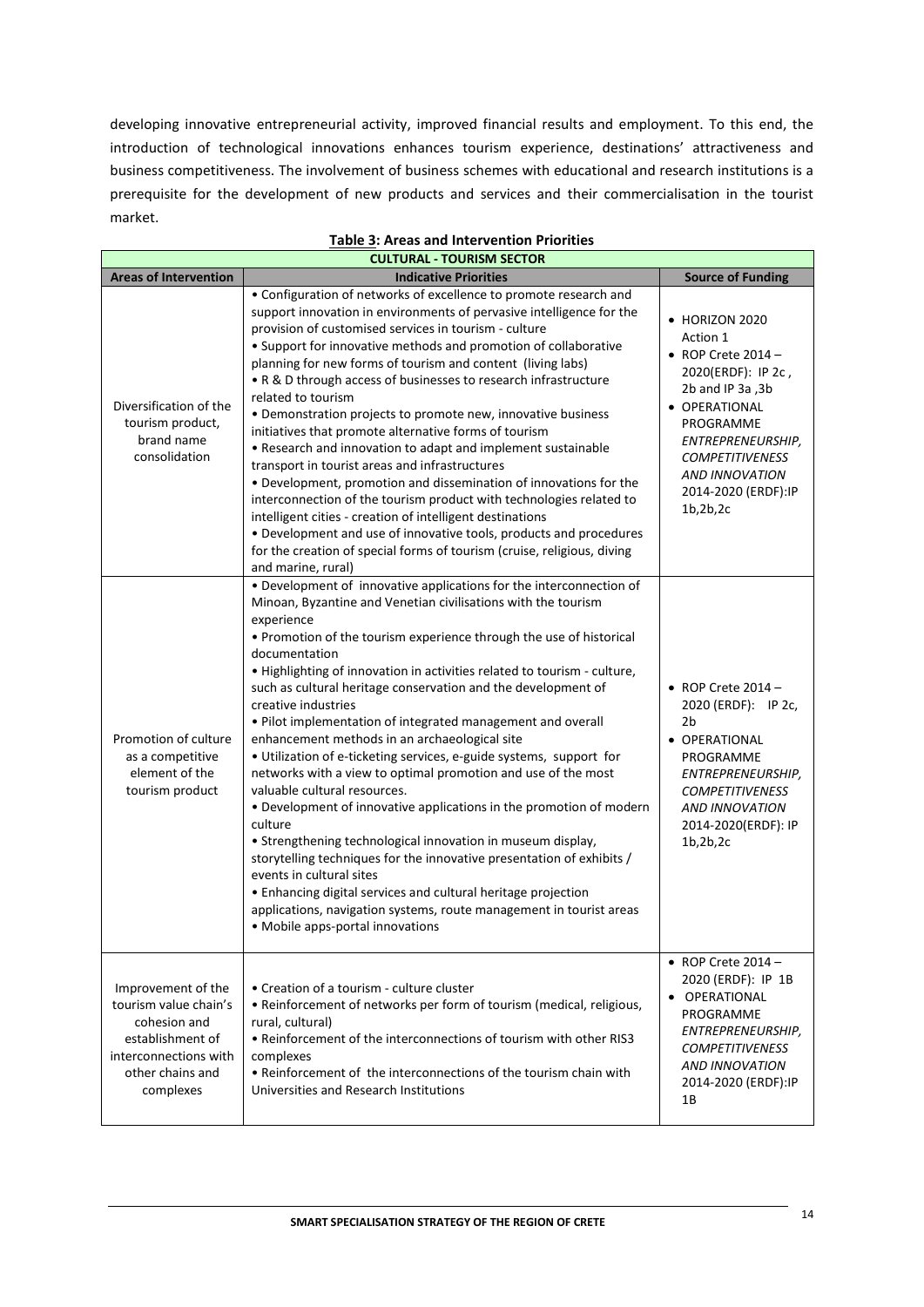| <b>CULTURAL - TOURISM SECTOR</b>                                 |                                                                                                                                                                                                                                                                                                                                                                                                                                                                                                                                                                                                                                                                                                                                                                                                                                                                              |                                                                                                                                                                                                                      |  |  |  |
|------------------------------------------------------------------|------------------------------------------------------------------------------------------------------------------------------------------------------------------------------------------------------------------------------------------------------------------------------------------------------------------------------------------------------------------------------------------------------------------------------------------------------------------------------------------------------------------------------------------------------------------------------------------------------------------------------------------------------------------------------------------------------------------------------------------------------------------------------------------------------------------------------------------------------------------------------|----------------------------------------------------------------------------------------------------------------------------------------------------------------------------------------------------------------------|--|--|--|
| <b>Areas of Intervention</b>                                     | <b>Indicative Priorities</b>                                                                                                                                                                                                                                                                                                                                                                                                                                                                                                                                                                                                                                                                                                                                                                                                                                                 | <b>Source of Funding</b>                                                                                                                                                                                             |  |  |  |
| Enhancing quality<br>and competitiveness<br>for tourism services | • Promotion of the image of Crete as a tourist destination by using<br>new technologies.<br>. Promotion of non-technological innovations in the tourism value<br>chain.<br>. Utilization of ICTs for enhancing focused personal customer service,<br>improvement of interactivity, lower cost of services.<br>• Supporting start-ups in the tourism sector and activities linked to<br>culture and creation.<br>• Development of mobile and Internet applications and for navigation<br>and interactive communication<br>. Boosting innovation for developing applications that utilize open<br>data for the provision of value added services related to tourist<br>destinations<br>• Promoting innovation in the provision of services / information to<br>passengers at the entry points of the island.<br>• Promotion of innovation to serve visitors with disabilities. | $\bullet$ ROP Crete 2014 -<br>2020 (ERDF): IP 2c,<br>2b and IP 3a, 3b, 3c<br>• OPERATIONAL<br>PROGRAMME<br>ENTREPRENEURSHIP,<br><b>COMPETITIVENESS</b><br><b>AND INNOVATION</b><br>2014-2020 (ERDF):IP<br>1b, 2b, 2c |  |  |  |
| Skills development of<br>human capital                           | • Development of professional knowledge and skills on tourism to<br>enhance entrepreneurial activity, education and training of personnel<br>involved in cultural sites management<br>• Enhancement of the research skills of the human capital and easier<br>access of businesses to them<br>• Research and innovation for Smart accommodations                                                                                                                                                                                                                                                                                                                                                                                                                                                                                                                             | $\bullet$ ROP Crete 2014 -<br>2020 (ESF): IP 8iii, 8v<br>• OPERATIONAL<br>PROGRAMME<br>ENTREPRENEURSHIP,<br><b>COMPETITIVENESS</b><br><b>AND INNOVATION</b><br>2014-2020 (ESF):IP<br>8iii, 8v                        |  |  |  |

## **C.1.3. Environmental Complex**

The developmental priorities in the environmental sector focus on smart water and waste management, recovery and reuse of materials, sustainable construction, energy saving and the utilization of renewable energy.

In this context, the aim is to strengthen research, develop technologies and innovations by encouraging and supporting networking and partnerships of universities and research institutions with water management companies, engineers and producers of environmental technology and applications.

In particular, as far as the field of water is concerned, the aim is to develop and implement innovations that will focus on rational and integrated management across the production/processing/supply/reuse chain. To this end, it is necessary to develop and implement monitoring, control and management systems and technologies.

In the field of waste management, the aim is to develop optimal management systems for hazardous pollutants specific streams, to prevent waste production, to prepare waste for reuse, to promote recycling and other forms of recovery, to generate and supply energy from waste.

At the same time, the objective is to enhance entrepreneurship and innovation initiatives on pollution control and depollution products and services, emphasizing on "green enterprise" and on the industrial coexistence of technological applications that address climate change and monitor the ecosystem.

Finally, in the energy sector the aim is to develop internationally competitive products and services in the following areas:

- Energy saving
- Renewable energy and energy storage technologies

The joint effort of R & D and investments for the development of products and services is called to address important environmental problems, aiming at reducing the Environmental Footprint of economic activities and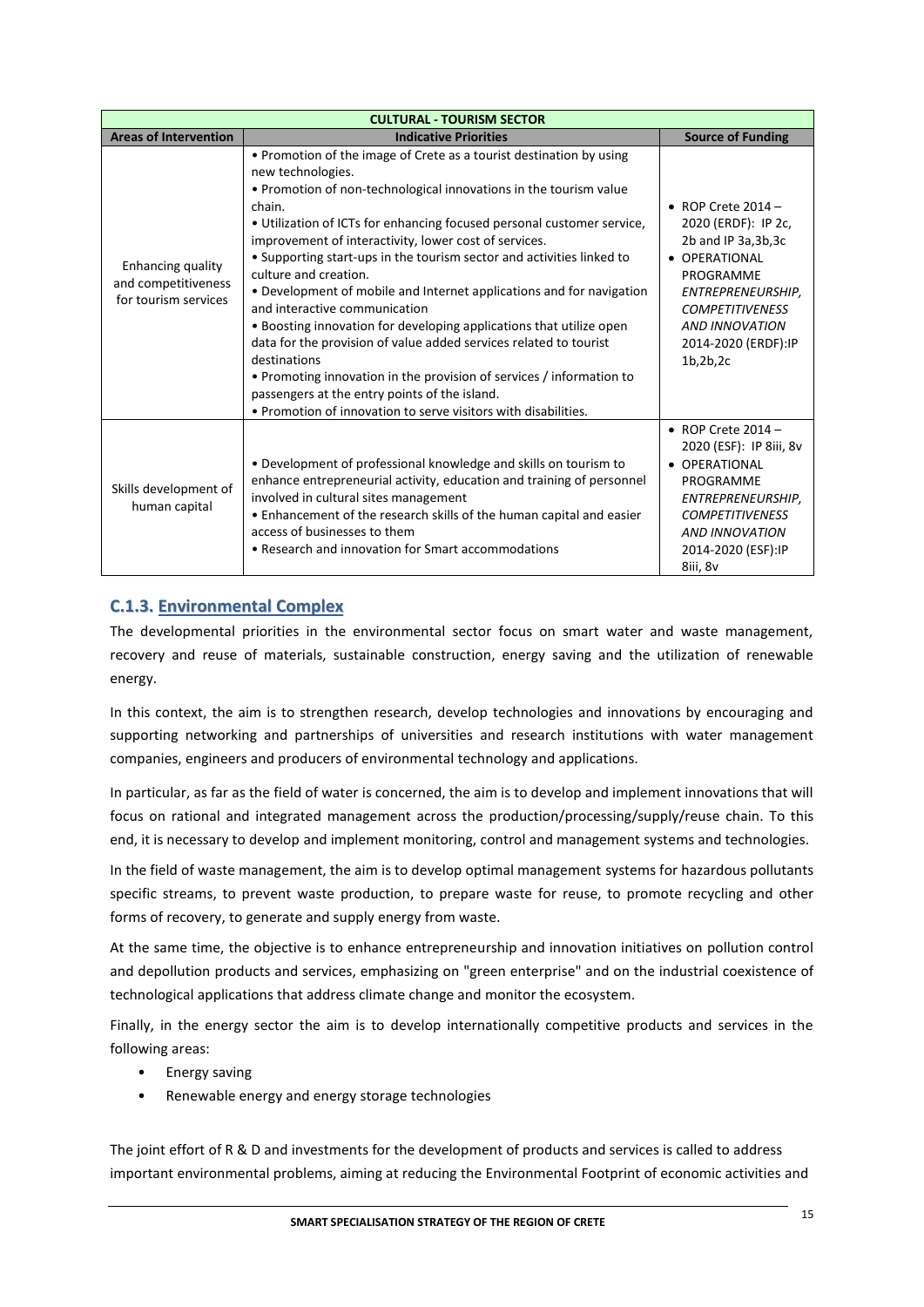preserve and enhance the Region's natural capital.

Due to the structure of the specific activities, it is required to create collaborative schemes or broader agreements involving public and private bodies and research institutions.

In order to cover all operational needs for the value chains that are related to the Environmental Complex, the aim is to create specialised human capital that will meet the needs for environmental control and management.

| <b>ENVIRONMENTAL SECTOR</b>                              |                                                                                                                                                                                                                                                                                                                                                                                                                                                                                                                                                                                                                                                                                               |                                                                                                                                                                                                                                                     |  |  |  |
|----------------------------------------------------------|-----------------------------------------------------------------------------------------------------------------------------------------------------------------------------------------------------------------------------------------------------------------------------------------------------------------------------------------------------------------------------------------------------------------------------------------------------------------------------------------------------------------------------------------------------------------------------------------------------------------------------------------------------------------------------------------------|-----------------------------------------------------------------------------------------------------------------------------------------------------------------------------------------------------------------------------------------------------|--|--|--|
| <b>Areas of</b><br><b>Intervention</b>                   | <b>Indicative Priorities</b>                                                                                                                                                                                                                                                                                                                                                                                                                                                                                                                                                                                                                                                                  | <b>Source of Funding</b>                                                                                                                                                                                                                            |  |  |  |
| Energy saving                                            | • Production of new or improved building materials and construction<br>systems for the building sector and urban regeneration (bioclimatic<br>construction)<br>• Integration of bioclimatic elements of energy saving technologies<br>and renewable energy technologies in existing and new buildings.<br>• Improved efficiency (reducing energy consumption for heating,<br>cooling, lighting)<br>. Improved performance (energy consumption reduction of water<br>supply systems, irrigation, wastewater management, solid waste<br>management and generally large infrastructures)<br>• Promotion of non-technological innovations for an integrated<br>management of urban infrastructure | $\bullet$ ROP Crete 2014 -<br>2020 (ERDF): IP 1b,<br>2b, 2c, 4f, 3c<br>· OPERATIONAL<br>PROGRAMME<br>ENTREPRENEURSHIP,<br><b>COMPETITIVENESS</b><br><b>AND INNOVATION</b><br>2014-2020 (ERDF):IP<br>1a, 1b, 2b, 3c                                  |  |  |  |
| Promotion of<br>renewable energy<br>forms                | • New improved materials for renewable energy systems<br>• Development and implementation of renewable energy<br>technologies tailored to the needs of the productive sectors of Crete<br>and generally adapted to the island's characteristics.<br>• Development of technologies that harness the potential offered by<br>the sea for energy (wave energy, offshore structures, etc.)<br>• Development of integrated technological energy production<br>solutions and development of productive activities at sea<br>(aquaculture)                                                                                                                                                           | $\bullet$ ROP Crete 2014 -<br>2020 (ERDF): IP<br>1b,4f,3c<br>· OPERATIONAL<br>PROGRAMME<br>ENTREPRENEURSHIP,<br><b>COMPETITIVENESS</b><br><b>AND INNOVATION</b><br>2014-2020 (ERDF):IP<br>1a, 1b, 2b, 3c<br>$\bullet$ HORIZON 2020<br>Action 1      |  |  |  |
| Climate change and<br>environmental<br>impact assessment | • Development of technological applications which reduce the<br>Environmental Footprint of economic activities (hotels, industries,<br>hospitals and other public buildings).<br>• Development/adaptation and introduction of ICTs for the promotion<br>of elements of the natural environment, codification - management of<br>spatial arrangements and systematic monitoring of changes in the<br>ecosystem.<br>• Creation of accredited laboratories and control systems for<br>environmental variables                                                                                                                                                                                    | $\bullet$ ROP Crete 2014 -<br>2020 (ERDF): IP<br>2c,2b,1b,6b,6d,5b<br>• OPERATIONAL<br>PROGRAMME<br>ENTREPRENEURSHIP,<br><b>COMPETITIVENESS</b><br><b>AND INNOVATION</b><br>2014-2020 (ERDF):IP<br>$1a, 1b, 2\beta, 2c$<br>HORIZON 2020<br>Action 1 |  |  |  |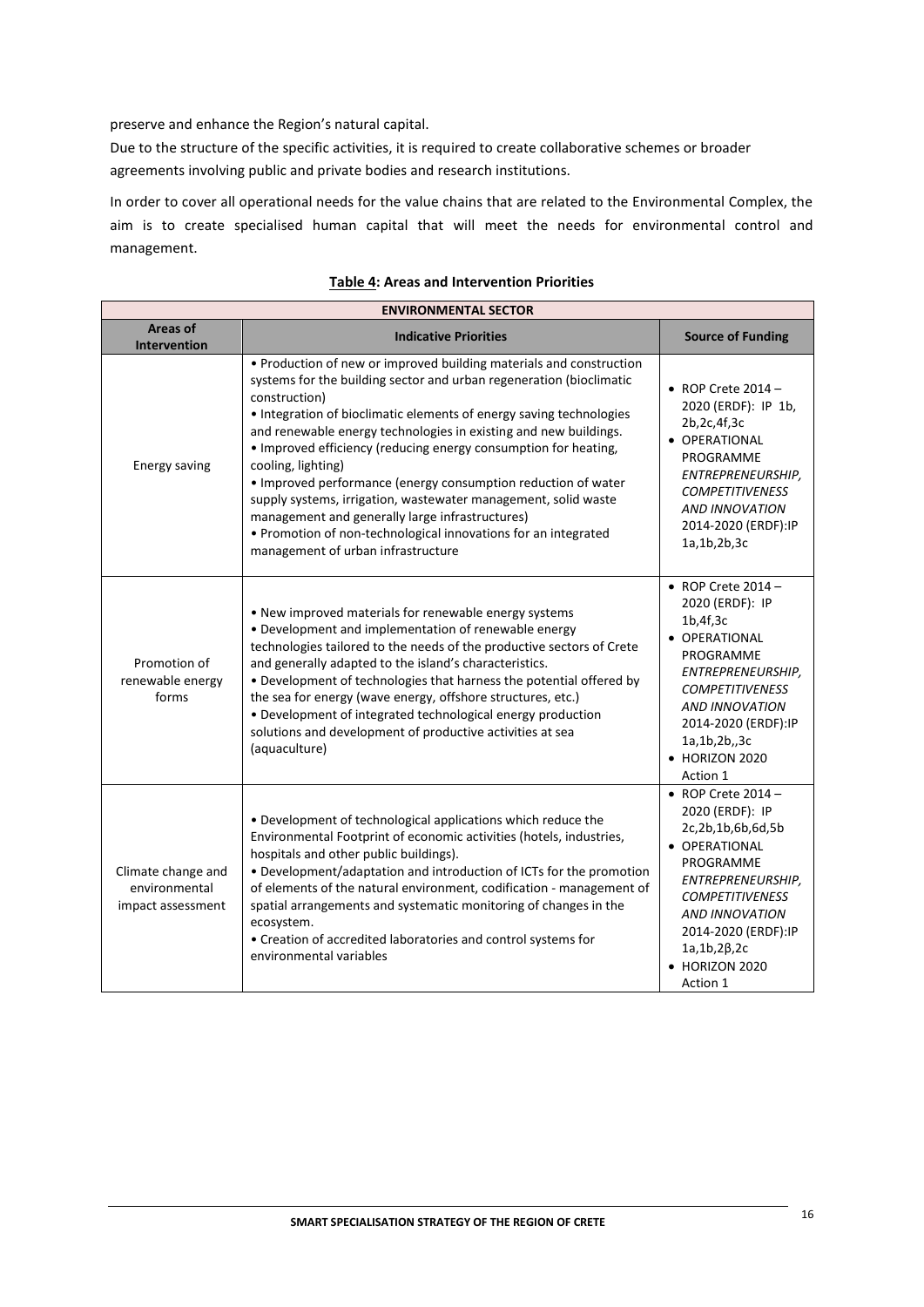| <b>ENVIRONMENTAL SECTOR</b>                                                |                                                                                                                                                                                                                                                                                                                                                                                                                                                                                                                                       |                                                                                                                                                                                                                                           |  |  |  |
|----------------------------------------------------------------------------|---------------------------------------------------------------------------------------------------------------------------------------------------------------------------------------------------------------------------------------------------------------------------------------------------------------------------------------------------------------------------------------------------------------------------------------------------------------------------------------------------------------------------------------|-------------------------------------------------------------------------------------------------------------------------------------------------------------------------------------------------------------------------------------------|--|--|--|
| Areas of<br><b>Intervention</b>                                            | <b>Indicative Priorities</b>                                                                                                                                                                                                                                                                                                                                                                                                                                                                                                          | <b>Source of Funding</b>                                                                                                                                                                                                                  |  |  |  |
| Rationalised<br>management of<br>natural and<br>environmental<br>resources | • Development of sensors and networks for environmental control.<br>. Pilot program for the development, introduction and utilization of<br>new technologies to reduce water losses<br>• Development of innovative management systems of urban,<br>industrial, livestock etc solid waste and pilot applications (prevention,<br>collection, treatment, utilization / exploitation)<br>• Development of innovative urban or industrial wastewater<br>management systems and pilot applications (reuse, biofuel production<br>$etc.$ ). | $\bullet$ ROP Crete 2014 -<br>2020 (ERDF): IP<br>1b,2c,2b,3c,6a<br>• OPERATIONAL<br>PROGRAMME<br>ENTREPRENEURSHIP,<br><b>COMPETITIVENESS</b><br><b>AND INNOVATION</b><br>2014-2020 (ERDF):IP<br>1b,2b,2c,3c<br>• HORIZON 2020<br>Action 1 |  |  |  |
| Skills development of<br>human capital                                     | Development of professional knowledge and skills that support<br>entrepreneurial activity in advanced parts of the environmental<br>sector and training of the personnel of environmental<br>infrastructures management enterprises<br>• Enhancement of the skills of the human capital and easier access of<br>businesses to them                                                                                                                                                                                                    | $\bullet$ ROP Crete 2014 -<br>2020: IP 8iii, 8v<br>• OPERATIONAL<br>PROGRAMME<br>ENTREPRENEURSHIP,<br><b>COMPETITIVENESS</b><br><b>AND INNOVATION</b><br>$2014 - 2020$ : IP 8v<br>• RDP : Measures 01,<br>02                              |  |  |  |

## **C.1.4. Knowledge complex**

The Knowledge complex performs a delicate and particular task in the smart specialization strategy as it is called to provide horizontal support to the development of the other complexes of the Region. At the same time it seeks to further strengthen international partnerships and to exploit new knowledge in a systematic way through the development of start-ups. This requires (a) the strengthening of collaborative innovation and the establishment of stronger interconnections with other priority clusters, (b) the coordination of actors for optimum exploitation of complementarity, creation of aggregate economies and for forging a favourable environment for start-ups (spin-offs) and (c) to attract businesses and capital from abroad in order to develop partnerships of scale in state-of-the-art technology sectors.

To this end, it is intended to boost research/technological development/innovation-based entrepreneurship for the development of internationally competitive products and services and also to promote state-of-the-art technologies or enhance existing ones that will support the production of innovative products and services in the sectors of excellence.

At the same time, supporting excellence and production of new knowledge will encourage and fuel the research efforts of the enterprises through their collaboration with research infrastructures.

Because of the horizontal nature of the sector, important technologies and applications in the areas of specialisation, such as the production and exploitation of content that can enrich tourists' experience, applications in the agro-alimentary sector and in the sectors of environment and energy will be strengthened in cooperation with their counterparts in strategy in the context of their own priorities.

In the context of promoting the smart specialisation strategy within the Knowledge complex, the aim is to create a model innovation ecosystem, which will operate interactively providing the required interconnection between research, education, industry, entrepreneurship and the investment community. The utilization of the existing potential is the main objective, its transformation into a vehicle for development and the dissemination and return of benefits to the local ecosystem; in such a way that the initial investment -through resources leveraging from the private sector- will return with multiplied direct and indirect benefits.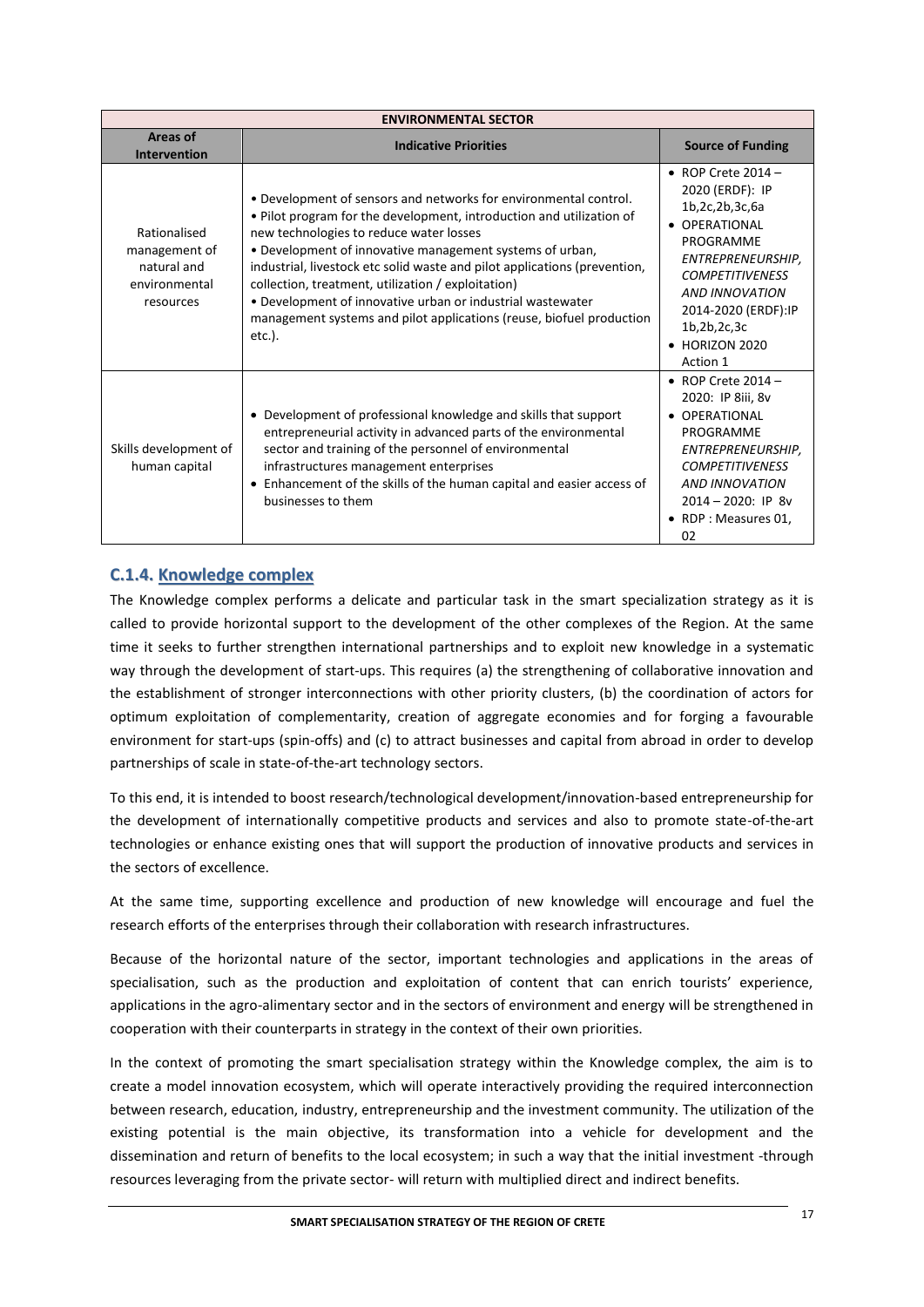| <b>KNOWLEDGE SECTOR</b>                                                                                                                 |                                                                                                                                                                                                                                                                 |                                                                                                                                                                                                                   |  |  |
|-----------------------------------------------------------------------------------------------------------------------------------------|-----------------------------------------------------------------------------------------------------------------------------------------------------------------------------------------------------------------------------------------------------------------|-------------------------------------------------------------------------------------------------------------------------------------------------------------------------------------------------------------------|--|--|
| Areas of<br>Intervention                                                                                                                | <b>Indicative Priorities</b>                                                                                                                                                                                                                                    | <b>Source of Funding</b>                                                                                                                                                                                          |  |  |
| Support of scientific<br>excellence in<br>research and<br>university institutions<br>of Crete                                           | • Reinforcement of research infrastructure within the national<br>roadmap for research infrastructures and ESFRI infrastructures<br>• Reinforcement of research in key sectors with a focus on enabling<br>technologies (KETs)                                  | • OPERATIONAL<br>PROGRAMME<br>ENTREPRENEURSHIP,<br><b>COMPETITIVENESS AND</b><br><b>INNOVATION 2014-2020</b><br>(ERDF):IP 1a<br>• HORIZON 2020 Action 1                                                           |  |  |
| Enhancement of new<br>scientists'<br>entrepreneurship on<br>emerging<br>technologies                                                    | • Provision of a comprehensive package of support services<br>. Provision of funding for the development of the first business<br>steps                                                                                                                         | • ROP Crete $2014 -$<br>2020(ERDF): IP 3a<br>• OPERATIONAL<br>PROGRAMME<br>ENTREPRENEURSHIP,<br><b>COMPETITIVENESS AND</b><br><b>INNOVATION 2014-2020</b><br>(ERDF):IP 3a                                         |  |  |
| Attraction of<br>investments in those<br>emerging<br>technologies that are<br>linked to the<br>activities of research<br>teams of Crete | • Creation of a host and targeted support structure for businesses -<br>investors show interest in cooperation<br>• Creation of modern and Sustainable Data Centres<br>• Completion of broadband networks throughout the territory of<br>Crete                  | • ROP Crete 2014 - 2020<br>(ERDF): IP 1b,2c,<br>· OPERATIONAL<br>PROGRAMME<br>ENTREPRENEURSHIP,<br><b>COMPETITIVENESS AND</b><br><b>INNOVATION 2014-2020</b><br>(ERDF): IP 1a, 1b, 2a,<br>• HORIZON 2020 Action 2 |  |  |
| Promotion of high<br>added value<br>educational services                                                                                | • Targeted summer schools, on state-of-the-art scientific sectors<br>that are of particular interest for Crete (e.g. laser applications for<br>the protection and promotion of cultural heritage)<br>• World class thematic educational and training programmes | • ROP Crete $2014 - 2020$<br>(ERDF): IP 1b, 10                                                                                                                                                                    |  |  |
| Skills development of<br>human capital                                                                                                  | • Development of professional knowledge and skills that support<br>entrepreneurial activity in state-of-the-art technologies and<br>training of personnel<br>• Enhancement of the skills of the human capital and easier access<br>of businesses to them        | • ROP Crete 2014 - 2020<br>(ESF): IP 8iii, 8v<br>• OPERATIONAL<br>PROGRAMME<br>ENTREPRENEURSHIP,<br><b>COMPETITIVENESS AND</b><br><b>INNOVATION 2014-</b><br>2020(ESF): IP 8iii, 8v                               |  |  |

## **C.2. Budget per source of funding of actions per sector - complex**

Based on the priorities for each area of intervention and sector - priority complex and their matching with the respective sources of funding, the budget per source of funding and sector - Priority complex is summarized in table 6. Table 7 includes the breakdown of the budget per source of funding, Investment Priority and Sector - Priority Complex.

According to this data, **43%** of the budget is allocated to the Knowledge Complex, **23%** to the Environmental Sector while both the Agro-alimentary Sector and the Tourism - Cultural Complex receive **17%**.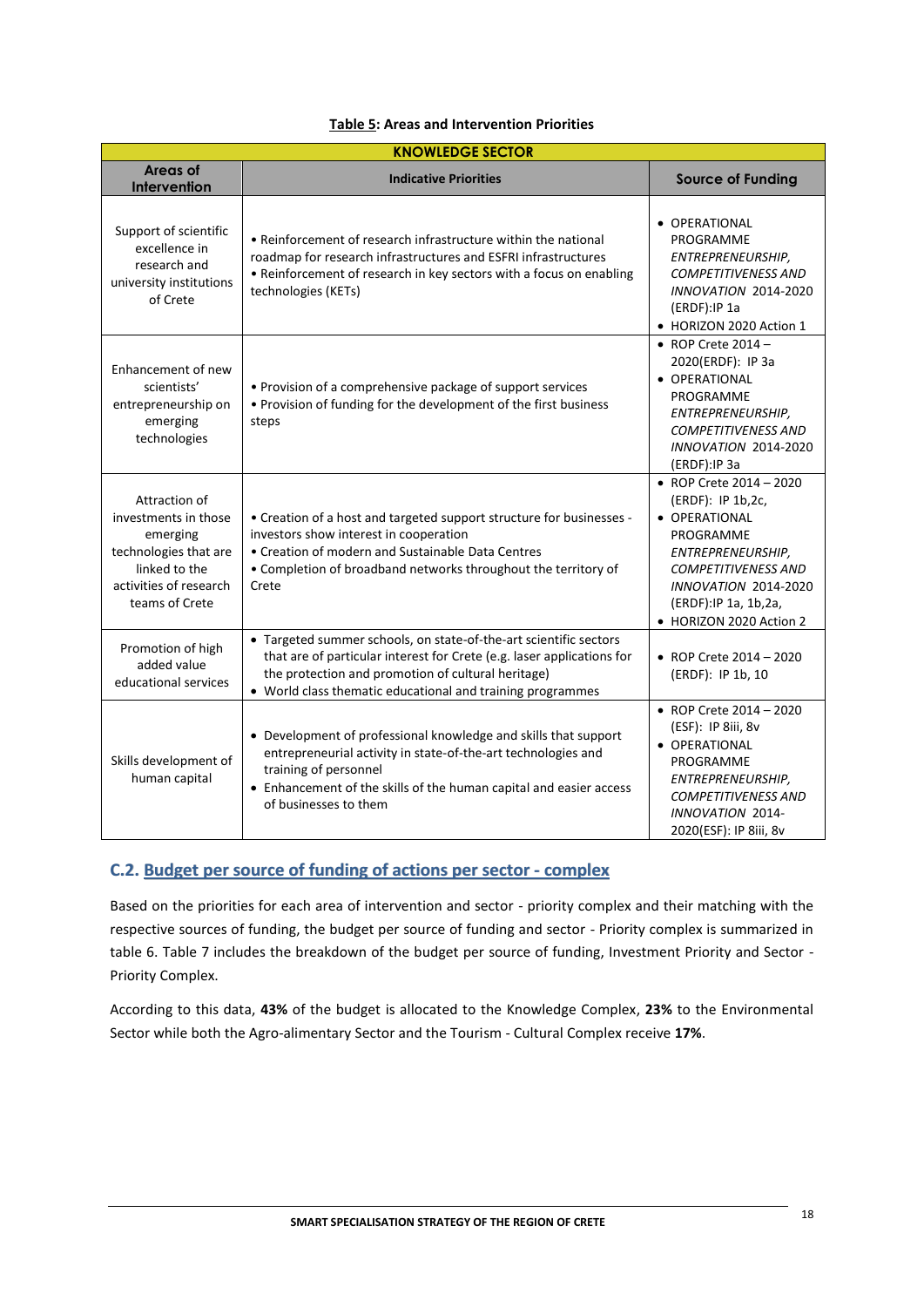| <b>SECTOR</b>                | <b>ROP CRETE</b><br>2014-2020 <sup>6</sup> | <b>OPERATIONAL PROGRAMME</b><br><b>ENTREPRENEURSHIP,</b><br><b>RDP 2014-</b><br>$2020^8$<br><b>COMPETITIVENESS AND</b><br>INNOVATION 2014-2020 <sup>7</sup> |               | <b>HORIZON</b><br>$2020^9$ | <b>TOTAL</b>   |
|------------------------------|--------------------------------------------|-------------------------------------------------------------------------------------------------------------------------------------------------------------|---------------|----------------------------|----------------|
| Agro-alimentary<br>sector    | 4.000.000,00                               | 14.260.000,00                                                                                                                                               | 29.800.000,00 | 10.000.000,00              | 58.060.000,00  |
| Cultural -<br>tourism sector | 30.173.253,75                              | 20.500.000,00                                                                                                                                               | 0,00          | 5.000.000,00               | 55.673.253,75  |
| Environmental<br>sector      | 18.448.837,25                              | 27.351.162,75                                                                                                                                               | 0,00          | 30.000.000,00              | 75.800.000,00  |
| Knowledge<br>sector          | 6.434.595,00                               | 42.188.837,25                                                                                                                                               | 0,00          | 92.000.000,00              | 140.623.432,25 |
| <b>TOTAL</b>                 | 59.056.686,00                              | 104.300.000,00                                                                                                                                              | 29.800.000,00 | 137.000.000,00             | 330.156.686,00 |

### **Table 6: Budget per source of funding and Sector/Complex (€)**

 *6 All amounts correspond to the approved ROP Crete 2014 - 2020*

*<sup>7</sup> All amounts related to the* OPERATIONAL PROGRAMME *ENTREPRENEURSHIP, COMPETITIVENESS AND INNOVATION 2014 - 2020 are calculated according to the resources that correspond to the Transition Regions Category* 

*<sup>8</sup> All amounts related to RDP 2014 - 2020 are calculated taking into account that the Region of Crete can claim funding equal to 10% of the relative actions* 

*<sup>9</sup> All amounts related to HORIZON are calculated taking into account the participation of institutions of the Region of Crete in FP7. The allocation per sector took into account the targeted objectives of HORIZON*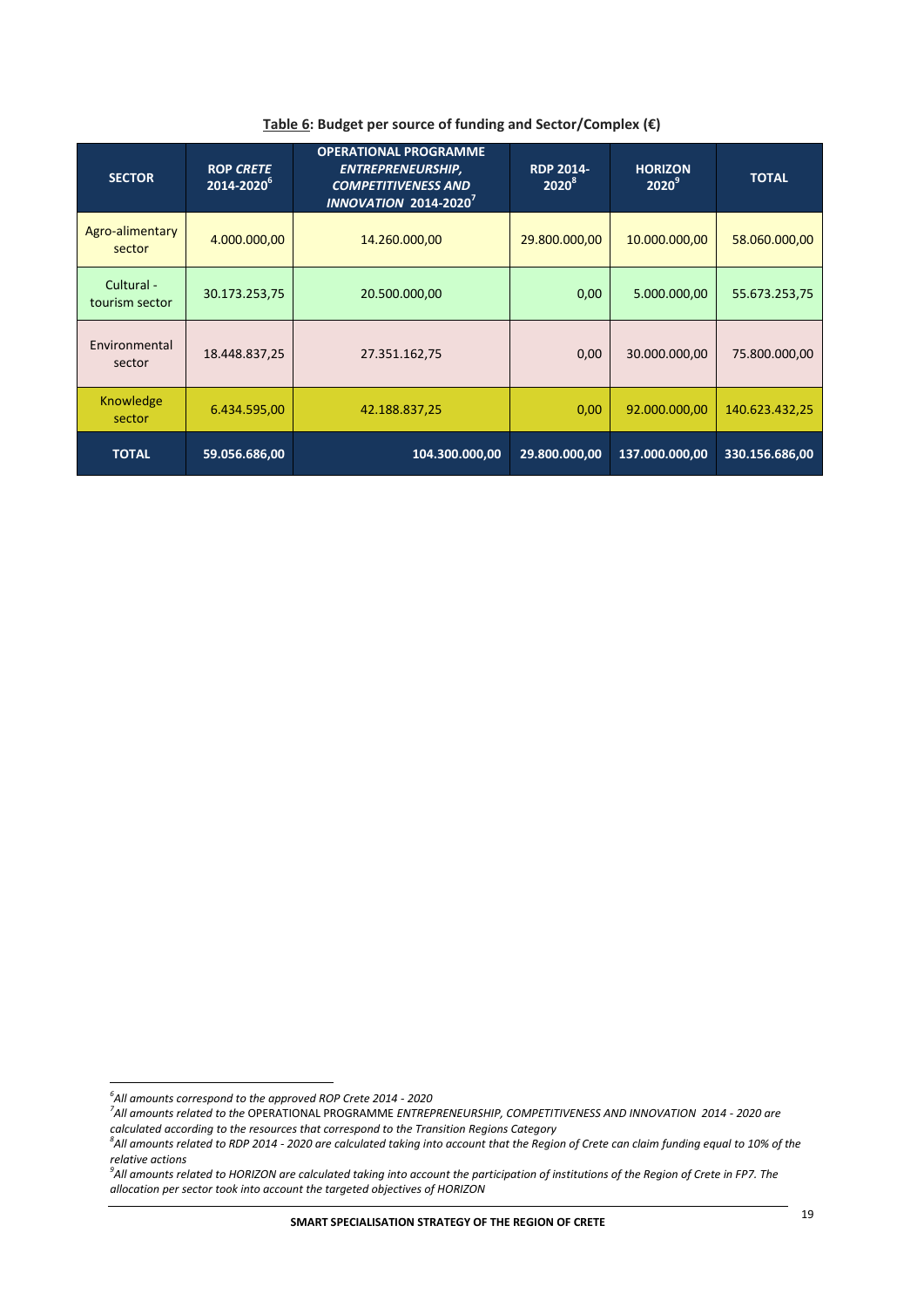| <b>INVESTMENT PRIORITY / MEASURE RDP/ HORIZON</b><br><b>ACTION</b>                                                                                                                                                                           | <b>ROP CRETE</b><br>$\overline{2014\text{-}2020^{10}}$<br><b>BUDGET</b> | <b>OPERATIONAL PROGRAMME</b><br><b>ENTREPRENEURSHIP,</b><br><b>COMPETITIVENESS AND</b><br>$\overline{INNOVATION}$ 2014-2020 <sup>11</sup><br><b>BUDGET</b> | <b>RDP 2014-</b><br>$2020^{12}$<br><b>BUDGET</b> | <b>HORIZON</b><br>$2020^{13}$<br><b>BUDGET</b> | <b>TOTAL</b>     |
|----------------------------------------------------------------------------------------------------------------------------------------------------------------------------------------------------------------------------------------------|-------------------------------------------------------------------------|------------------------------------------------------------------------------------------------------------------------------------------------------------|--------------------------------------------------|------------------------------------------------|------------------|
| 1a) Strengthening research and innovation infrastructure<br>(R & I) and the capacities for the development of<br>excellence in research and innovation and for the<br>promotion of centres of competence (ERDF)<br><b>Action 1 (HORIZON)</b> | $0,00 \in$                                                              | 22.800.000,00 €                                                                                                                                            | $0,00 \in$                                       | 133.000.000,00 €                               | 155.800.000,00 € |
| <b>AGRO-ALIMENTARY SECTOR</b>                                                                                                                                                                                                                | $0,00 \in$                                                              | $0,00 \in$                                                                                                                                                 | $0,00 \in$                                       | 10.000.000,00 €                                | 10.000.000,00 €  |
| <b>CULTURAL - TOURISM SECTOR</b>                                                                                                                                                                                                             | $0,00 \in$                                                              | $0,00 \in$                                                                                                                                                 | $0,00 \in$                                       | 5.000.000,00 €                                 | 5.000.000,00 €   |
| <b>ENVIRONMENTAL SECTOR</b>                                                                                                                                                                                                                  | $0,00 \in$                                                              | 10.000.000,00 €                                                                                                                                            | $0,00 \in$                                       | 30.000.000,00 €                                | 40.000.000,00 €  |
| <b>KNOWLEDGE SECTOR</b>                                                                                                                                                                                                                      | $0,00 \in$                                                              | 12.800.000,00 €                                                                                                                                            | $0.00 \epsilon$                                  | 88.000.000,00 €                                | 100.800.000,00 € |
| 1b) Promotion of business investment in R & I, of linkages<br>and partnerships between businesses, of research and<br>development centres and of the higher education sector,                                                                | 3.224.418,75€                                                           |                                                                                                                                                            |                                                  |                                                |                  |
| particularly by promoting investment in product and<br>service development, technology transfer, social<br>innovation, ecological innovation, applications for the                                                                           | 2.000.000,00 €                                                          |                                                                                                                                                            |                                                  |                                                |                  |
| provision of public services, encouraging demand,<br>networking, clusters and open innovation through smart<br>specialisation and support of technological and applied<br>research, pilot lines, early product validation actions,           | 4.500.000,00 €                                                          | 25.300.000,00 €                                                                                                                                            | 9.400.000,00 $\epsilon$                          | 4.000.000,00 €                                 | 50.424.418,75€   |
| advanced production and first production skills (ERDF)<br><b>Measure 16 (EAFRD)</b><br><b>Action 2 (HORIZON)</b>                                                                                                                             | 2.000.000,00 €                                                          |                                                                                                                                                            |                                                  |                                                |                  |
| <b>AGRO-ALIMENTARY SECTOR</b>                                                                                                                                                                                                                | 3.000.000,00 €                                                          | 7.460.000,00 €                                                                                                                                             | 9.400.000,00 €                                   | $0.00 \epsilon$                                | 19.860.000,00 €  |

## **Table 7: Budget per source of funding, Investment Priority and Sector – Priority Complex**

1

*<sup>10</sup>All amounts correspond to the approved ROP Crete 2014 - 2020*

*<sup>11</sup> All amounts related to the* OPERATIONAL PROGRAMME *ENTREPRENEURSHIP, COMPETITIVENESS AND INNOVATION 2014 - 2020 are calculated according to the resources that correspond to the Transition Regions Category* 

*<sup>12</sup> All amounts related to RDP 2014 - 2020 are calculated taking into account that the Region of Crete can claim funding equal to 10% of the relative actions* 

*<sup>13</sup> All amounts related to HORIZON are calculated taking into account the participation of institutions of the Region of Crete in FP7*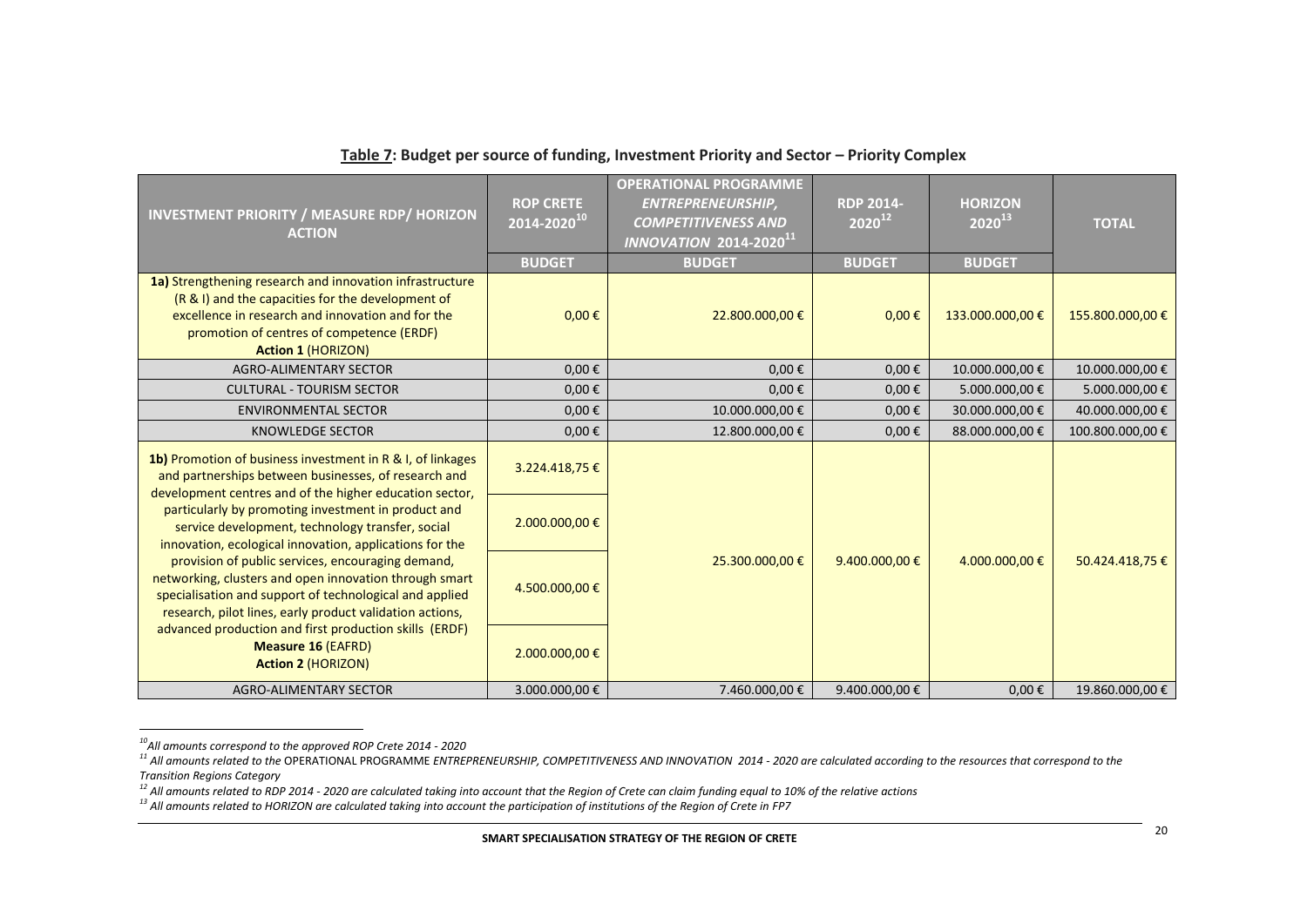| <b>INVESTMENT PRIORITY / MEASURE RDP/ HORIZON</b><br><b>ACTION</b>                                                                                                                | <b>ROP CRETE</b><br>2014-2020 <sup>10</sup> | <b>OPERATIONAL PROGRAMME</b><br><b>ENTREPRENEURSHIP,</b><br><b>COMPETITIVENESS AND</b><br><b>INNOVATION 2014-202011</b> | <b>RDP 2014-</b><br>$2020^{12}$ | <b>HORIZON</b><br>$2020^{13}$ | <b>TOTAL</b>                     |  |  |
|-----------------------------------------------------------------------------------------------------------------------------------------------------------------------------------|---------------------------------------------|-------------------------------------------------------------------------------------------------------------------------|---------------------------------|-------------------------------|----------------------------------|--|--|
|                                                                                                                                                                                   | <b>BUDGET</b>                               | <b>BUDGET</b>                                                                                                           | <b>BUDGET</b>                   | <b>BUDGET</b>                 |                                  |  |  |
| <b>CULTURAL - TOURISM SECTOR</b>                                                                                                                                                  | 5.000.000,00 €                              | 5.000.000,00 €                                                                                                          | $0,00 \in$                      | $0,00 \in$                    | 10.000.000,00€                   |  |  |
| <b>ENVIRONMENTAL SECTOR</b><br><b>KNOWLEDGE SECTOR</b>                                                                                                                            | 3.724.418,75€<br>$0,00 \in$                 | 6.000.000,00 €<br>6.840.000,00€                                                                                         | $0,00 \in$<br>$0,00 \in$        | $0,00 \in$<br>4.000.000,00 €  | 9.724.418,75€<br>10.840.000,00 € |  |  |
| 2 a) Extending the development of broadband services<br>and high-speed networks and supporting the adoption of<br>emerging technologies and networks in digital economy<br>(ERDF) | $0,00 \in$                                  | 5.800.000,00 €                                                                                                          | $0,00 \in$                      | $0,00 \in$                    | 5.800.000,00 €                   |  |  |
| <b>AGRO-ALIMENTARY SECTOR</b>                                                                                                                                                     | $0,00 \in$                                  | 5.800.000,00 €                                                                                                          | $0,00 \in$                      | $0,00 \in$                    | 5.800.000,00 €                   |  |  |
| <b>CULTURAL - TOURISM SECTOR</b>                                                                                                                                                  | $0,00 \in$                                  | $0.00 \in$                                                                                                              | $0,00 \in$                      | $0,00 \in$                    | $0,00 \in$                       |  |  |
| <b>ENVIRONMENTAL SECTOR</b>                                                                                                                                                       | $0,00 \in$                                  | $0,00 \in$                                                                                                              | $0,00 \in$                      | $0,00 \in$                    | $0,00 \in$                       |  |  |
| <b>KNOWLEDGE SECTOR</b>                                                                                                                                                           | $0,00 \in$                                  | $0,00 \in$                                                                                                              | $0,00 \in$                      | $0,00 \in$                    | $0,00 \in$                       |  |  |
| 2 b) development of ICT products and services, of e-<br>commerce and enhancement of the demand for ICT's<br>(ERDF)                                                                | 4.000.000,00 €                              | 6.200.000,00 €                                                                                                          | $0,00 \in$                      | $0,00 \in$                    | 10.200.000,00€                   |  |  |
| <b>AGRO-ALIMENTARY SECTOR</b>                                                                                                                                                     | 500.000,00€                                 | 1.000.000,00 €                                                                                                          | $0,00 \in$                      | $0,00 \in$                    | 1.500.000,00€                    |  |  |
| <b>CULTURAL - TOURISM SECTOR</b>                                                                                                                                                  | 2.500.000,00 €                              | 1.500.000,00 €                                                                                                          | $0,00 \in$                      | $0,00 \in$                    | 4.000.000,00 €                   |  |  |
| <b>ENVIRONMENTAL SECTOR</b>                                                                                                                                                       | 1.000.000,00 €                              | 2.500.000,00 €                                                                                                          | $0,00 \in$                      | $0,00 \in$                    | 3.500.000,00 €                   |  |  |
| KNOWLEDGE SECTOR                                                                                                                                                                  | $0,00 \in$                                  | 1.200.000,00€                                                                                                           | $0,00 \in$                      | $0,00 \in$                    | 1.200.000,00€                    |  |  |
| 2 c) Support of ICT applications for e-Government, e-<br>learning, e-inclusion, e-culture and e-health (ERDF)                                                                     | 2.724.418,50€                               | $0,00 \in$                                                                                                              | $0,00 \in$                      | $0,00 \in$                    | 5.724.418,50€                    |  |  |
|                                                                                                                                                                                   | 3.000.000,00 €                              |                                                                                                                         |                                 |                               |                                  |  |  |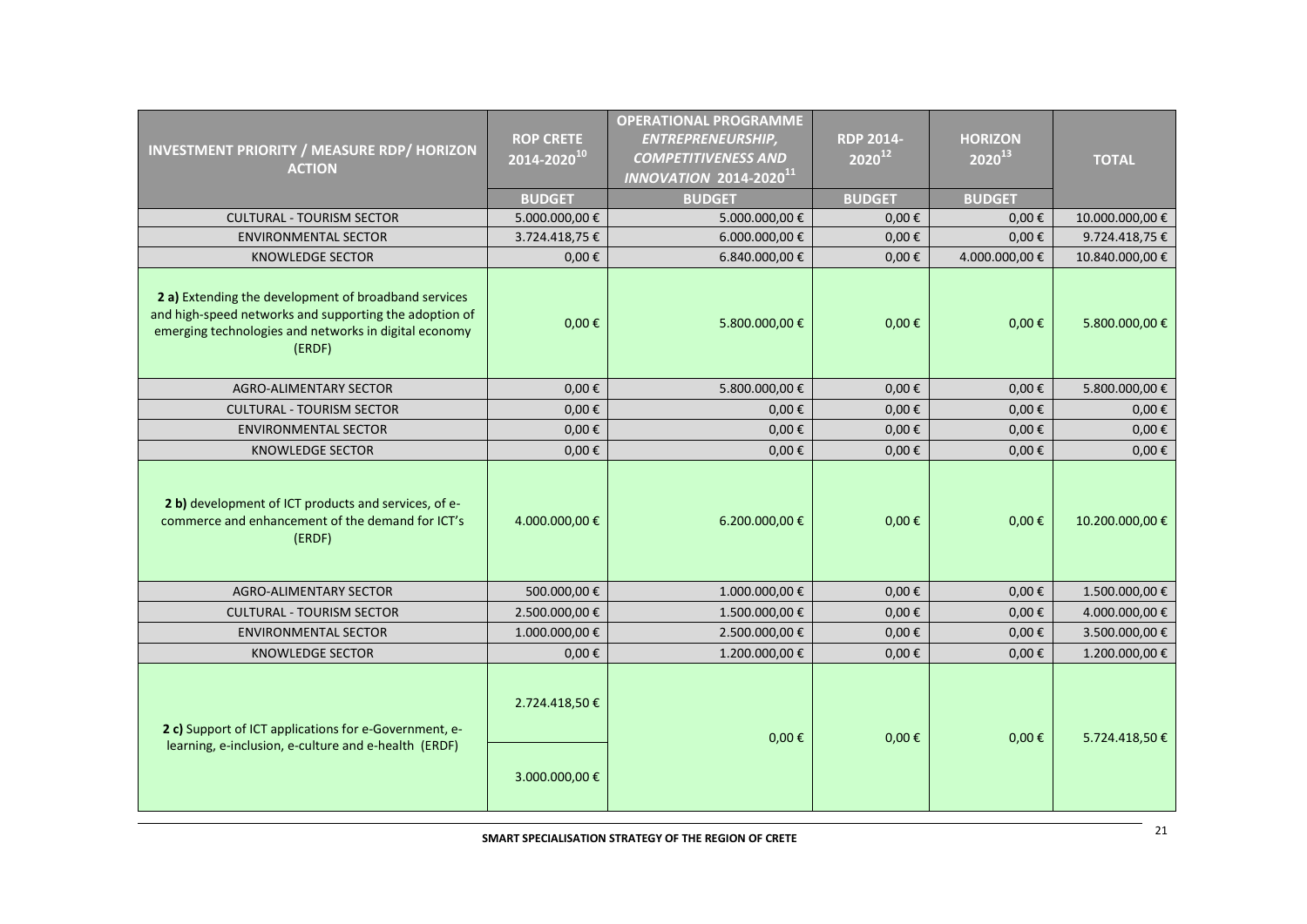| <b>INVESTMENT PRIORITY / MEASURE RDP/ HORIZON</b><br><b>ACTION</b>                                                                                                                                               | <b>ROP CRETE</b><br>2014-2020 <sup>10</sup> | <b>OPERATIONAL PROGRAMME</b><br><b>ENTREPRENEURSHIP,</b><br><b>COMPETITIVENESS AND</b><br><b>INNOVATION 2014-202011</b> | <b>RDP 2014-</b><br>$2020^{12}$ | <b>HORIZON</b><br>$2020^{13}$ | <b>TOTAL</b>    |  |  |  |  |
|------------------------------------------------------------------------------------------------------------------------------------------------------------------------------------------------------------------|---------------------------------------------|-------------------------------------------------------------------------------------------------------------------------|---------------------------------|-------------------------------|-----------------|--|--|--|--|
|                                                                                                                                                                                                                  | <b>BUDGET</b>                               | <b>BUDGET</b>                                                                                                           | <b>BUDGET</b>                   | <b>BUDGET</b>                 |                 |  |  |  |  |
| AGRO-ALIMENTARY SECTOR                                                                                                                                                                                           | 500.000,00€                                 | $0,00 \in$                                                                                                              | $0,00 \in$                      | $0,00 \in$                    | 500.000,00€     |  |  |  |  |
| <b>CULTURAL - TOURISM SECTOR</b>                                                                                                                                                                                 | 3.500.000,00€                               | $0,00 \in$                                                                                                              | $0.00 \in$                      | $0,00 \in$                    | 3.500.000,00 €  |  |  |  |  |
| <b>ENVIRONMENTAL SECTOR</b>                                                                                                                                                                                      | 1.724.418,50€                               | $0,00 \in$                                                                                                              | $0,00 \in$                      | $0,00 \in$                    | 1.724.418,50 €  |  |  |  |  |
| <b>KNOWLEDGE SECTOR</b>                                                                                                                                                                                          | $0,00 \in$                                  | $0,00 \in$                                                                                                              | $0,00 \in$                      | $0,00 \in$                    | $0,00 \in$      |  |  |  |  |
| 3 a) promoting entrepreneurship, especially by facilitating<br>the economic exploitation of new ideas and fostering the<br>creation of new businesses through business incubators<br>(ERDF)<br>Measure 6 (EAFRD) | 12.000.000,00€                              | 7.000.000,00 €                                                                                                          | 4.000.000,00 €                  | $0,00 \in$                    | 23.000.000,00 € |  |  |  |  |
| <b>AGRO-ALIMENTARY SECTOR</b>                                                                                                                                                                                    | $0,00 \in$                                  | $0,00 \in$                                                                                                              | 4.000.000,00 €                  | 0,00€                         | 4.000.000,00 €  |  |  |  |  |
| <b>CULTURAL - TOURISM SECTOR</b>                                                                                                                                                                                 | 4.000.000,00 €                              | 1.000.000,00 €                                                                                                          | $0,00 \in$                      | $0,00 \in$                    | 5.000.000,00 €  |  |  |  |  |
| <b>ENVIRONMENTAL SECTOR</b>                                                                                                                                                                                      | 5.000.000,00€                               | 1.000.000,00€                                                                                                           | $0,00 \in$                      | $0,00 \in$                    | 6.000.000,00 €  |  |  |  |  |
| <b>KNOWLEDGE SECTOR</b>                                                                                                                                                                                          | 3.000.000,00€                               | 5.000.000,00 €                                                                                                          | $0,00 \in$                      | $0,00 \in$                    | 8.000.000,00 €  |  |  |  |  |
| 3 c) supporting the creation and extension of advanced<br>skills for product and service development (ERDF)                                                                                                      | 18.173.253,75€                              | 10.500.000,00€                                                                                                          | $0,00 \in$                      | $0,00 \in$                    | 28.673.253,75€  |  |  |  |  |
| <b>AGRO-ALIMENTARY SECTOR</b>                                                                                                                                                                                    | $0.00 \epsilon$                             | $0,00 \in$                                                                                                              | $0,00 \in$                      | $0,00 \in$                    | $0,00 \in$      |  |  |  |  |
| <b>CULTURAL - TOURISM SECTOR</b>                                                                                                                                                                                 | 12.173.253,75€                              | 5.000.000,00 €                                                                                                          | $0,00 \in$                      | $0,00 \in$                    | 17.173.253,75€  |  |  |  |  |
| <b>ENVIRONMENTAL SECTOR</b>                                                                                                                                                                                      | 4.000.000,00 €                              | 3.000.000,00 €                                                                                                          | $0,00 \in$                      | $0,00 \in$                    | 7.000.000,00 €  |  |  |  |  |
| <b>KNOWLEDGE SECTOR</b>                                                                                                                                                                                          | 2.000.000,00 €                              | 2.500.000,00 €                                                                                                          | $0,00 \in$                      | $0,00 \in$                    | 4.500.000,00 €  |  |  |  |  |
| 3 d) supporting SME's' growth capacity in regional,<br>national and international markets and their participation<br>in innovation processes (ERDF)                                                              | $0,00 \in$                                  | 7.800.000,00 €                                                                                                          | $0,00 \in$                      | $0,00 \in$                    | 7.800.000,00 €  |  |  |  |  |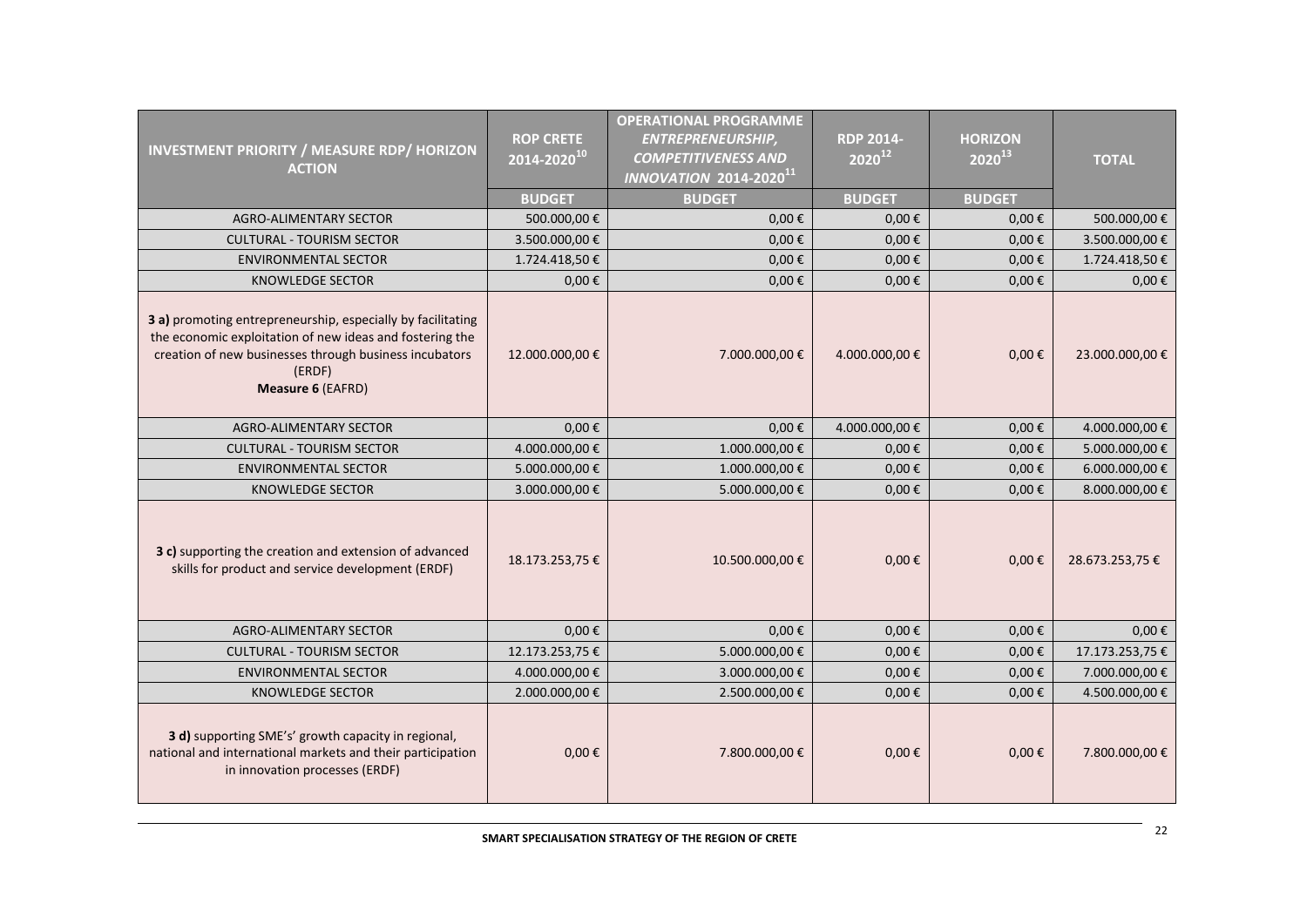| <b>INVESTMENT PRIORITY / MEASURE RDP/ HORIZON</b><br><b>ACTION</b>                                                                                    | <b>ROP CRETE</b><br>$\overline{2014\text{-}2020}^{10}$<br><b>BUDGET</b> | <b>OPERATIONAL PROGRAMME</b><br><b>ENTREPRENEURSHIP,</b><br><b>COMPETITIVENESS AND</b><br><b>INNOVATION 2014-202011</b><br><b>BUDGET</b> | <b>RDP 2014-</b><br>$2020^{12}$<br><b>BUDGET</b> | <b>HORIZON</b><br>$2020^{13}$<br><b>BUDGET</b> | <b>TOTAL</b>    |  |  |
|-------------------------------------------------------------------------------------------------------------------------------------------------------|-------------------------------------------------------------------------|------------------------------------------------------------------------------------------------------------------------------------------|--------------------------------------------------|------------------------------------------------|-----------------|--|--|
| <b>AGRO-ALIMENTARY SECTOR</b>                                                                                                                         | $0,00 \in$                                                              | $0,00 \in$                                                                                                                               | $0,00 \in$                                       | $0,00 \in$                                     | $0,00 \in$      |  |  |
| <b>CULTURAL - TOURISM SECTOR</b>                                                                                                                      | $0,00 \in$                                                              | 1.000.000,00 €                                                                                                                           | $0,00 \in$                                       | $0,00 \in$                                     | 1.000.000,00 €  |  |  |
| <b>ENVIRONMENTAL SECTOR</b>                                                                                                                           | $0,00 \in$                                                              | $0,00 \in$                                                                                                                               | $0,00 \in$                                       | $0,00 \in$                                     | $0,00 \in$      |  |  |
| <b>KNOWLEDGE SECTOR</b>                                                                                                                               | $0,00 \in$                                                              | 6.800.000,00 €                                                                                                                           | $0,00 \in$                                       | $0,00 \in$                                     | 6.800.000,00 €  |  |  |
| 4 f) promotion of research and innovation on low-carbon<br>technologies and adoption of these (ERDF)                                                  | 2.000.000,00 €                                                          | $0,00 \in$                                                                                                                               | $0,00 \in$                                       | $0,00 \in$                                     | 2.000.000,00 €  |  |  |
| <b>AGRO-ALIMENTARY SECTOR</b>                                                                                                                         | $0,00 \in$                                                              | $0,00 \in$                                                                                                                               | $0,00 \in$                                       | $0,00 \in$                                     | $0,00 \in$      |  |  |
| <b>CULTURAL - TOURISM SECTOR</b>                                                                                                                      | $0,00 \in$                                                              | $0,00 \in$                                                                                                                               | $0,00 \in$                                       | $0,00 \in$                                     | $0,00 \in$      |  |  |
| <b>ENVIRONMENTAL SECTOR</b>                                                                                                                           | 2.000.000,00€                                                           | $0,00 \in$                                                                                                                               | $0.00 \in$                                       | $0,00 \in$                                     | 2.000.000,00 €  |  |  |
| <b>KNOWLEDGE SECTOR</b>                                                                                                                               | $0,00 \in$                                                              | $0,00 \in$                                                                                                                               | $0,00 \in$                                       | $0,00 \in$                                     | $0,00 \in$      |  |  |
| 8 iii) self-employment, entrepreneurship and business<br>creation, including innovative micro/ small/ medium<br>enterprises (ESF)<br>Measure2 (EAFRD) | 2.000.000,00€                                                           | 2.900.000,00 €                                                                                                                           | 10.000.000,00 €                                  | $0,00 \in$                                     | 14.900.000,00€  |  |  |
| <b>AGRO-ALIMENTARY SECTOR</b>                                                                                                                         | $0,00 \in$                                                              | $0,00 \in$                                                                                                                               | 10.000.000,00 €                                  | $0,00 \in$                                     | 10.000.000,00€  |  |  |
| <b>CULTURAL - TOURISM SECTOR</b>                                                                                                                      | 1.000.000,00€                                                           | 1.500.000,00 €                                                                                                                           | $0.00 \in$                                       | $0,00 \in$                                     | 2.500.000,00 €  |  |  |
| <b>ENVIRONMENTAL SECTOR</b>                                                                                                                           | 500.000,00€                                                             | 500.000,00€                                                                                                                              | $0,00 \in$                                       | $0,00 \in$                                     | 1.000.000,00 €  |  |  |
| <b>KNOWLEDGE SECTOR</b>                                                                                                                               | 500.000,00€                                                             | 900.000,00€                                                                                                                              | $0,00 \in$                                       | $0,00 \in$                                     | 1.400.000,00 €  |  |  |
| 8 v) adaptation of workers, enterprises and entrepreneurs<br>to changes (ESF)<br>Measure1 (EAFRD)                                                     | 3.434.595,00€                                                           | 16.000.000,00 €                                                                                                                          | 6.400.000,00 €                                   | $0,00 \in$                                     | 25.834.595,00€  |  |  |
| <b>AGRO-ALIMENTARY SECTOR</b>                                                                                                                         | $0,00 \in$                                                              | $0,00 \in$                                                                                                                               | 6.400.000,00 €                                   | $0,00 \in$                                     | 6.400.000,00 €  |  |  |
| <b>CULTURAL - TOURISM SECTOR</b>                                                                                                                      | 2.000.000,00€                                                           | 5.500.000,00 €                                                                                                                           | $0,00 \in$                                       | $0,00 \in$                                     | 7.500.000,00 €  |  |  |
| <b>ENVIRONMENTAL SECTOR</b>                                                                                                                           | 500.000,00€                                                             | 4.351.162,75€                                                                                                                            | $0,00 \in$                                       | $0,00 \in$                                     | 4.851.162,75€   |  |  |
| <b>KNOWLEDGE SECTOR</b>                                                                                                                               | 934.595,00€                                                             | 6.148.837,25€                                                                                                                            | $0,00 \in$                                       | $0,00 \in$                                     | 7.083.432,25€   |  |  |
| <b>TOTAL</b>                                                                                                                                          | 59.056.686,00€                                                          | 104.300.000,00 €                                                                                                                         | 29.800.000,00€                                   | 137.000.000,00€                                | 330.156.686,00€ |  |  |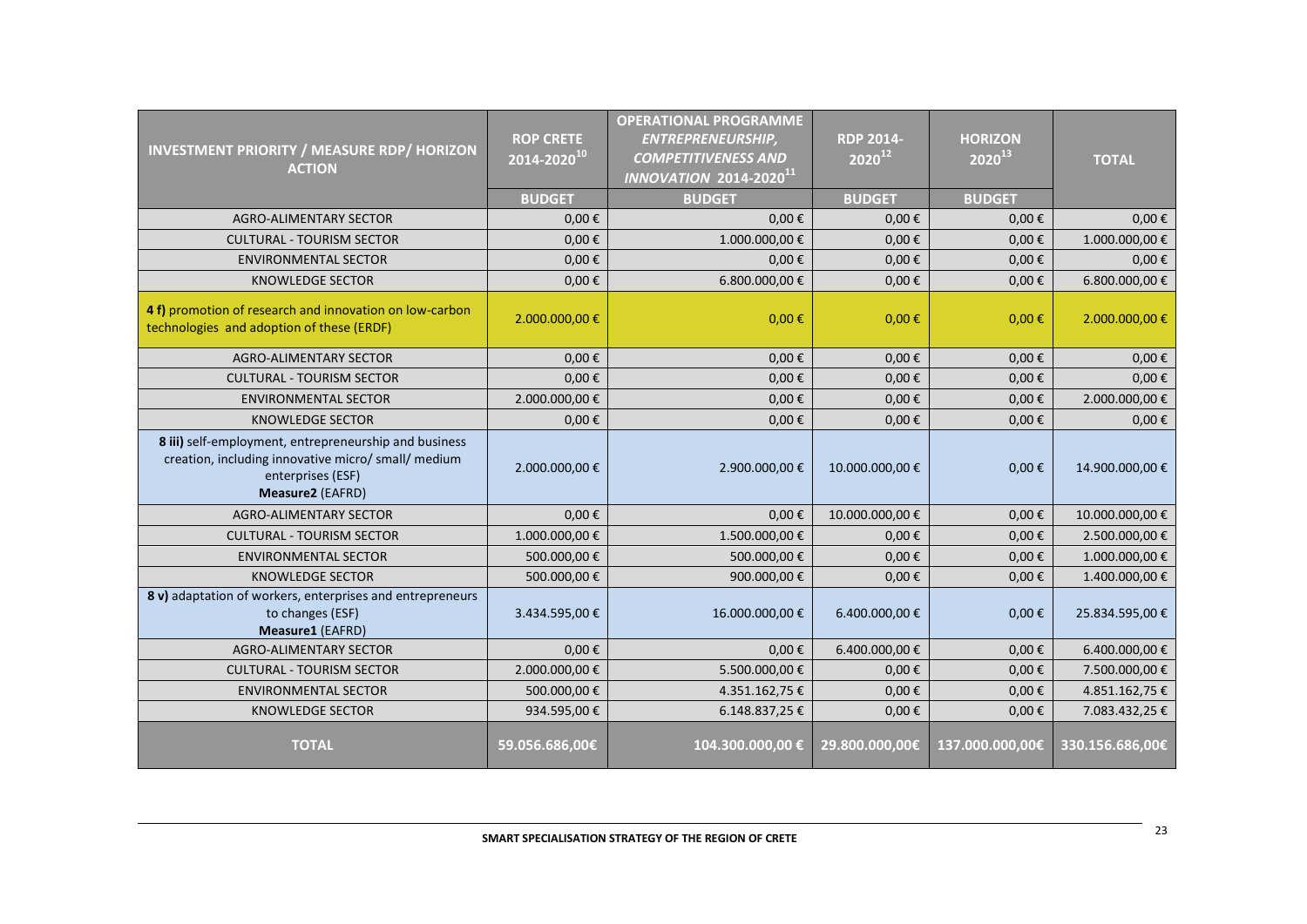The amount of 58.060.000 € which is allocated to the Agro-alimentary Sector represents 17,59% of the total budget and in particular:

- 9,03% from RDP 2014-2020 and concerns:
	- $\checkmark$  Actions for counselling services (3,03% Measure 2)
	- $\checkmark$  Actions for networking and business co-operations (2,85% Measure 16)
	- $\checkmark$  Training and information actions (1,94% Measure 1)
	- $\checkmark$  Actions for the enhancement of entrepreneurship (1,21% Measure 6)
- 4,32% from the OPERATIONAL PROGRAMME *ENTREPRENEURSHIP, COMPETITIVENESS AND INNOVATION* 2014 – 2020 and concerns :
	- $\checkmark$  Support of partnerships collaborations between companies and university and research centres (2,26% IP 1b)
	- $\checkmark$  Development of broadband and high-speed networks in remote rural areas (1,76% IP 2a)
	- $\checkmark$  Actions for the upgrading of public information infrastructures to support (mainly) extrovert enterprises (0,30% IP 2b)
- 3,03% from HORIZON 2020 and concerns :
	- $\checkmark$  Actions to strengthen the capacity for the development of excellence in research & innovation (Action 1)
	- $\checkmark$  Training specialisation of scientific personnel (Action 1)
- 1,21% from ROP Crete 2014 2020 and concerns :
	- $\checkmark$  Applied research programs, strengthening first production / pilot applications and fostering partnerships/ collaborations between companies and university and research centres (0,91% IP 1b)
	- $\checkmark$  Development and introduction of integrated digital applications in enterprises (0,15% IP 2b)
	- $\checkmark$  Development of integrated digital services/ products (0,15% IP 2c)

The amount of 55.673.253,75€ which is allocated to the Cultural - Tourism Complex represents 16,86% of the total budget and in particular:

- 9,14% from ROP Crete 2014-2020 and concerns :
	- $\checkmark$  Support to high-added-value businesses, certification, standardization and product promotion (3,69% IP 3c)
	- $\checkmark$  Applied research programs, strengthening first production / pilot applications and fostering partnerships/ collaborations between companies and university and research centres (1,51% IP 1b)
	- $\checkmark$  Supporting the creation of new innovative businesses (1,21% IP 3a)
	- $\checkmark$  Development of integrated digital services/ products (1,06% IP 2c)
	- $\checkmark$  Development and introduction of integrated digital applications in enterprises (0,76% IP 2b)
	- $\checkmark$  Counselling and training of workforce and entrepreneurs (0,61% IP 8v)
	- $\checkmark$  Counselling and funding for the creation of new innovative enterprises (0,30% IP 8iii)
- 6,21% from the OPERATIONAL PROGRAMME *ENTREPRENEURSHIP, COMPETITIVENESS AND INNOVATION* 2014-2020 and concerns :
	- $\checkmark$  Preparation and implementation of adaptation and restructuring plans, services and tools for the provision of guidance and support to businesses(1,67% IP 8v)
	- $\checkmark$  Support of partnerships collaborations between companies and university and research centres (1,51% IP 1b)
	- $\checkmark$  Acquisition of expertise on new products and services, automation streamlining of operational activities (1,51% IP 3c)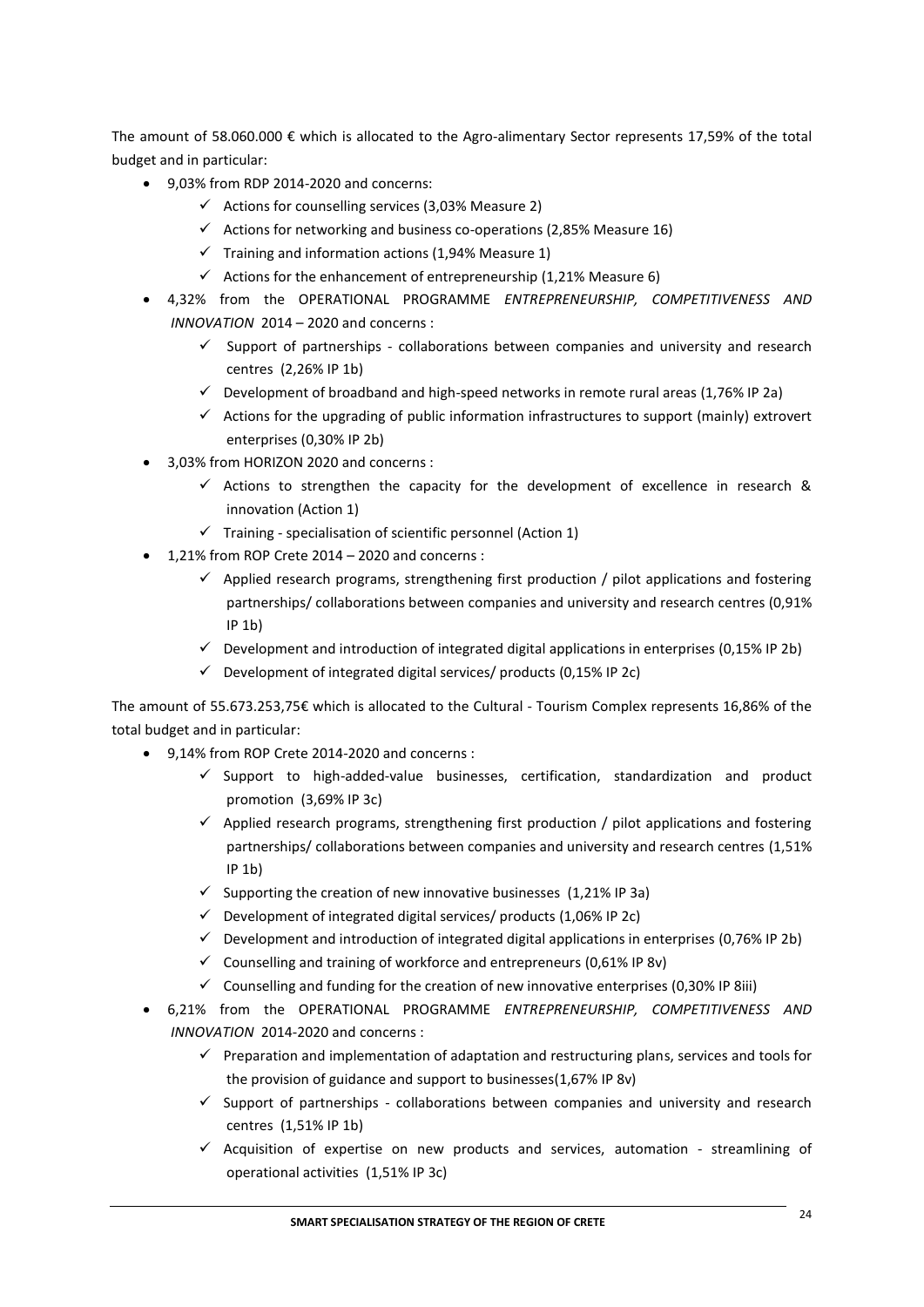- $\checkmark$  Actions for the upgrading of public information infrastructures to support (mainly) extrovert enterprises (0,45% IP 2b)
- $\checkmark$  Development (mainly) of female entrepreneurship (0,45% IP 8iii)
- $\checkmark$  Development of new business ideas and creation of new products and services (0,30% IP 3a)
- $\checkmark$  Boosting entrepreneurial extroversion (0,30% IP 3d)
- 1,51% from HORIZON 2020 and concerns :
	- $\checkmark$  Actions to strengthen the capacity for the development of excellence in research & innovation (Action 1)
	- $\checkmark$  Training specialisation of scientific personnel (Action 1)

The amount of 75.800.000,00€ which is allocated to the Environmental Sector represent 22,96% of the total budget and in particular:

- 9,09% from HORIZON2020 and concerns :
	- $\checkmark$  Actions to strengthen the capacity for the development of excellence in research & innovation (Action 1)
	- $\checkmark$  Training specialisation of scientific personnel (Action 1)
- 8,28% from the OPERATIONAL PROGRAMME *ENTREPRENEURSHIP, COMPETITIVENESS AND INNOVATION* 2014 – 2020 and concerns:
	- $\checkmark$  Development of centres of competence while enhancing laboratory innovation infrastructure (3,03% IP 1a)
	- $\checkmark$  Support of partnerships collaborations between companies and university and research centres (1,82% IP 1b)
	- $\checkmark$  Preparation and implementation of adaptation and restructuring plans, services and business support tools and guidance (1,32% IP 8v)
	- $\checkmark$  Acquisition of expertise on new products and services, automation streamlining of operational activities (0,91% IP 3c)
	- $\checkmark$  Actions for the upgrading of public information infrastructures to support (mainly) extrovert enterprises (0,76% IP 2b)
	- $\checkmark$  Development of new business ideas and creation of new products and services (0,30% IP 3a)
	- $\checkmark$  Development (mainly) of female entrepreneurship (0,15% IP 8 iii)
- 5,59% from ROP Crete 2014 2020 and concerns :
	- $\checkmark$  Supporting the creation of new innovative businesses (1,51% IP 3a)
	- $\checkmark$  Support to high-added-value businesses, certification, standardization and product promotion (1,21% IP 3c)
	- $\checkmark$  Applied research programs, strengthening first production / pilot applications and fostering partnerships/ collaborations between companies and university and research centres (1,13% IP 1b)
	- $\checkmark$  Development and implementation of innovative solutions and technologies to improve energy efficiency (0,61% IP 4f)
	- $\checkmark$  Development of integrated digital services / products (0,52% IP 2c)
	- $\checkmark$  Development and introduction of integrated digital applications in enterprises (0,30% IP 2b)
	- $\checkmark$  Counselling and funding for the creation of new innovative enterprises (0,15% IP 8iii)
	- $\checkmark$  Counselling and training of workforce and entrepreneurs (0,15% IP 8v)

The amount of 140.623.432,25€ which is allocated to the Knowledge Sector represents 42,59% of the total budget and in particular:

27,87% from HORIZON2020 and concerns :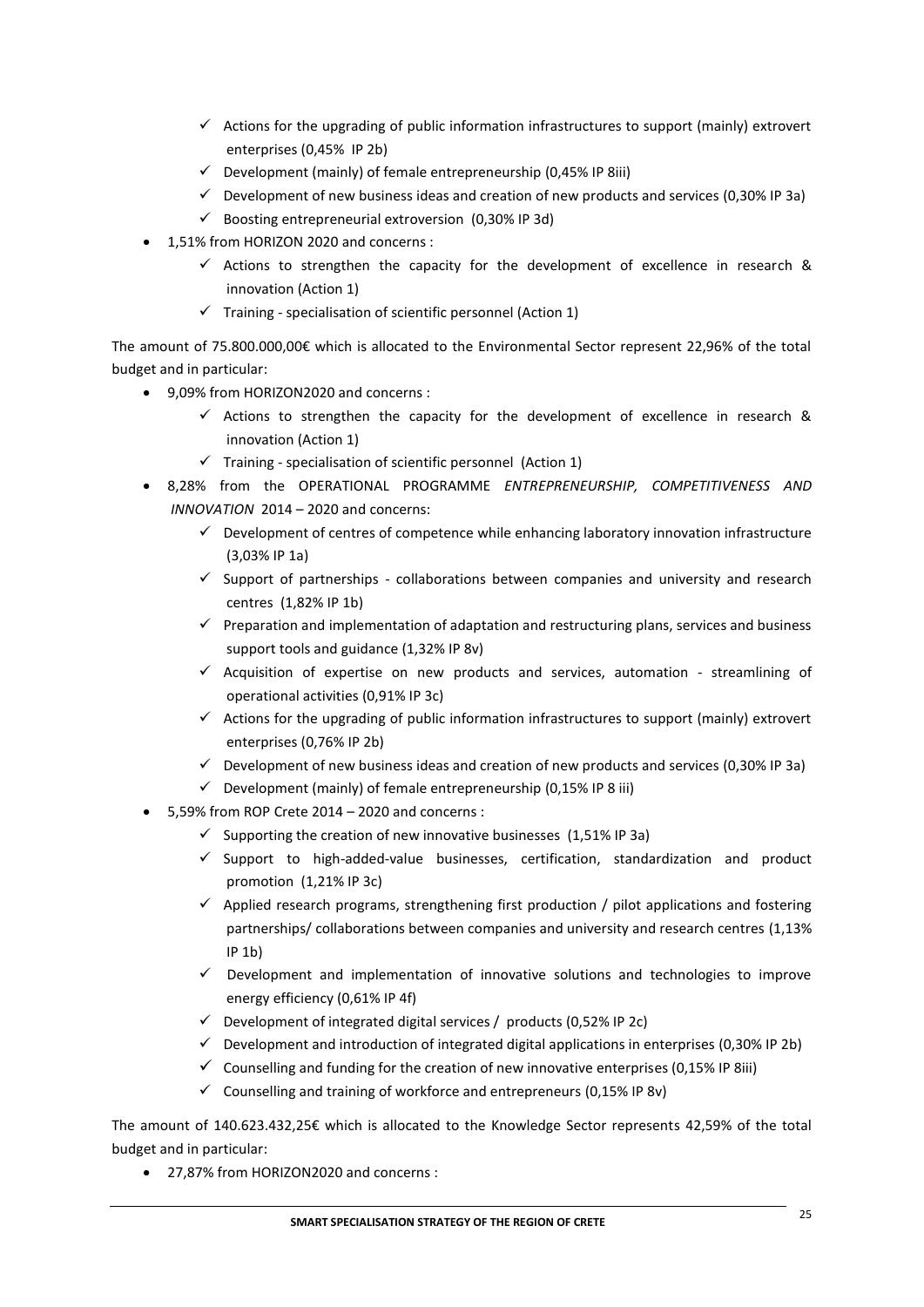- $\checkmark$  Actions to strengthen the capacity for the development of excellence in research & innovation and training - specialisation of scientific personnel (26,65% Action 1)
- $\checkmark$  Development of financing tools for SMEs and acceleration of the economy (1,21% Action 2)
- 12,78% from the OPERATIONAL PROGRAMME *ENTREPRENEURSHIP, COMPETITIVENESS AND INNOVATION* 2014 – 2020 and concerns :
	- $\checkmark$  Development of centres of competence while enhancing laboratory innovation infrastructure (3,88% IP 1a)
	- $\checkmark$  Enhancement of research innovation, technological development and demonstration to operating businesses and fostering partnerships/ collaborations between companies and university and research centres (2,07% IP 1b)
	- $\checkmark$  Boosting extroversion (2,06% IP 3d)
	- $\checkmark$  Services and tools for the provision of guidance and support to businesses on innovative and technological entrepreneurship (1,86% IP 8v)
	- $\checkmark$  Development of new business ideas and creation of new products and services (1,51% IP 3B)
	- $\checkmark$  Acquisition of expertise on new products and services, automation streamlining of operational activities (0,76% IP 3c)
	- $\checkmark$  Actions for the upgrading of public information infrastructures to support (mainly) extrovert enterprises (0,36% IP 2b)
	- $\checkmark$  Boosting entrepreneurship in the Knowledge Sector (0,27 % IP 8iii)
- 1,95% from ROP Crete 2014 2020 and concerns :
	- $\checkmark$  Development and introduction of integrated digital applications in enterprises (0,91% IP 3a)
	- $\checkmark$  Support to high-added-value businesses, certification, standardization and product promotion (0,61% IP 3c)
	- $\checkmark$  Counselling and training of workforce and entrepreneurs (0,28% IP 8v)
	- $\checkmark$  Counselling and funding for the creation of new innovative enterprises (0,15% IP 8iii)

# **D.. GOVERNANCE SYSTEM FOR THEIIMPLEMENTATIION OF THE REGIONAL SMART SPECIALISATION STRATEGY**

## **D.1. Principles of Governance**

Smart specialisation aims at uniting and mobilizing forces, encouraging economic and social activities based on a common vision for development and on objectives that are acceptable by all partners. This requires a sophisticated form of coordinated management between the partners. And in this regard it is crucial to specify the role of each partner and its position in the governance structure with competence and way of contribution being the main criteria.

Configuration of the strategy and setting priorities and policy tools are closely linked to the quality of governance as it incorporates the experiences of the key partners and gradually orients them to joint actions and cooperation platforms paving the way for more solid governance structures.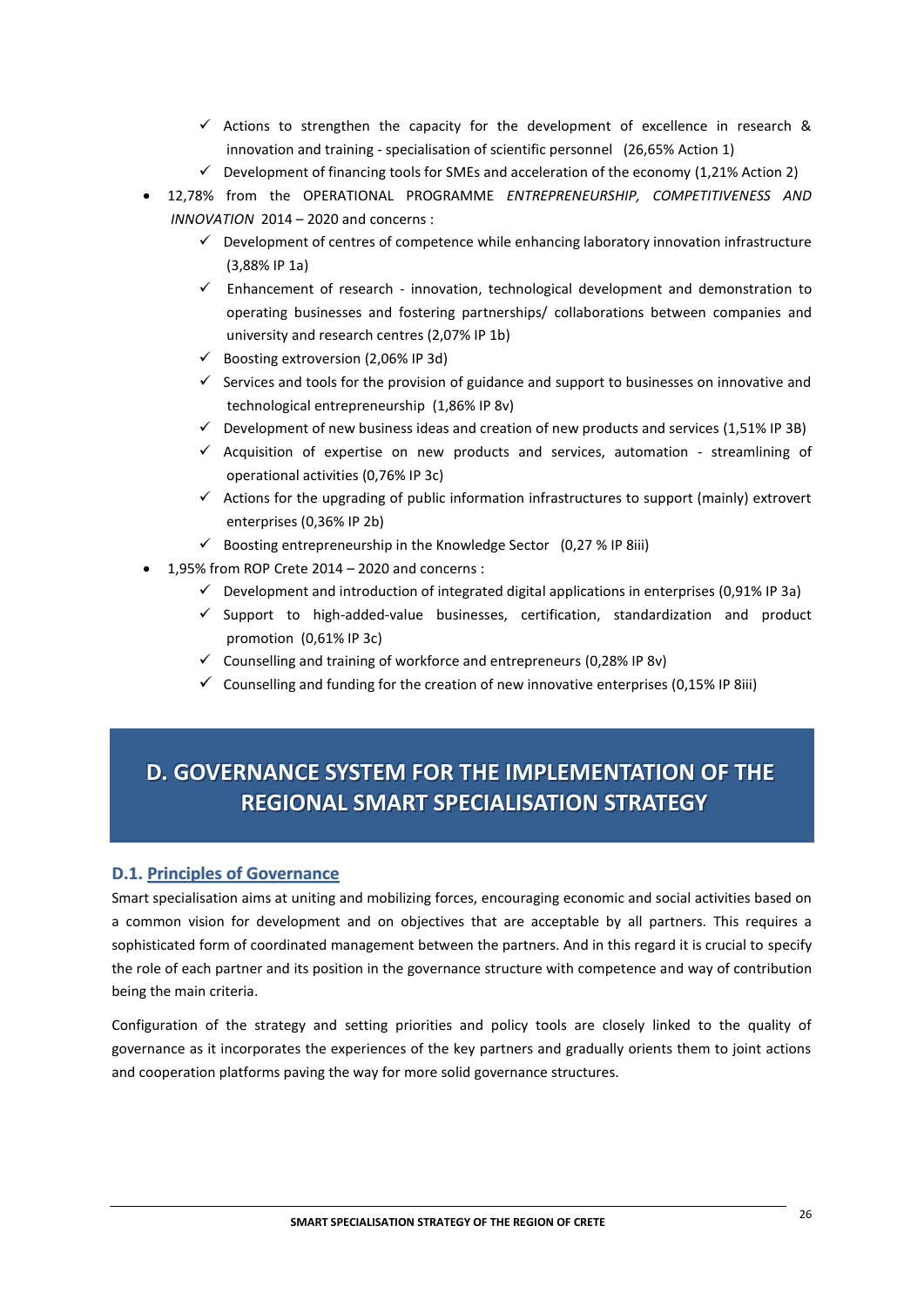## **D.2. RISCrete Governance System**

The governance architecture of RISCrete combines existing regional structures with new ones in order to strengthen the involvement of key partners while avoiding complexity and bureaucracy.

The governance structure includes two levels (diagram 1):

**Α) Headquarter level:** Policy development and decision making

**Β) Executional level:** Documentation, monitoring and coordination of the policy's implementation

#### *Α) Headquarter Level*

This level includes the administrative bodies of the Region that are responsible for policy development on research and innovation in the Region and for decision making/ validation in these areas. These are the **Regional Governor and the Regional Council.**

The aforementioned bodies are assisted by the **Regional Scientific Research and Innovation Council (RRIC) of Crete** that offers counselling.



**Diagram 1: RISCrete governance structure**

The RRIC was established according to the provisions of L.4310/2014 by decision of the Regional Governor of Crete in order to provide support to the Region and the GSRT for the implementation of the National Strategy for Research, Technological Development and Innovation (NSRTDI) and its counterpart at a regional level. It consists of seven (7) members, three of whom are professors or researchers, representatives of public research institutions of the Region and the remaining members come from local authorities, productive institutions and the entrepreneurial world.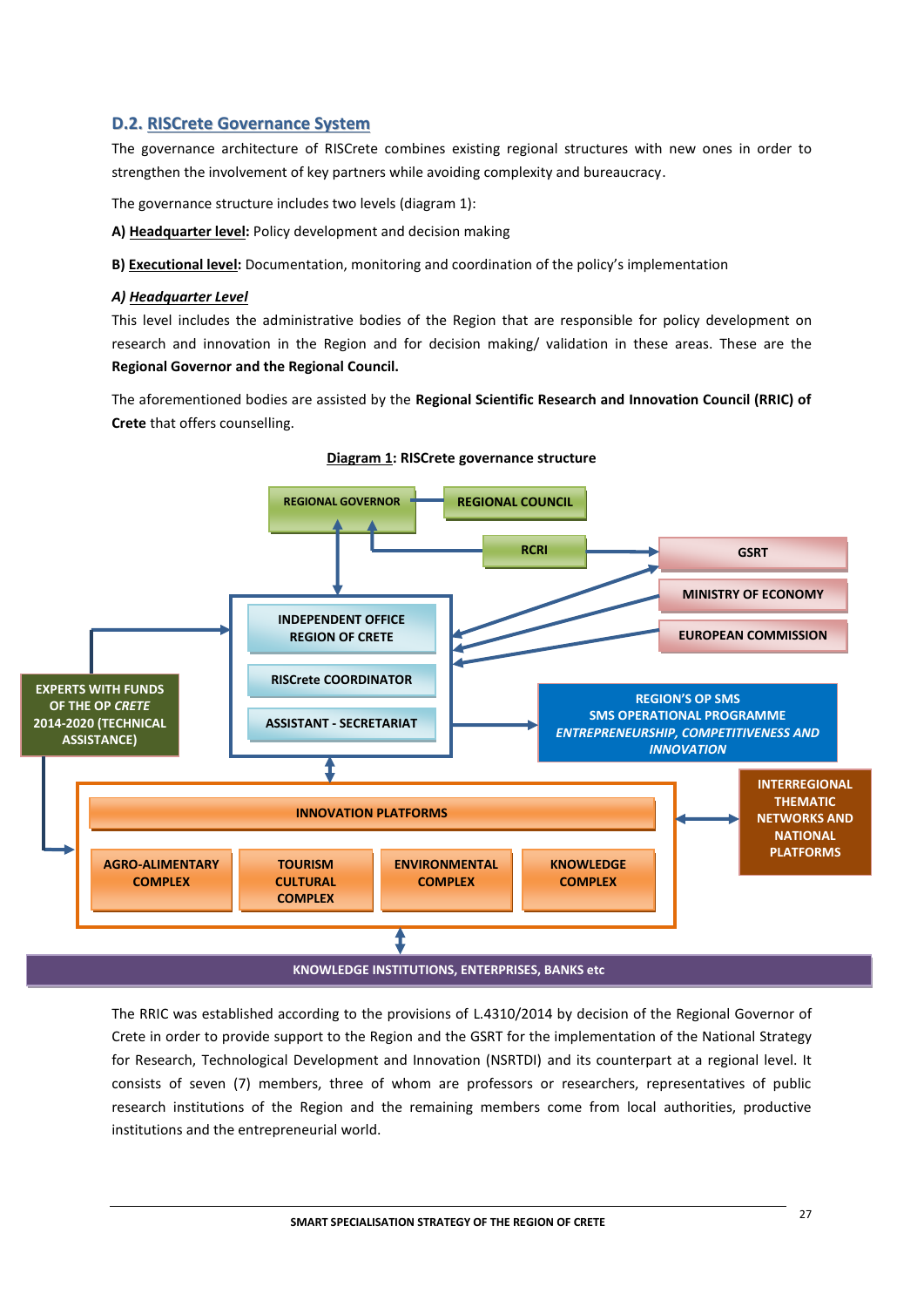Support is provided by recommendations to the Regional Governor and the GSRT for encouraging and supporting the development of RTDI in the region, the creation of regional clusters of research organisations, technological institutions, enterprises, other actors and regional authorities, aiming at promoting innovation and entrepreneurship, encouraging the development of PPPs and creating conditions and opportunities for the successful participation of regional organisations in national and European research projects.

#### *Β) Executional Level*

This level includes the monitoring of the implementation of RISCrete and the coordination of the entrepreneurial discovery procedure in the four innovation platforms. .

In particular, it includes the following procedure:

#### **Coordinating body for the monitoring of RISCrete**

The coordinating body's main competence is to monitor the implementation of RISCrete. In addition, the coordinating body provides for the following actions:

- Specification of the actions of RISCrete
- Information sharing / cooperation with RRIC through reports / recommendations
- Provision of support to institutions involved in RISCrete governance at headquarters level and are responsible for issues of planning and documentation
- Submission of recommendations and proposals for any revisions of RISCrete.
- Collection of required documentation data for the actions
- Monitoring and data provision to the system of indicators
- Cooperation with the Special Management Services of the actions of RISCrete and with national points of HORIZON 2020
- Cooperation with GSRT
- Participation in national and international smart specialization networks
- Coordination of the 4 thematic innovation platforms and establishment of a common working methodology.

The role of the Coordinating body is assumed by an **Independent Department of the Region** which is established according to the legislation in force following a decision by the Regional Governor. The Department operates in a flexible way and its sole responsibility is the monitoring of RISCrete. The role of the Coordinator is important and acts in parallel with one more associate and the required secretarial support.

The aforementioned body is supported by **4 innovation platforms**, one per sectoral priority of RISCrete, which undertake to promote the **entrepreneurial discovery** procedure under a common methodology. The innovation platforms may be based in other institutions than are not related to the Region and have the expertise and the will to take on this responsibility for the coordination of the platforms. The role of the **Platform Coordinator** is crucial for the successful development of the entrepreneurial discovery procedure in each priority sector. The innovation platforms collaborate and mobilize their knowledge actors, entrepreneurs, collaborative schemes, banks etc. In addition, they submit recommendations / proposals to the coordinator of RIS in an effort to promote the successfully advancement of the specialisation procedure. Moreover, they submit proposals for the redefinition of directions and priorities. They act together with thematic networks and the National Innovation platforms.

The independent office and the 4 platforms may be supported by **experts** who are funded in the context of ROP Crete 2014-2020 Technical Assistance.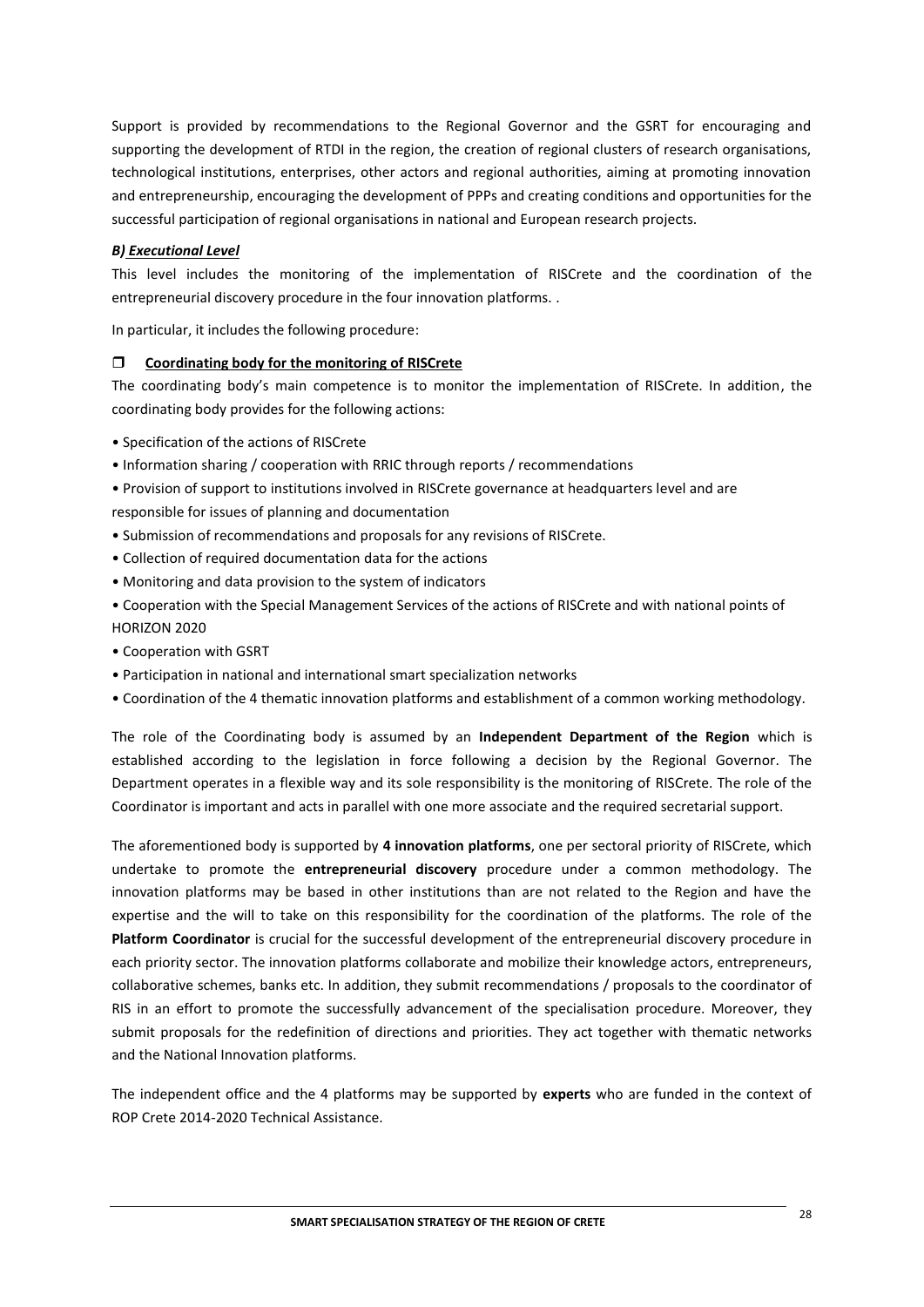#### **Programme management institutions**

They are independent bodies that collaborate with RISCrete governance system and manage its actions. These bodies include:

- The Special Management Services (and/or the Intermediate Management Institutions) for the Operational Programmes of the 2014-2020 programming period which finance RISCrete actions (ROP Crete 2014-2020, OP *Competitiveness, Entrepreneurship and Innovation* 2014-2020, RDP 2014-2020 etc).
- The management institutions of other Programmes (HORIZON 2020, COSME etc)

#### **D.3. Innovation platforms**

The configuration process for the actions is the result of extensive consultation with stakeholders in successive meetings and the submission of proposals and their assessment and their final acceptance or rejection. Consultation leads to the creation of 4 innovation platforms which correspond to the priority areas of RISCrete (**agro-alimentary, cultural-tourism, environmental, knowledge**) and will assume the more extensive elaboration of the strategy which will narrow the focus of interventions and enhance the specification of actions through **entrepreneurial discovery**.

For each platform the coordinator will be a representative of an institution which operates in the corresponding complex and is highly specialised in the sector. Apart from entrepreneurial and research institutions there will be participation of other actors which play an active role in the branches / sectors of the complex. The participation of entrepreneurs will be sought, in particular of those with a leading role in the branches of each complex.

In particular, innovation platforms are involved in a repeating interactive procedure of consultation during which the interested parties analyse, plan and adapt investment and technological strategies to the evolving competitive environment and the market trends (entrepreneurial discovery).

The sustainability of the Innovation Platforms and the maximization of the results from their creation and operation are guaranteed by the support of the Region of Crete. This support will be in the form of technical assistance counselling, active participation of partners in their management, their enlargement potential accordingly to their orientation and the improvement of interconnections with development and collective actors of the local economy. For the successful exchange of experiences and in order to jointly undertake initiatives, horizontal cooperation and unified methodological approach will be established and will be specified by the coordinator of RISCrete.

The platforms will collaborate with international thematic networks and with innovation platforms operating at national level.

The organisation of thematic workshops on a pilot basis within the tourism-cultural complex has created a significant background in two categories of interventions that aim at enhancing cruise and diving tourism. The processing of specific strategies in these two sectors and the joint involvement of stakeholders and partners with active research and business presence in activities related to the subject matter of both tourism products have created a substantial background of policies and a grid of actions which will be most probably finalized at the next workshop.

### **D.4. RISCrete Entrepreneurial Discovery Procedure**

The entrepreneurial discovery procedure for the four complexes/ priorities will be further organized at the level of branches/ sectors through the acceleration of processes and consultations. This task will mobilise chambers, sectoral entrepreneurial institutions, enterprises, research institutions and individual experts.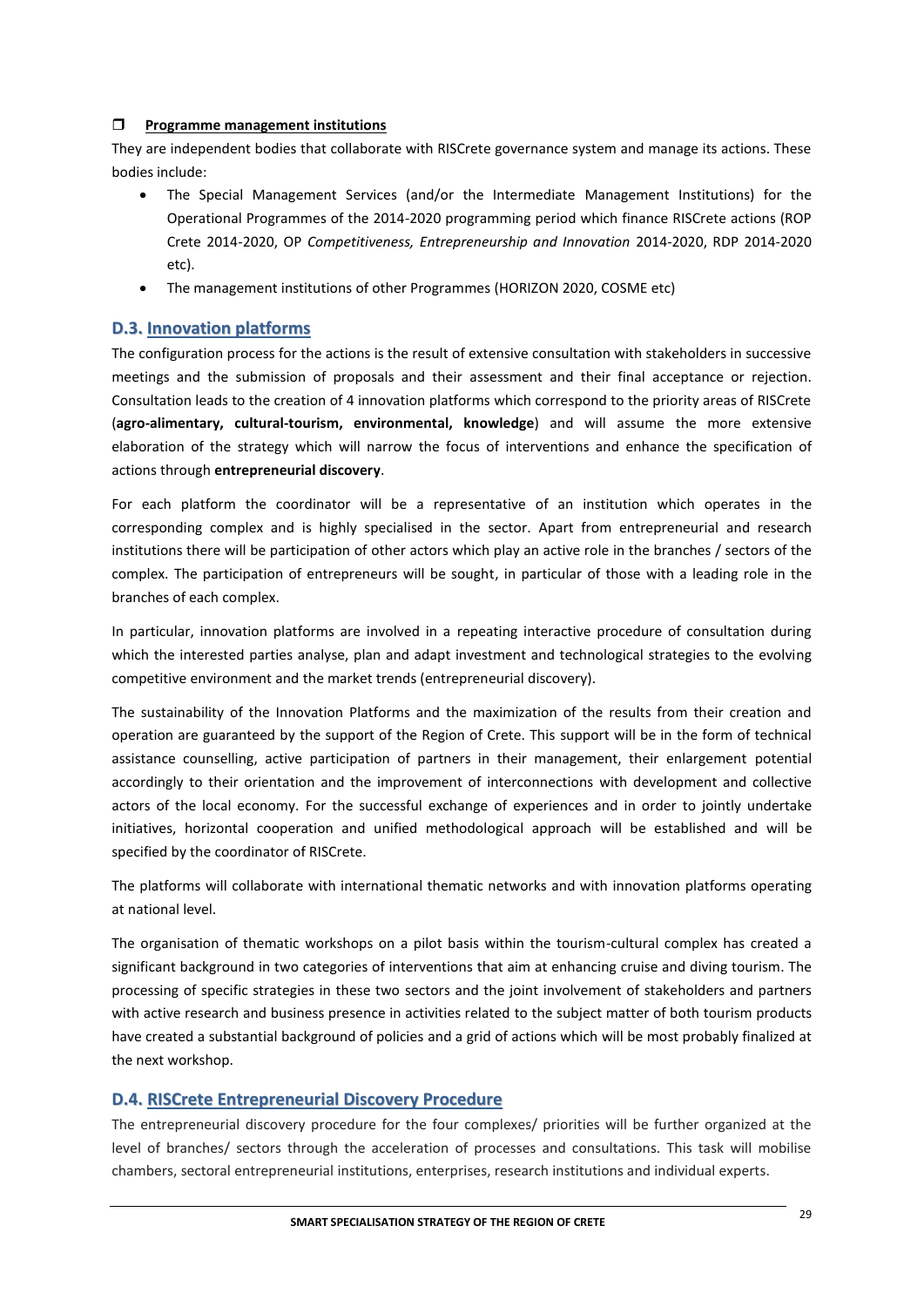The entrepreneurial discovery procedure will begin from the cultural - tourism complex which serves as the starting point of pilot upfront actions. This procedure will expand to the remaining sectors by establishing the corresponding platforms according to the governance system.

The activities of entrepreneurial procedure for each sector are divided into the following three (3) stages:

## *1 st STAGE: Processing of those branches that are linked to a priority complex, mapping of value chains*

Aim: **(a)** the collection of elements of the productive sector (gross output, employment, entrepreneurship, exports, international trends, production of scientific knowledge, skills etc) (b) the mapping of the value chain and of the cooperation structures

## *2 nd STAGE: Assessment of technological/ entrepreneurial potential*

Aim: **(a)** to elaborate a proposal for business, technological and scientific collaborations and synergies (b) to utilize the potential of allocated funds

## *3 rd STAGE: Organising consultation procedure*

The aim is to exchange views and to map all proposals for the optimisation of the final proposal which will be the subject for the financial programme's notice.

Diagram 5 presents the order of the RISCrete entrepreneurial discovery stages:

## **D.5. Outcome indicators per priority sector**

The regional smart specialisation strategy is monitored for its effectiveness according to a group of outcome indicators. At this stage, and until the finalisation of the outcome indicators of the National RIS, 20 outcome indicators are proposed. These indicators have been adopted by the Operational Programme ROP and the OPERATIONAL PROGRAMME *ENTREPRENEURSHIP, COMPETITIVENESS AND INNOVATION*. 15 of these indicators concern Investment Priorities which are financed by the ERDF and 5 concern Investment Priorities which are financed by the ESF.

8 of the 15 ERDF outcome indicators are specific indicators that stem from the ROP. Similarly, 7 stem from the OPERATIONAL PROGRAMME *ENTREPRENEURSHIP, COMPETITIVENESS AND INNOVATION*. 2 of the 5 ESF outcome indicators have been selected from the common outcome indicators list of the ESF, and the remaining 3 are specific indicators of the Operational Programmes.

The proposed outcome indicators for RISCrete are the following: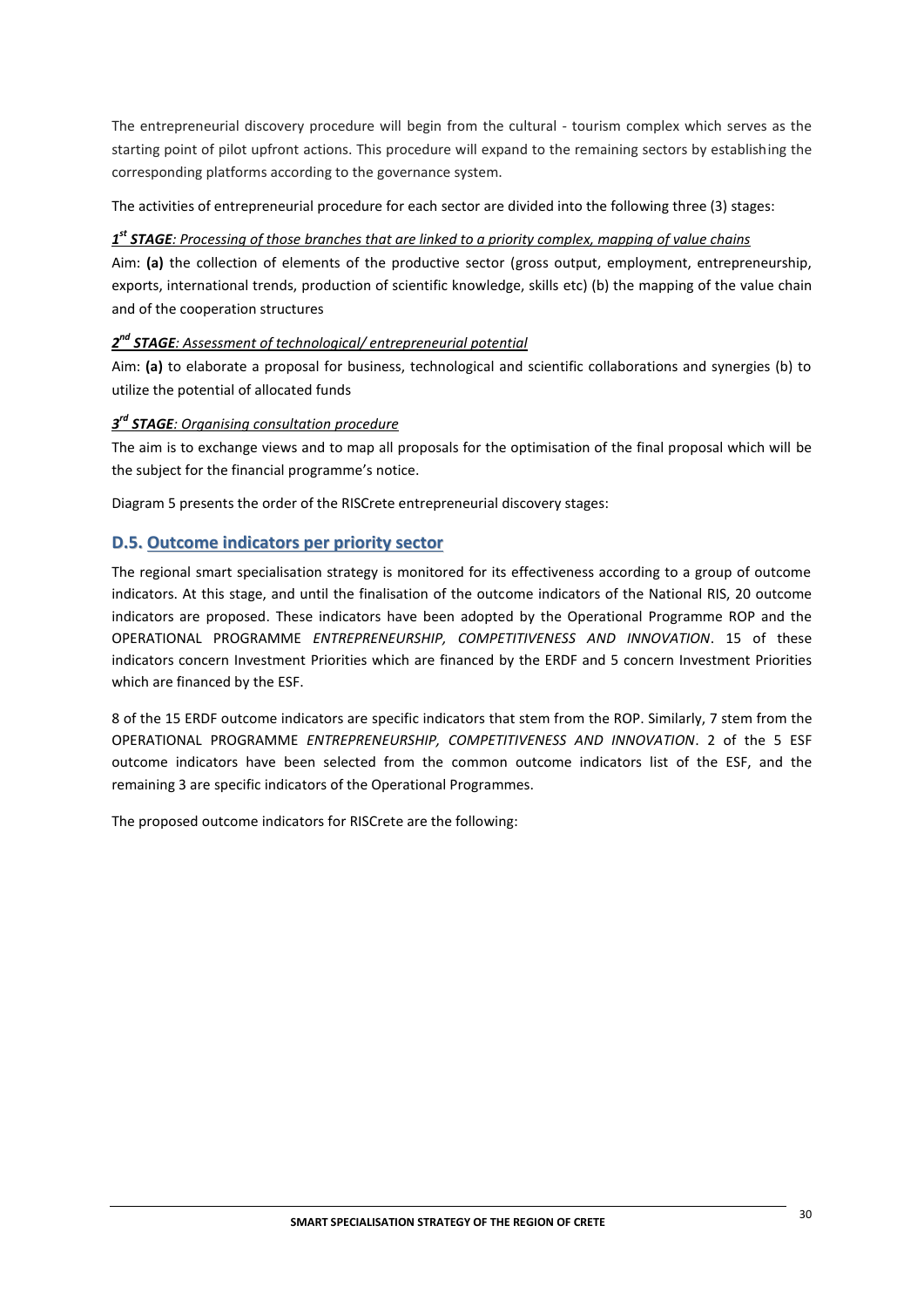|      | 1. T3101 - Private Expenditure of business on RTDI in relation to the Regional GDP<br>(percentage)                           |
|------|------------------------------------------------------------------------------------------------------------------------------|
|      | 2. T3104 - Initial stages' entrepreneurship (percentage of entrepreneurs per population of<br>the Region)                    |
|      | 3. T3105 - Percentage of business turnover of enterprises operating in high added value<br>sectors in the Region's total GDP |
|      | 4. T3107 - Patents applied for per million people                                                                            |
|      | 5. T4224 - Average number of citations per paper of Greek (Impact Factor)                                                    |
|      | 6. T4201 - R&D expenditure of businesses in relation to the GDP (percentage)                                                 |
| ERDF | 7. T4223 - Number of patents                                                                                                 |
|      | 8. T4207 - Percentage of innovative businesses                                                                               |
|      | 9. T4212 - Gross Added Value (GAV) of the 9 strategic sectors of the country                                                 |
|      | 10. T4214 - Export of Greek enterprises in the 9 strategic sectors of the country                                            |
|      | 11. T3102 - Gross Added Value of ICT's (million €)                                                                           |
|      | 12. T3103 - E-government per population of the age group 16-74 (percentage)                                                  |
|      | 13. T4206 - Percentage of broadband connections of 100 Mbps or higher                                                        |
|      | 14. T4226 - Percentage of next generation broadband connections                                                              |
|      | 15. T4205 - Engagement in ICT's on behalf of enterprises (percentage of enterprises)                                         |
|      | 16. T3120 - Number of SME's that are still operating one year after the intervention's end<br>date                           |
| ESE  | 17. T3121 - Businesses that enhance their competitiveness                                                                    |
|      | 18. T4217 - Start-ups that are still operating six months after the intervention's end date                                  |
|      | 19. CR03 - Participants gaining a qualification upon leaving                                                                 |
|      | 20. CR07 - Participants with an improved labour market situation six months after leaving                                    |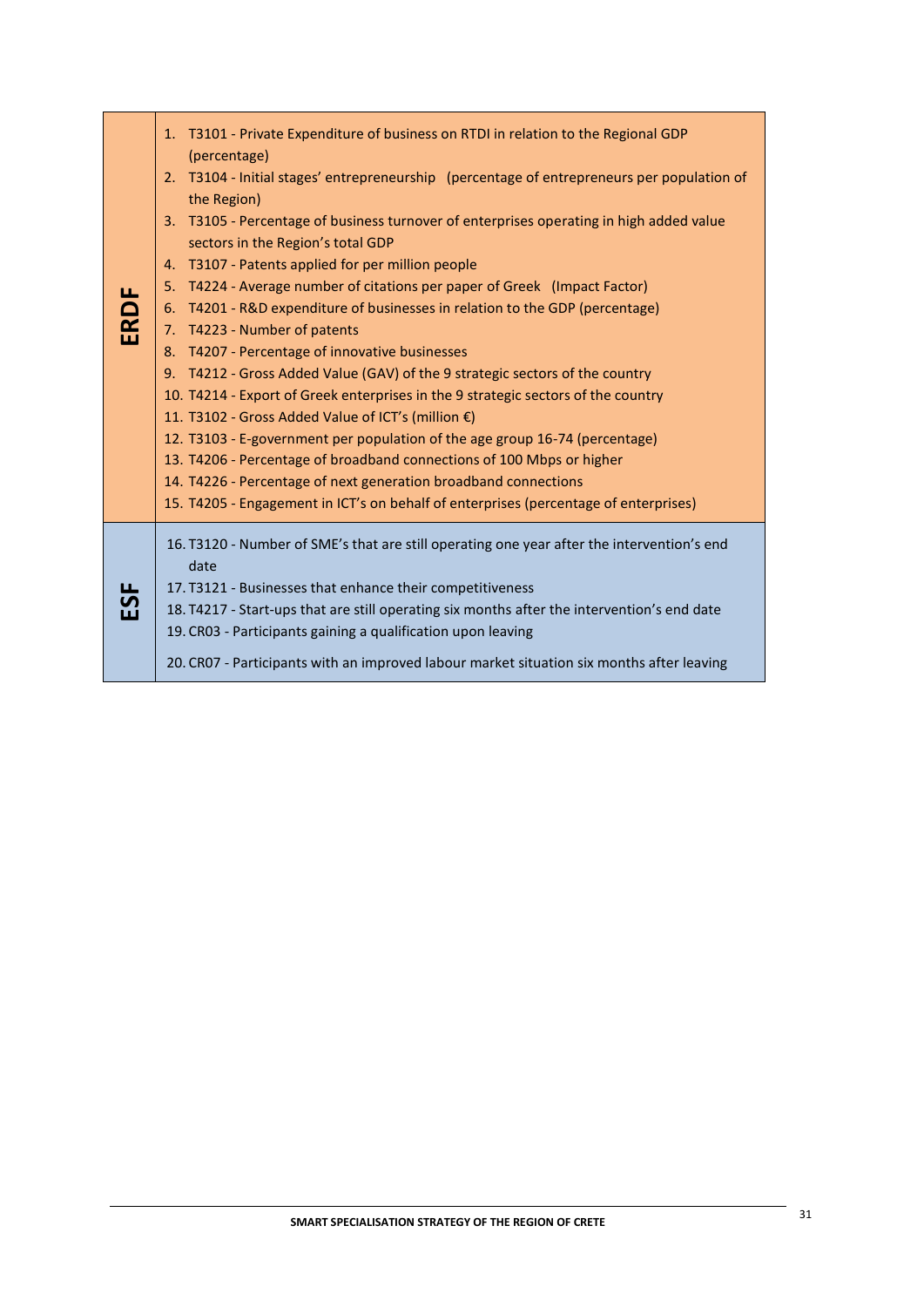## **D.6. Consultation with institutions and social partners**

**With the 1st circular of the Ministry of Development and Competitiveness** (April 2012) and by the decision 2763 / 12-9-2012 of the Regional Governor of Crete, the Program Planning Team (PPT) was established. With the coordinating role of PPT and the support of an expert consultant, the Region of Crete drafted the **1 st Developmental Planning text** which was submitted to the Ministry of Development in April 2014 in an effort to contribute to the configuration of the **National Developmental Policy Directions** of the country.

In December 2012, together with the establishment of the PPT, the Region of Crete set up a **Working Group for the Design of the Smart Specialisation Strategy of Crete**. Representatives of the Region, of research/ educational institutions and of the entrepreneurs of Crete participated in the working group.

A series of technical meetings followed where various issues on the organisation, the methodology and the basic directions of RISCrete were discussed. The working group produced the 1<sup>st</sup> RISCrete Plan and subsequently undertook the following consultation initiatives:

- *Organisation of 2 one-day meetings* with the participation of EU experts, research institutions of Crete, enterprises and representatives of competent institutions of the public administration (17/10/2012 and 22/04/2013)
- *Organisation of a special meeting* of the Regional Governor of Crete with the Heads of Research Institutions and Universities of the Region
- *Discussion* with the Regional Innovation Council of Crete
- *Technical meetings* with members of educational and research institutions which resulted in the formulation of written proposals
- *Technical meetings* with representatives of the entrepreneurial world and of the entrepreneurial networks which resulted in the formulation of written proposals
- *Technical meetings* with representatives of institutions of Crete (Heraklion Port Authority, Organisation for the Development of Crete etc) which resulted in the formulation of written proposals

The **1 st RISCrete Plan** was also discussed with:

- **the members of the Regional Council and**
- the representatives of the Regional Association of Municipalities of Crete

The **1 st RISCrete Plan** was presented and was thoroughly discussed during international seminars:

- The peer review seminar that was hosted in Crete in September 2013 and was organised by the Seville Platform (S3). Then, the experts who had participated in the seminar sent detailed comments.
- The Creativemed seminar that was organised by the Union of Hellenic Chambers in April 2014.

**The 1st RIS Crete Plan was presented and discussed with the Commissioner on Regional Policy Mr. J.Hahn during his visit in Crete** but also with EU officials during several technical consultation meetings with the EU services.

In particular, during the public presentation which has held on 22/4/2013, the entire RIS3 strategy and its priority sectors were presented. Many proposals were formulated by representatives of various institutions and they were taken into account for the subsequent planning stages.

Innovative companies based in the Region of Crete (GRECOTEL, GAIA, MECHATRON) shared their experiences, their good business practices on technological and non-technological innovation, the development obstacles that they had encountered; they presented their strategies and participated actively in the formulation of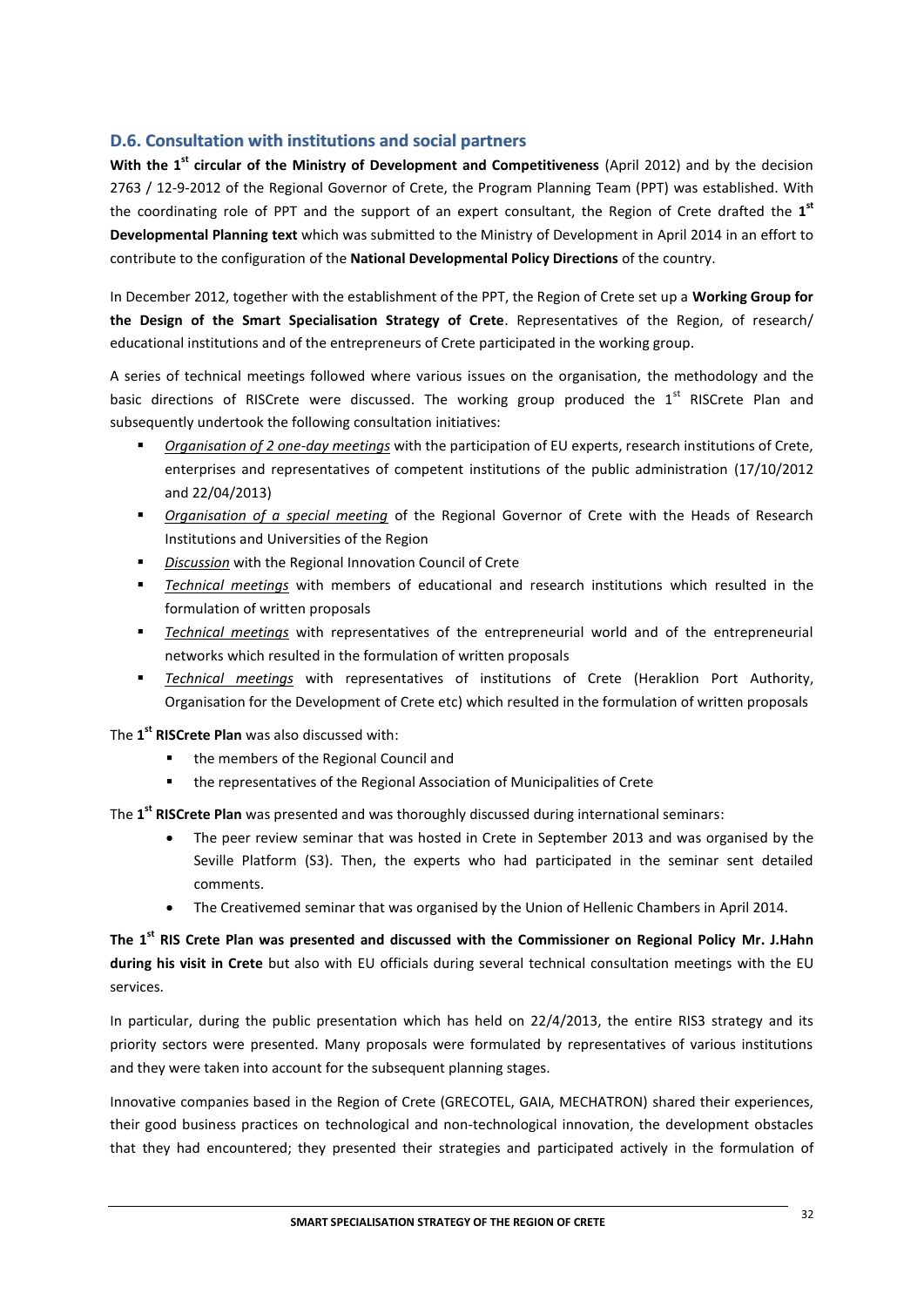realistic approaches to smart specialisation. Moreover, young scientists highlighted new possibilities for innovative entrepreneurial initiatives for the provision of services in the tourism sector.

In September 2014, the Regional Smart Specialisation Strategy of Crete was opened for public online consultation. The response of the institutions was indeed remarkable and contributed with pertinent observations. 29 institutions and many individuals participated in the public consultation representing all stakeholders (entrepreneurial world, knowledge institutions, chambers, competent administrative structures, competent Deputy Governors, Municipalities etc).

The following proposals were set out during public consultation:

- 1. Optimal organisation of the agro-alimentary complex, the role of technology in relation to the priorities of RISCrete
- 2. Focus on the promotion of the Cretan diet and gastronomy
- 3. Focus on the integration of innovative methodologies in cultivation techniques, plant protection, enhancement of product quality and utilization of KET's in agriculture
- 4. Configuration of the framework of the Environmental Complex in relation to the energy sector
- 5. The importance of marine technologies for Crete and their integration in the complexes / priorities
- 6. The importance of addressing the effects of climate change through the RISCrete (risk management with emphasis on coastal erosion)
- 7. Integration of the social component of innovation in RISCrete
- 8. Organisation of the governance structure at a regional level and of the intermediate structures for the promotion of innovation and technology transfer
- 9. The role of entrepreneurial actors in the governance and management of resources
- 10. The role of universities and research centres in knowledge transfer and organisation of regional structures

### **D.7. Indicative implementation timetable**

The indicative implementation timetable for RISCrete has been drafted according to some parameters that are dictated by the structure of the programme, its objectives and the complex consultation procedures that have been adopted.

The program has a dynamic evolution in time and requires periodic reviews and notices in order to incorporate new processes and broaden the circle of beneficiaries in line with the adjustments in its orientation.

In total, there are three rounds of notices/ calls and for the implementation in order to have the chance to redesign and assess the programme according to the prevailing conditions and results.

The indicative timetable is seen in Diagram 6. The timetable will be finalised after the definitive configuration of the Governance Structure and of the Innovation Platforms.